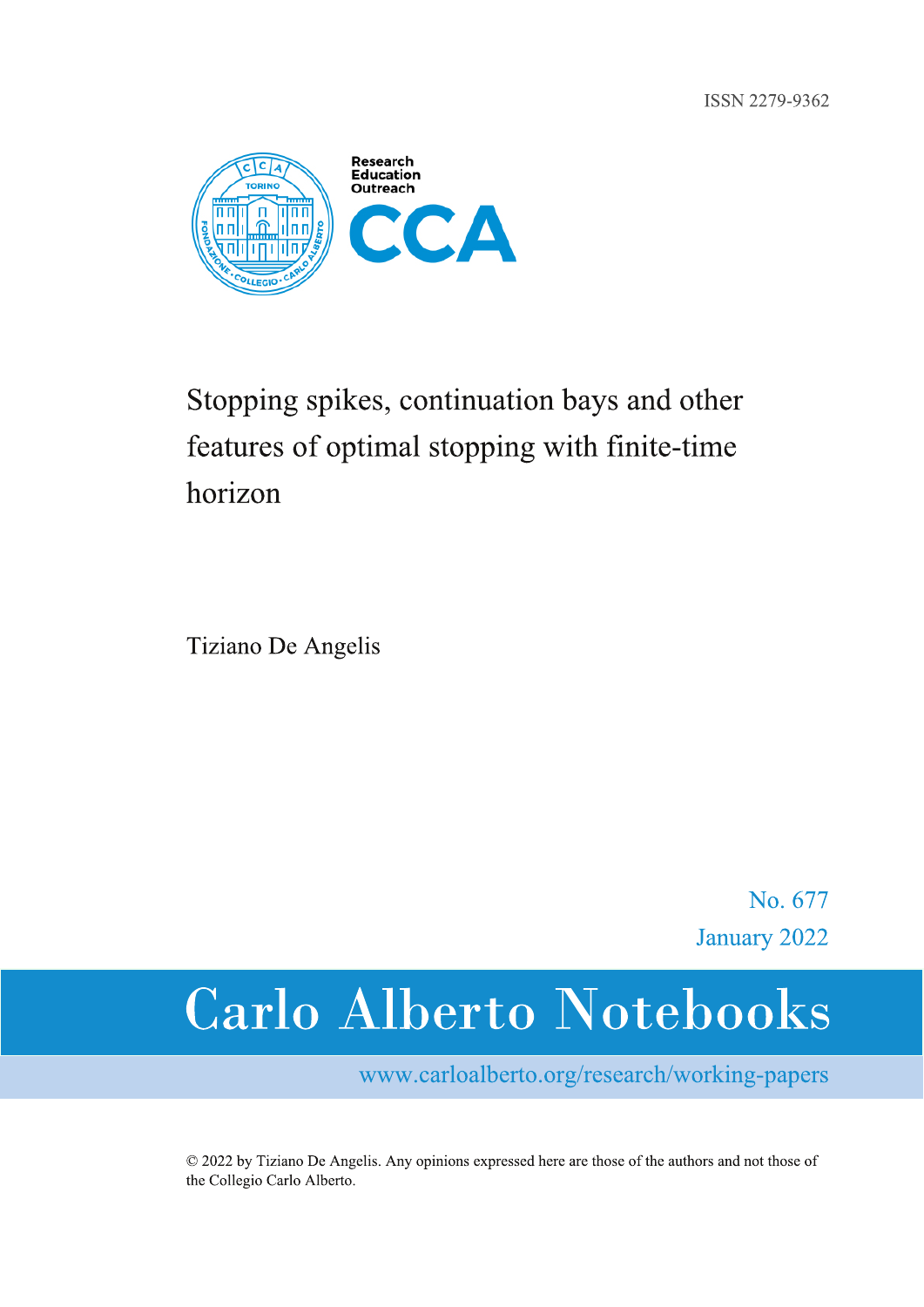# STOPPING SPIKES, CONTINUATION BAYS AND OTHER FEATURES OF OPTIMAL STOPPING WITH FINITE-TIME HORIZON

#### TIZIANO DE ANGELIS

Abstract. We consider optimal stopping problems with finite-time horizon and state-dependent discounting. The underlying process is a one-dimensional linear diffusion and the gain function is time-homogeneous and difference of two convex functions. Under mild technical assumptions with local nature we prove fine regularity properties of the optimal stopping boundary including its continuity and strict monotonicity. The latter was never proven with probabilistic arguments. We also show that atoms in the signed measure associated with the second order spatial derivative of the gain function induce geometric properties of the continuation/stopping set that cannot be observed with smoother gain functions (we call them continuation bays and stopping spikes). The value function is continuously differentiable in time without any requirement on the smoothness of the gain function.

# 1. INTRODUCTION

In this paper we analyse in depth some fine properties of optimal stopping problems with finite-time horizon and state-dependent discounting, when the underlying process is a time-homogeneous one-dimensional diffusion and the stopping payoff is also timehomogeneous. Under very mild (local) regularity conditions on the stopping payoff and the diffusion process we provide results concerning the smoothness of the value function (in time) and the geometry of the optimal stopping boundary.

Denoting by q the stopping payoff (or gain function) and by  $X$  the underlying process, we show that when  $q$  is just the difference of two convex functions the value function of the problem is continuously differentiable in time. Moreover, the geometry of the stopping set depends in a peculiar way on the interplay between the second-order weak derivative  $g''(\text{d}x)$  (interpreted as a signed measure) and the local-time of X, via the so-called Lagrange formulation of the stopping problem, obtained as an application of Itˆo-Tanaka-Meyer formula. Among other things we are able to identify sufficient conditions for the formation of continuation bays and stopping spikes, neither of which would occur in the case of a smoother gain function. Both phenomena appear as a result of the presence of atoms in the measure  $g''(\mathrm{d}x)$ : continuation bays are associated to positive atoms and stopping spikes are associated to negative ones. It is important to recognise that these features are far from being artificial and indeed occur in very natural optimal stopping problems, as illustrated in Examples [4.1](#page-21-0) and [4.2](#page-23-0) of Section [4,](#page-15-0) including the celebrated American put/call option problem.

One key result of the paper concerns the strict monotonicity of time-dependent optimal stopping boundaries (Corollary [5.5\)](#page-28-0). In the literature we can find a wealth of

Date: January 17, 2022.

Key words and phrases. optimal stopping, free boundary problems, continuous boundary, smooth-fit, local time, one-dimensional diffusions.

Mathematics Subject Classification 2020: 60G40, 35R35, 60J60.

Acknowledgements: I am grateful to two anonymous referees whose insightful comments greatly improved the overall quality of the paper.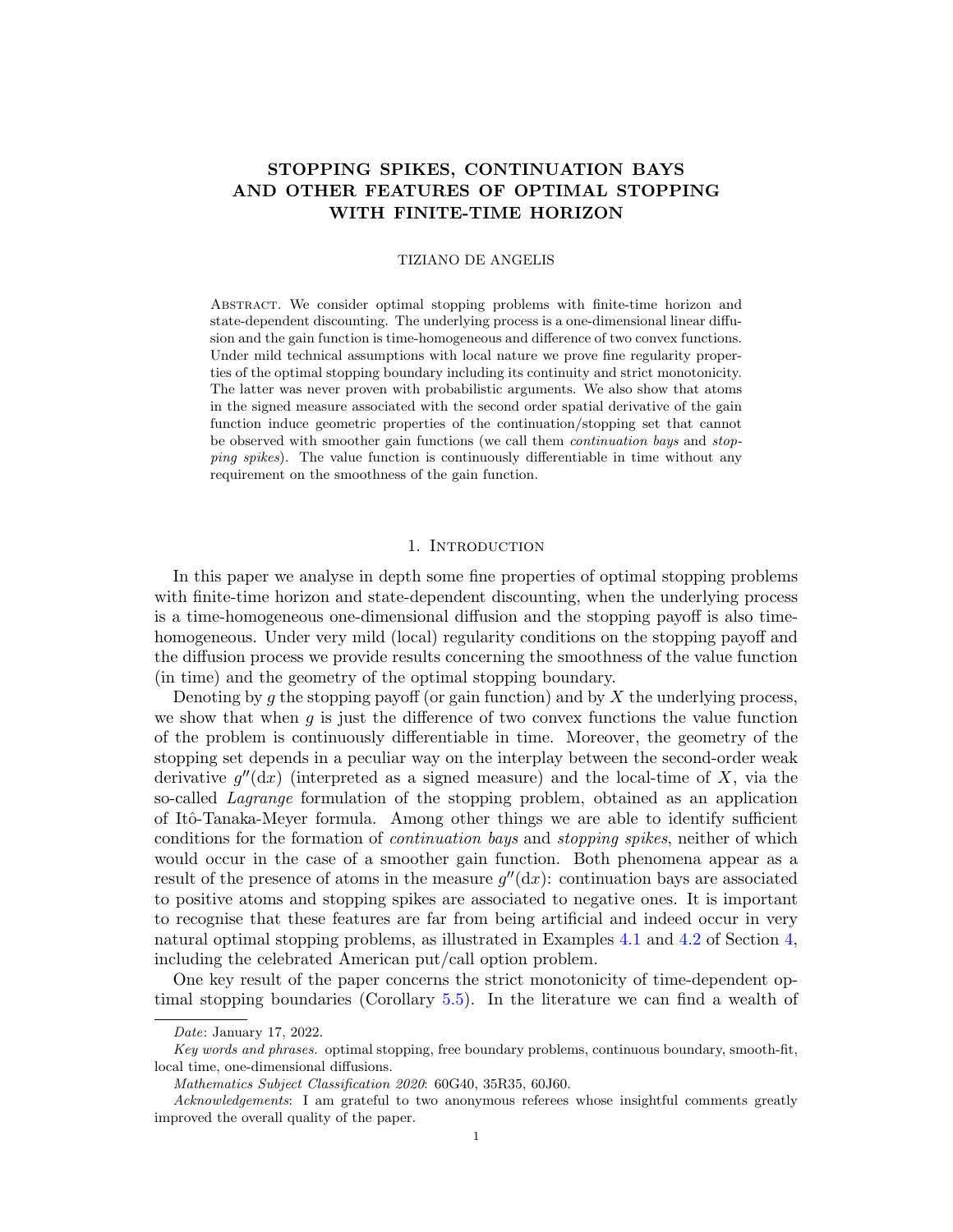numerical illustrations of optimal boundaries  $t \mapsto b(t)$  that exhibit a smooth profile and strict (piecewise) monotonic behaviour (see, e.g., numerous examples in [\[38\]](#page-41-0)). While the probabilistic study of continuity of the map  $t \mapsto b(t)$  has a relatively long history (classical tricks are presented in [\[38\]](#page-41-0) and more recent results can be found in [\[9\]](#page-40-0) and [\[37\]](#page-41-1)) we are not aware of any rigorous probabilistic proof of the strict monotonicity. This question is addressed in Section [5](#page-24-0) of the paper where we give simple sufficient conditions for the strict monotonicity of the optimal boundary and provide a proof based on probabilistic methods and reflecting diffusions. The result complements analogous classical results from the PDE literature, which normally require more stringent conditions on the problem data (traditional references are [\[3\]](#page-40-1) and [\[20\]](#page-40-2), among many others). As an application we show that the optimal exercise boundary of the American put in the classical Black and Scholes model is indeed strictly increasing as a function of time (Example [5.1\)](#page-28-1). To the best of our knowledge this is the only existing probabilistic proof that does not require any assumption on the smoothness of the boundary itself (PDE methods were used for example in  $[4]$  and  $[16]$  and we are also aware of a probabilistic proof in [\[44\]](#page-41-2), which however requires  $C^1$ -regularity of the optimal boundary).

An important feature of our work, that sets it apart from the majority of papers in the field, is that we conduct a local study of the problem. That is, we provide our results under assumptions concerning the local behaviour of the underlying diffusion and of the gain function, rather than their global behaviour. This allows wide applicability of our methods to specific problems and extensions beyond our set-up are possible on a case by case basis. As part of our methodology here we study the boundary of the stopping set as a function of the spatial variable, i.e.,  $x \mapsto c(x)$ , rather than as a function of time  $t \mapsto b(t)$ . This choice is natural, due to the time-homogeneity of both the gain function and the diffusion process, but it is not very common in the literature. Such parametrisation turns out to be very fruitful as we are able to perform a detailed study which includes continuity and strict (piecewise) monotonicity of the map  $x \mapsto c(x)$ , without requiring any convexity or monotonicity of the gain function (nor any structural assumption on the state-dependent discount rate). Then  $x \mapsto c(x)$ can be inverted locally to obtain a local representation of the optimal boundary as a function of time,  $t \mapsto b(t)$ , which is continuous and strictly monotonic.

There is a broad class of problems that falls directly within the framework of our paper. Along with the already mentioned American put problem (see, e.g.,  $[24]$ ), we find numerous other applications from American option pricing (e.g., chooser options [\[5\]](#page-40-6) and strangle options [\[14\]](#page-40-7)), options embedded in insurance policies (see, e.g., [\[6\]](#page-40-8) and references therein) and technical analysis (see  $[12]$ ). An early contribution to optimal stopping theory fitting in our set-up is [\[29\]](#page-40-10), which proposes a constructive procedure to identify the optimal boundary, based on PDE methods, under the requirement that the gain function be three times continuously differentiable. Stopping problems related to Röst's solution of the Skorokhod embedding problem are also covered by the present paper: [\[34\]](#page-41-3) addresses the question from a PDE point of view, [\[10\]](#page-40-11) from a probabilistic one and  $[11]$  obtains the optimal boundaries numerically ([\[8,](#page-40-13) Rem. 3.5] and [\[7,](#page-40-14) Rem. 17] also contain valuable insight on the connection between Röst embedding and optimal stopping). Finally, our set-up covers special cases of several theoretical papers on optimal stopping and free boundary problems. Just to mention some early contributions from both the PDE and the probabilistic strand of the literature, we refer to [\[43\]](#page-41-4) and [\[32\]](#page-41-5) which consider time-homogeneous gain function and underlying (multidimensional) arithmetic/geometric Brownian motions, [\[23\]](#page-40-15) which also allows for time-inhomogeneous diffusions and, finally, [\[25\]](#page-40-16) which includes both time-inhomogeneous gain function and underlying diffusion.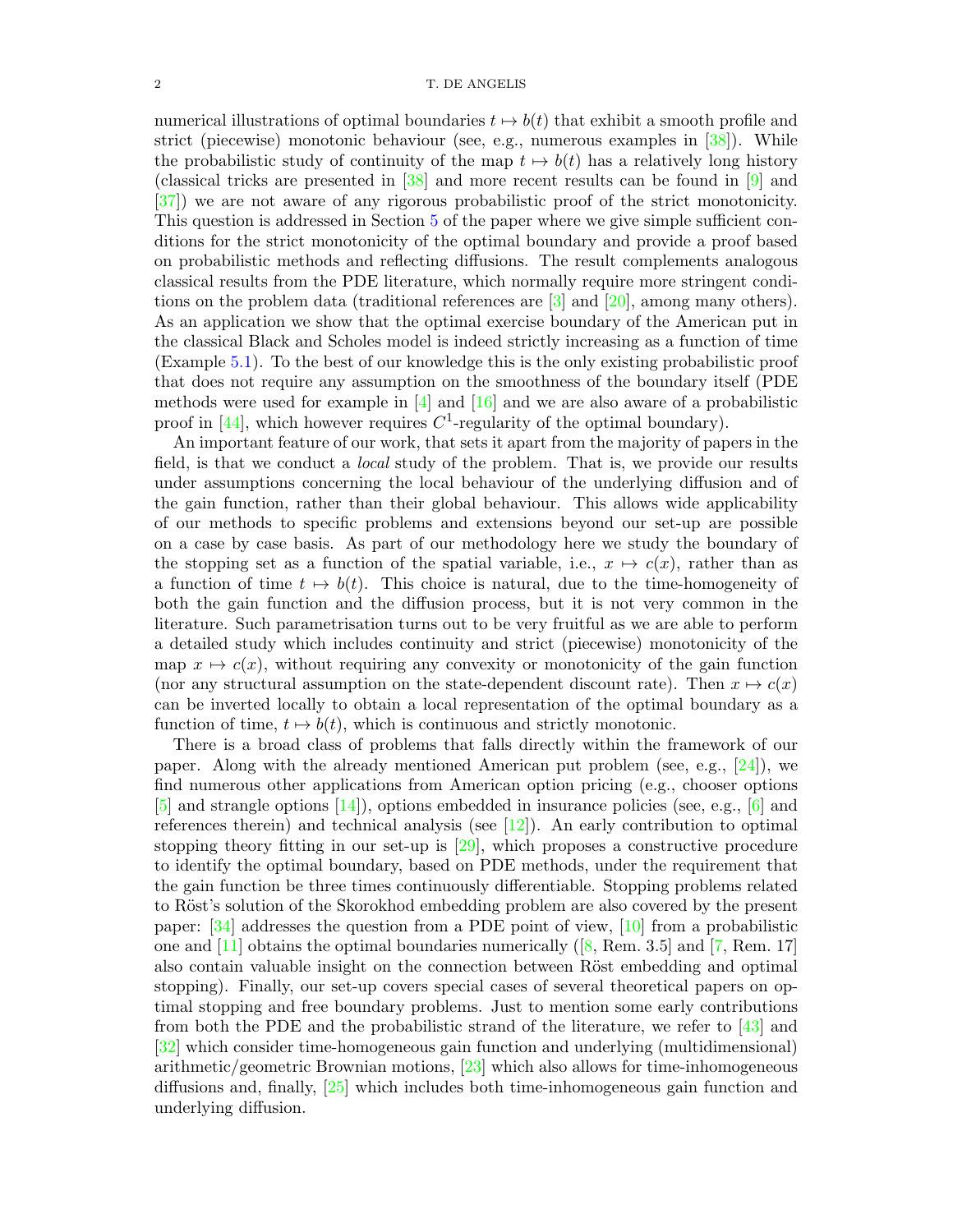It is also worth drawing a parallel with the two closely related papers [\[31\]](#page-40-17) and [\[30\]](#page-40-18) (notice that  $\lceil 30 \rceil$ ) mentions  $\lceil 31 \rceil$  as a preprint). In  $\lceil 31 \rceil$ , Lamberton and Zervos study infinite-time horizon optimal stopping problems for one-dimensional linear diffusions when the gain function is time-homogeneous and difference of two convex functions. That paper deals mainly with the variational characterisation of the value function but it also addresses optimal boundaries in specific examples. Differently to the present paper, in [\[31\]](#page-40-17) the state space is one-dimensional and optimal boundaries are points on the real line. We can think of our paper as an analogue of  $[31]$  but in the finite-time horizon setting. The methods used in [\[31\]](#page-40-17) are those from the theory of one-dimensional diffusions and ordinary differential equations, which do not apply here because the free boundary problems associated to our optimal stopping problems are of parabolic type. The analysis from  $[31]$  is then extended by Lamberton in  $[30]$  to the finite-time horizon framework. The underlying process is a one-dimensional linear diffusion and the gain function is time-homogeneous but it is only bounded and Borel measurable as function of the state-process. It is shown in [\[30\]](#page-40-18) that the value function of the optimal stopping problem is continuous and it is the unique (bounded continuous) solution of a variational problem understood in the sense of distributions. Our work complements [\[30\]](#page-40-18) by focussing on the study of the geometry of the optimal stopping set and on the regularity of its boundary.

The paper is organised as follows. In Section [2](#page-3-0) we formulate the problem and recall useful facts on optimal stopping and one-dimensional linear diffusions. Then we show existence of an optimal boundary  $x \mapsto c(x)$  and prove its regularity in the sense of diffusions. Section [3](#page-12-0) is devoted to proving that the time derivative of the value function is continuous in the whole space. Fine geometric properties of the continuation/stopping set are addressed in Section [4](#page-15-0) whereas the continuity of the map  $x \mapsto c(x)$  (or equivalently the strict monotonicity of its inverse  $t \mapsto b(t)$  is studied in Section [5.](#page-24-0) The paper is completed by a technical appendix.

# 2. SETTING

<span id="page-3-3"></span><span id="page-3-0"></span>2.1. The underlying process and the gain function. Let us consider a complete probability space  $(\Omega, \mathcal{F}, P)$  equipped with a Brownian motion  $B := (B_t)_{t>0}$  and its filtration  $\mathbb{F} := (\mathcal{F}_t)_{t\geq 0}$ , which is augmented with P-null sets. Let  $X := (X_t)_{t\geq 0}$  be a linear diffusion on an open (possibly unbounded) interval  $\mathcal{I} = (\underline{x}, \overline{x}) \subseteq \mathbb{R}$ . We assume that X be determined as the unique strong solution of the stochastic differential equation (SDE)

<span id="page-3-1"></span>(2.1) 
$$
dX_t = \sigma(X_t) dB_t, \qquad X_0 = x,
$$

for a suitable  $\sigma : \mathcal{I} \to [0,\infty)$ . We also require that X be a Feller process, hence strong Markov thanks to continuity of paths. We further assume that the diffusion is infinitelylived, in the sense that the endpoints of the interval  $\mathcal I$  are natural in the terminology of [\[2,](#page-40-19) Chapter II] (in particular this means that x and  $\bar{x}$  are not attainable by the process in finite time and the process cannot be started from those points).

To summarise we impose:

<span id="page-3-2"></span>**Assumption 2.1.** The process X is strong Markov and it is the unique strong solution of  $(2.1)$ . The endpoints <u>x</u> and  $\overline{x}$  of  $\mathcal I$  are natural.

To keep the exposition simple, we also make the next mild assumption on the diffusion coefficient.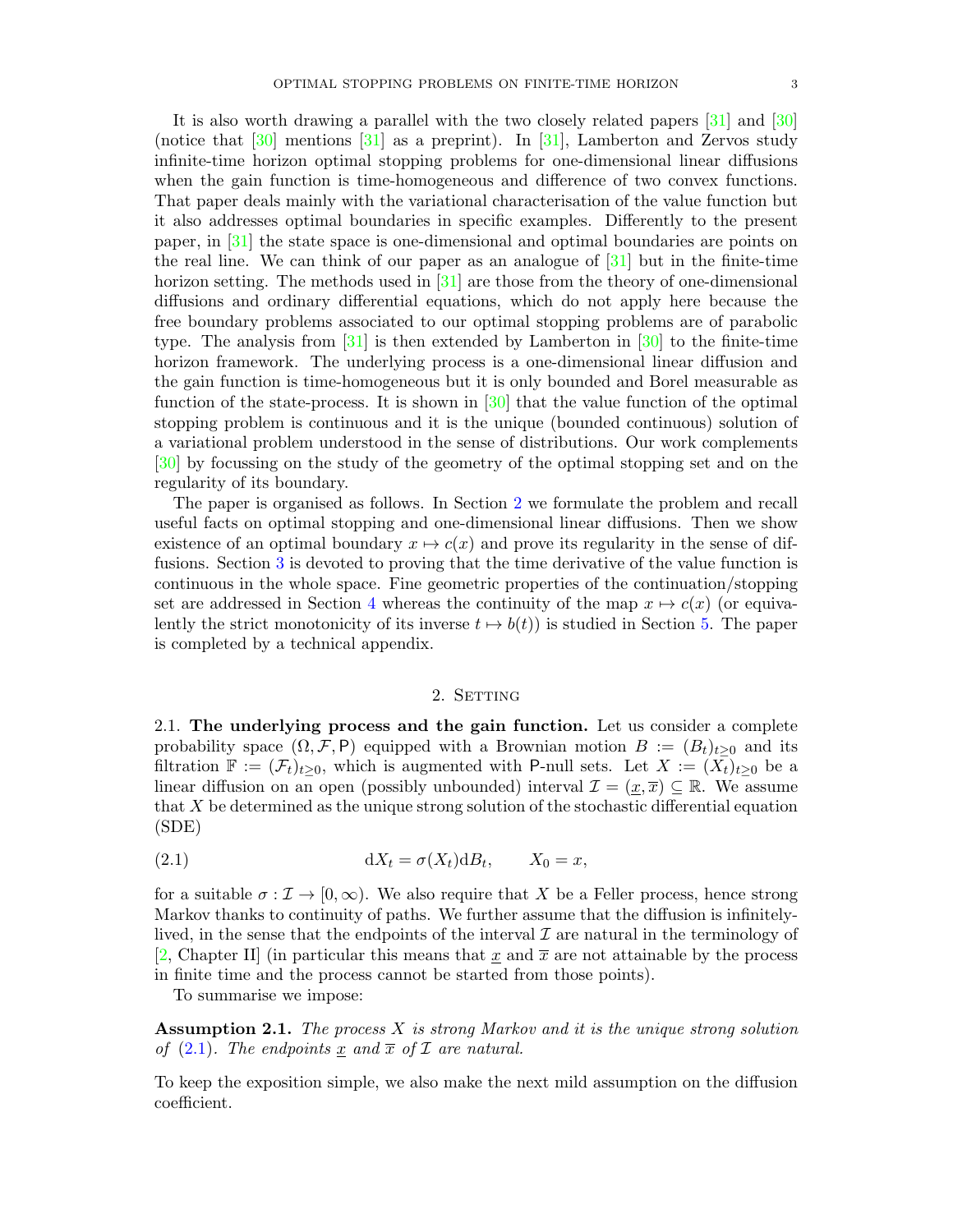<span id="page-4-0"></span>**Assumption 2.2.** We have  $\sigma \in C(\mathcal{I})$  and strictly positive in  $\mathcal{I}$ . In particular, for any compact  $K \subset \mathcal{I}$  there exist constants  $0 < \underline{\sigma}_K \leq \overline{\sigma}_K < \infty$  such that

$$
\underline{\sigma}_K \le \sigma(x) \le \overline{\sigma}_K, \quad \text{for all } x \in K.
$$

Assumptions [2.1](#page-3-2) and [2.2](#page-4-0) are enforced throughout the paper. Sometimes we will use the notation  $X^x$  to keep track of the flow property of the process X or, alternatively, we will denote  $P_x(\cdot) := P(\cdot | X_0 = x)$ .

Fix a time  $T \in (0, \infty)$  and continuous functions  $r : \mathcal{I} \to [0, \infty)$  and  $g : \mathcal{I} \to \mathbb{R}$  such that, for any compact  $K \subset \mathcal{I}$ ,

<span id="page-4-4"></span>(2.2) 
$$
\sup_{x \in K} \mathsf{E}_x \left[ \sup_{0 \le t \le T} e^{-\int_0^t r(X_s) ds} |g(X_t)| \right] < +\infty.
$$

The problem we are interested in is the following finite-time horizon optimal stopping problem:

<span id="page-4-3"></span>(2.3) 
$$
v(t,x) := \sup_{0 \le \tau \le T-t} \mathsf{E}_x \left[ e^{-\int_0^{\tau} r(X_s) ds} g(X_{\tau}) \right], \qquad (t,x) \in [0,T] \times \mathcal{I},
$$

where the supremum is taken over stopping times of the filtration F.

Throughout the paper the minimal regularity assumption on the function  $g$  is that

# g can be written as the difference of two convex functions.

Then, its first (weak) derivative  $g'$  exists as a function of bounded variation (which can be taken to be either right or left continuous) and its second (weak) derivative  $g''$  exists as a signed measure on  $\mathcal I$ . For the sake of concreteness, and following  $[41]$ , Chapter VI.1, we take  $g'$  as the *left-derivative* of g. So  $g'$  is left-continuous with right-limits on *I*. Finally, the measure  $g''(\mathrm{d}x)$  is defined in the usual way via

$$
g''([a,b)) = g'(b) - g'(a), \quad \underline{x} \le a < b \le \overline{x}.
$$

Let us now introduce

<span id="page-4-6"></span>(2.4) 
$$
\ell_t^z = \int_0^t e^{-\int_0^s r(X_u) du} dL_s^z \text{ and } \mu(dz) = g''(dz) - 2\sigma^{-2}(z)r(z)g(z)dz.
$$

Here  $L^z$  denotes the local time of the process X at a point  $z \in \mathcal{I}$ , which is defined as

<span id="page-4-5"></span>(2.5) 
$$
L_t^z := \lim_{\varepsilon \to 0} \frac{1}{2\varepsilon} \int_0^t \mathbf{1}_{\{X_s \in (z-\varepsilon,z+\varepsilon)\}} d\langle X \rangle_s, \quad \mathsf{P}-a.s.,
$$

where  $\langle X \rangle_t = \int_0^t \sigma^2(X_s) ds$  is the quadratic variation of X. For the analysis that follows in the next sections, it is convenient to decompose the signed measure  $\mu(dx)$  into its positive and negative part (see also Section [4\)](#page-15-0):

$$
\mu(\mathrm{d}x) = \mu^+(\mathrm{d}x) - \mu^-(\mathrm{d}x).
$$

Throughout the paper we denote by  $\overline{A}$  the closure of a Borel set  $A \subset \mathbb{R}$ .

In order to derive the next formula [\(2.6\)](#page-4-1) we need a mild integrability condition:

<span id="page-4-2"></span>Assumption 2.3. For every  $x \in \mathcal{I}$ 

$$
either \quad \mathsf{E}_x \Big[ \int_{\mathcal{I}} \ell_T^z \mu^+(\mathrm{d}z) \Big] < \infty \quad or \quad \mathsf{E}_x \Big[ \int_{\mathcal{I}} \ell_T^z \mu^-(\mathrm{d}z) \Big] < \infty \quad or \; both.
$$

Thanks to the regularity of g and Assumption [2.3](#page-4-2) we can use Itô-Tanaka-Meyer formula (see  $[41, Thm. VI.1.5]$  $[41, Thm. VI.1.5]$ ) to write the problem in the so-called *Lagrange* formulation:

<span id="page-4-1"></span>(2.6) 
$$
u(t,x) := v(t,x) - g(x) = \sup_{0 \le \tau \le T - t} \mathsf{E}_x \left[ \frac{1}{2} \int_{\mathcal{I}} \ell^z_{\tau} \mu(\mathrm{d}z) \right].
$$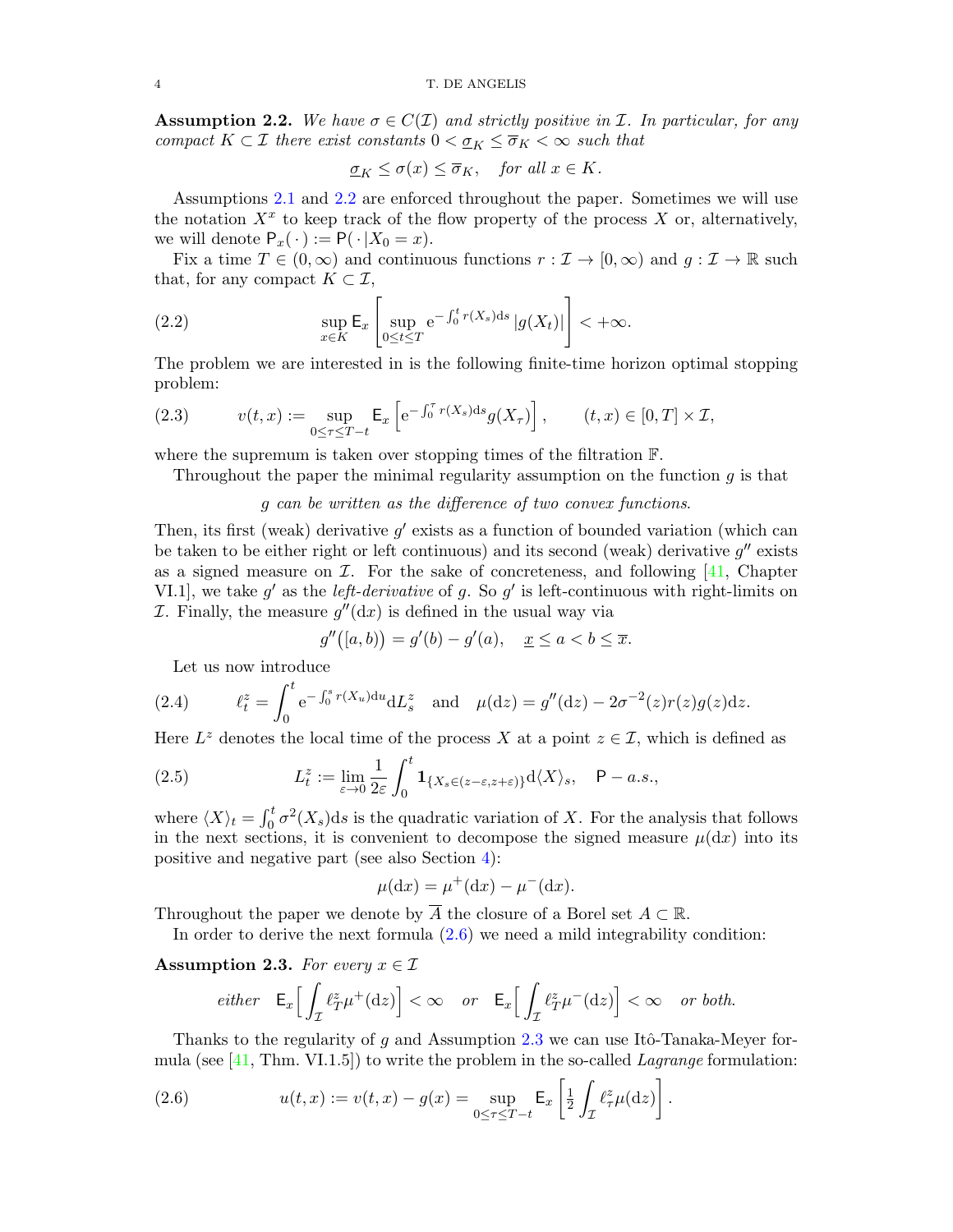Since the endpoints of  $\mathcal I$  are natural the expression above follows from [\[31,](#page-40-17) Lemma 3.2]. For completeness we provide a full proof in the Appendix.

From standard theory on one-dimensional diffusions it is known that X admits a transition density with respect to the speed measure which is continuous in all its variables (see  $\left[2, \text{Chapter II}.1.4\right]$  $\left[2, \text{Chapter II}.1.4\right]$  $\left[2, \text{Chapter II}.1.4\right]$  and  $\left[22, \text{p. 149}\right]$  $\left[22, \text{p. 149}\right]$  $\left[22, \text{p. 149}\right]$ ). In other words, there exists a continuous function

<span id="page-5-0"></span>(2.7) 
$$
\hat{p}: (0, \infty) \times \mathcal{I} \times \mathcal{I} \to \mathbb{R}_+
$$

such that  $P_x(X_t \in A) = \int_A \hat{p}(t, x, y) m(dy)$  for all Borel sets  $A \subseteq \mathcal{I}$  and any  $t > 0$ , where  $m(dy)$  denotes the speed measure of X. In our case, since  $\sigma(\cdot) > 0$  on I, we have

<span id="page-5-1"></span>(2.8) 
$$
m(\mathrm{d}y) = m'(y)\mathrm{d}y = \frac{2\mathrm{d}y}{\sigma^2(y)S'(y)}, \qquad y \in \mathcal{I},
$$

where  $S'(\cdot)$  is the derivative of the scale function of the process (since X is in natural scale it simply holds  $S'(y) = 1$  for  $y \in \mathcal{I}$ ). Then X admits a transition density with respect to the Lebesgue measure.

Before closing this section we make a couple of observations concerning the generality of our model.

<span id="page-5-3"></span>Remark 2.4 (Gain function and discount rate). The requirement that the discount rate r be non-negative can be easily relaxed to  $r : \mathcal{I} \to [-r_0, \infty)$  for some constant  $r_0 \in [0,\infty)$ . Further relaxations are also possible but at the cost of additional integrability requirements, and we leave such extensions aside for the sake of clarity of exposition.

If  $g \in C^2(\mathcal{I})$  then the value function u of problem [\(2.6\)](#page-4-1) takes the more familiar form

$$
\sup_{0\leq\tau\leq T-t}\mathsf{E}_x\left[\int_0^\tau \mathrm{e}^{-\int_0^s r(X_u)\mathrm{d}u}\Big(\tfrac{1}{2}\sigma^2(X_s)g''(X_s)-r(X_s)g(X_s)\Big)\mathrm{d}s\right].
$$

If we add a running profit function  $h : \mathcal{I} \to \mathbb{R}$ , the original problem in [\(2.3\)](#page-4-3) reads

$$
\sup_{0\leq\tau\leq T}\mathsf{E}_x\left[\int_0^\tau e^{-\int_0^t r(X_s)\mathrm{d} s}h(X_t)\mathrm{d} t + e^{-\int_0^\tau r(X_s)\mathrm{d} s}g(X_\tau)\right].
$$

Then the problem in  $(2.6)$  becomes

$$
\sup_{0\leq\tau\leq T-t}\mathsf{E}_x\left[\tfrac{1}{2}\int_{\mathcal{I}}\ell_\tau^z\nu(\mathrm{d}z)\right],
$$

with

$$
\nu(\mathrm{d}z) = g''(\mathrm{d}z) + 2\sigma^{-2}(z)(h(z) - r(z)g(z))\mathrm{d}z.
$$

Since all the key results of the paper are based on properties of the measure  $\mu(dx)$ , they immediately carry over to problems in which  $\mu(dx)$  is replaced by  $\nu(dx)$  defined above.

<span id="page-5-2"></span>Remark 2.5 (The underlying process). It is important to notice that there is (almost) no loss of generality in assuming zero drift in the dynamics [\(2.1\)](#page-3-1) of the process X. Indeed, let us consider instead a strong solution Y of the SDE

(2.9) 
$$
dY_t = \alpha(Y_t)dt + \beta(Y_t)dB_t, \qquad Y_0 = y,
$$

on some interval  $\hat{\mathcal{I}} \subseteq \mathbb{R}$ , with  $\alpha$  and  $\beta$  drift and diffusion coefficients that guarantee existence and uniqueness of the strong solution. Assume the endpoints of the interval  $\tilde{\mathcal{I}}$ are natural. Let us then consider the stopping problem

$$
\sup_{0\leq\tau\leq T}\mathsf{E}_x\left[\mathrm{e}^{-\int_0^\tau \hat{r}(Y_t)\mathrm{d}t}\hat{g}(Y_\tau)\right],
$$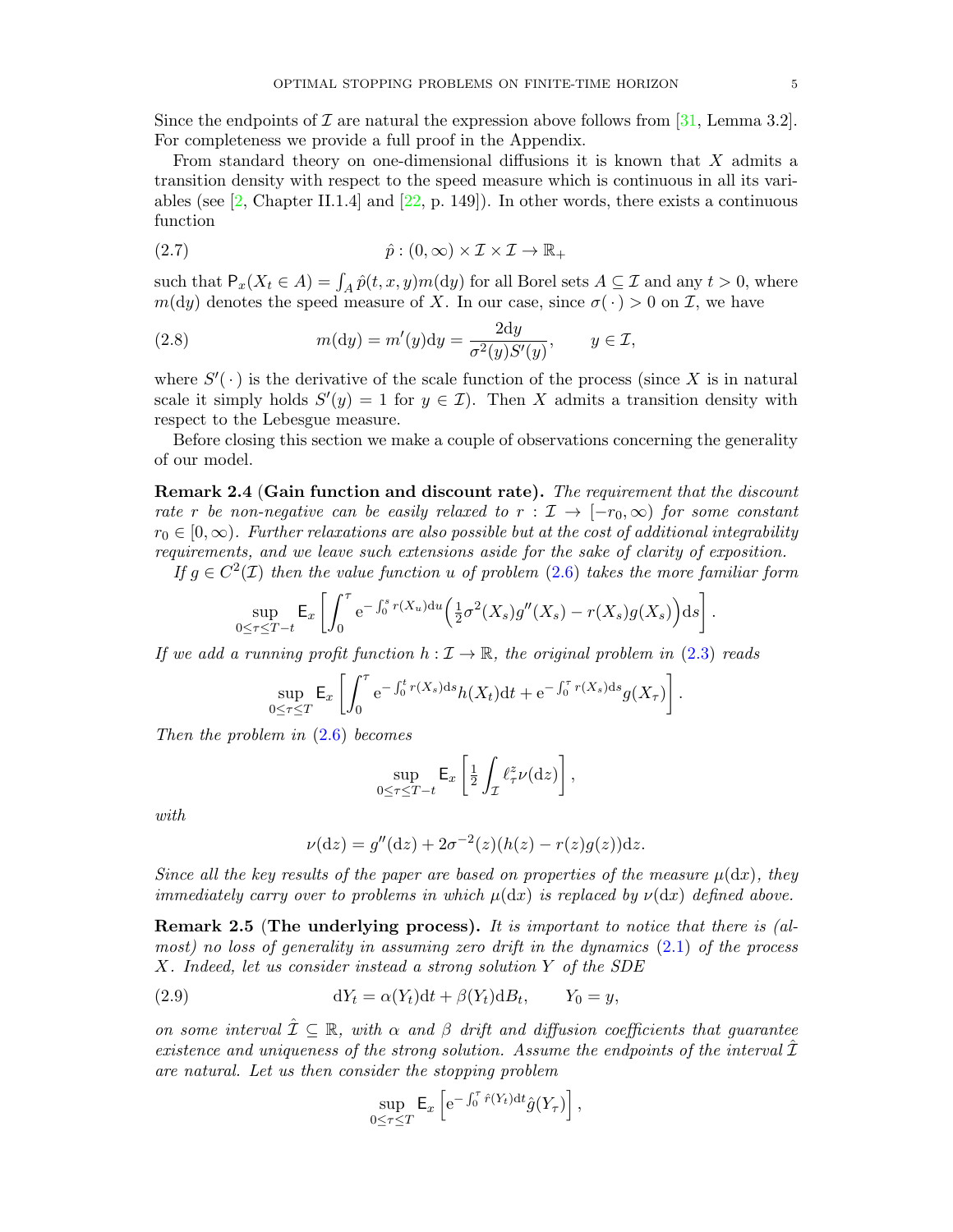with Borel measurable functions  $\hat{g} : \hat{\mathcal{I}} \to \mathbb{R}$  and  $\hat{r} : \hat{\mathcal{I}} \to [0, \infty)$ . Then we can reduce to the setting of  $(2.1)$  and  $(2.3)$  by a simple change of scale. That is, letting  $\hat{S}$  be the scale function of Y, we have that  $X := \hat{S}(Y)$  solves  $(2.1)$  with  $\sigma(x) = (\hat{S}' \circ \hat{S}^{-1})(x)(\beta \circ \hat{S}^{-1})(x)$ , and the stopping problem takes the form of [\(2.3\)](#page-4-3) with  $g(x) = (\hat{g} \circ \hat{S}^{-1})(x)$  and  $r(x) =$  $(\hat{r} \circ \hat{S}^{-1})(x)$ . Obviously here  $\mathcal{I} = \hat{S}(\hat{\mathcal{I}})$ .

This approach can be extended even further to consider SDEs with generalised drift (in the sense of, e.g.,  $[46]$ ), again by adopting the change of coordinates via the scale function. However, we insist on the requirement that the SDE admits a unique strong solution because we use pathwise uniqueness in our arguments below (recall that weak existence and pathwise uniqueness imply strong existence; see, e.g.,  $[27,$  Corollary 5.3.23]).

2.2. Generalities on the value function and existence of a boundary. Since  $X$ admits a continuous transition density with respect to its speed measure, then the twodimensional process  $(t, X)$  enjoys Feller property. The latter, combined with continuity of g and with  $(2.2)$ , is known to be sufficient to obtain that

 $(t, x) \mapsto v(t, x)$  is lower semi-continuous

thanks to standard results from [\[42,](#page-41-8) Lemma 3, Sec. 3.2.3 and Lemma 4, Sec. 3.2.4]. As a consequence of [\(2.2\)](#page-4-4) we also have

<span id="page-6-1"></span>(2.10) 
$$
\sup_{(t,x)\in[0,T]\times K}|v(t,x)|<\infty, \text{ for any compact } K\subset\mathcal{I}.
$$

Further, we know from  $[42, Thm. 1, Sec. 3.3.1 and Thm. 3, Sec. 3.3.3]$  $[42, Thm. 1, Sec. 3.3.1 and Thm. 3, Sec. 3.3.3]$  that

 $\tau_* = \inf\{t \in [0, T] : (t, X_t) \in \mathcal{S}\}\$ 

is the minimal optimal stopping time, where

$$
S = \{(t, x) \in [0, T] \times \mathcal{I} : v(t, x) = g(x)\}\
$$

is the so-called *stopping set* (notice in particular that  $\{T\} \times \mathcal{I} \subseteq \mathcal{S}$  by definition). We will sometimes use the notation  $\tau^{t,x}_*$  to emphasise the dependence of this stopping time on the initial position of the time-space process; that is

$$
\tau^{t,x}_* = \inf \{ s \in [0, T - t] : (t + s, X_s^x) \in \mathcal{S} \}.
$$

Letting also the continuation set be denoted by

$$
C = \{(t, x) \in [0, T] \times \mathcal{I} : v(t, x) > g(x)\},\
$$

we immediately see that C is open and S is closed (relative to  $[0, T] \times \mathcal{I}$ ) thanks to lower semi-continuity of  $u = v - g$ . Given an interval  $\mathcal{J} \subseteq \mathcal{I}$ , it will be sometimes convenient to work with sets of the form

$$
\mathcal{C}_{\mathcal{J}} = \mathcal{C} \cap ([0, T) \times \text{int}(\mathcal{J}))
$$

and the associated boundary  $\partial \mathcal{C}_{\mathcal{J}} = \partial \mathcal{C} \cap ([0, T) \times \text{int}(\mathcal{J}))$ . We should always understand  $\partial \mathcal{C}$  as  $\partial \mathcal{C}_{\mathcal{I}}$ .

Finally, it follows from standard theory ([\[42,](#page-41-8) Sec. 3.4]) that for  $s \in [0, T - t]$ 

<span id="page-6-2"></span>(2.11) 
$$
s \mapsto e^{-\int_0^s r(X_u)du} v(t+s,X_s) \text{ is a super-martingale}
$$

and, equivalently, from [\(2.6\)](#page-4-1)

<span id="page-6-0"></span>(2.12) 
$$
s \mapsto e^{-\int_0^s r(X_u)du} u(t+s,X_s) + \frac{1}{2} \int_{\mathcal{I}} \ell_s^z \mu(\mathrm{d}z) \text{ is a super-martingale.}
$$

If we replace s with s∧ $\tau_*$  the two stopped processes above are martingales on  $[0, T - t]$ .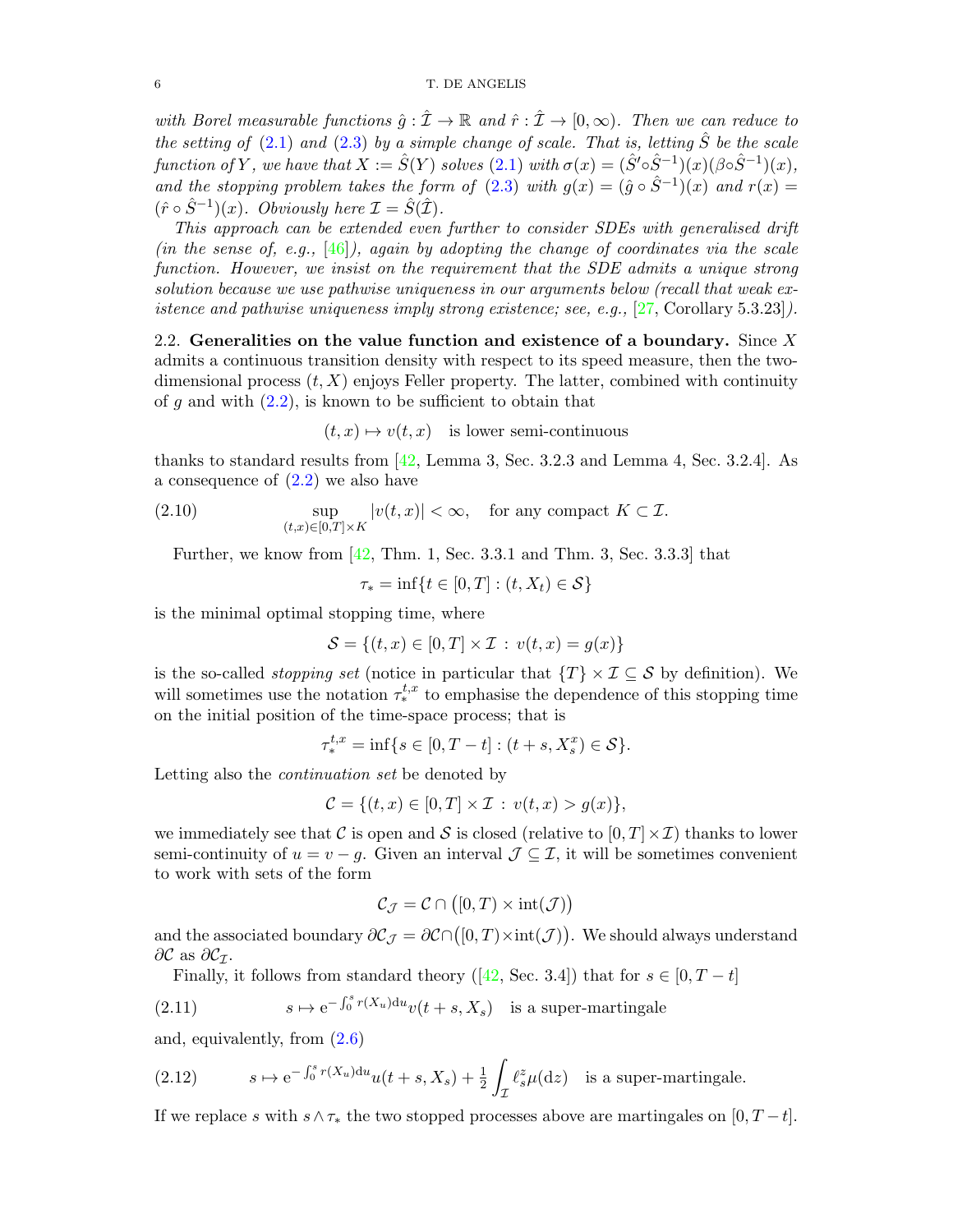In our setting, the process  $X$  is time-homogeneous and the gain function  $g$  is independent of time. Therefore, it is immediate to verify that for any  $(t, x) \in (0, T] \times \mathcal{I}$  and  $h \in (0,t)$ 

<span id="page-7-0"></span>(2.13) 
$$
v(t,x) = \sup_{0 \le \tau \le T-t} \mathsf{E}_x \left[ e^{-\int_0^{\tau} r(X_s) ds} g(X_{\tau}) \right]
$$

$$
\le \sup_{0 \le \tau \le T-t+h} \mathsf{E}_x \left[ e^{-\int_0^{\tau} r(X_s) ds} g(X_{\tau}) \right] = v(t-h,x),
$$

so that

(2.14) 
$$
t \mapsto u(t,x) = v(t,x) - g(x) \text{ is non-increasing.}
$$

Such monotonicity of the value function identifies some sort of 'privileged' direction in the state space, in the sense of the following simple statement

$$
(t,x)\in\mathcal{S} \implies [t,T]\times\{x\}\subseteq\mathcal{S}.
$$

Then, we can uniquely determine the boundary of the continuation set by defining

$$
c(x) := \sup\{t \in [0, T) : v(t, x) > g(x)\} \wedge T \quad \text{with } \sup \varnothing = 0.
$$

Since S is a closed set we have that for any  $x \in \mathcal{I}$  and any sequence  $x_n \to x$ , as  $n \to \infty$ , it holds

$$
S \ni \liminf_{n \to \infty} (c(x_n), x_n) = (\liminf_{n \to \infty} c(x_n), x),
$$

hence

 $\liminf_{n\to\infty} c(x_n) \geq c(x).$ 

In conclusion we can summarise the above discussion in the next proposition.

<span id="page-7-1"></span>Proposition 2.6. The stopping set can be expressed as

$$
\mathcal{S} = \{(t, x) \in [0, T] \times \mathcal{I} : t \ge c(x)\},\
$$

where  $c : \mathcal{I} \to [0,T]$  is lower semi-continuous.

Remark 2.7. It is worth noticing that, in the literature on finite-time horizon optimal stopping problems on a one-dimensional diffusion, it is customary to describe the stopping set in terms of a boundary which is time-dependent, rather than spacedependent. However, proving existence of such boundaries requires to show that, e.g., the map  $x \mapsto u(t, x)$  is monotonic, or at least convex. This type of argument will fail in general, if g is just the difference of two convex functions and in the presence of a state-dependent discount rate.

Instead, the existence of the boundary  $x \mapsto c(x)$  is an immediate consequence of the monotonicity in time of the value function, which holds under even wider generality than ours. Indeed, a quick look at the argument in [\(2.13\)](#page-7-0) reveals that monotonicity of  $t \mapsto v(t, x)$  is solely a consequence of the reduction of the set of admissible stopping times and has nothing to do with either the process  $X$ , the discount rate or the gain function (provided the latter three are time-homogeneous).

For some of the results that follow, it is convenient to work with a continuous value function v. Continuity is normally easy to prove in specific examples but also general results exist. For example, if g is bounded and continuous and  $r(x) \equiv r \ge 0$  [\[35,](#page-41-9) Thm. 4.3] guarantees continuity of v when X is just a Feller process on a locally compact and separable space (not necessarily a solution of an SDE). Alternatively, for  $X$  a nonexploding linear diffusion on an interval and  $r(x) \geq 0$  locally bounded and measurable,  $[30]$  proves continuity of v when g is just bounded and measurable. Rather than giving another proof of the continuity of the value function, when necessary we will invoke the next assumption.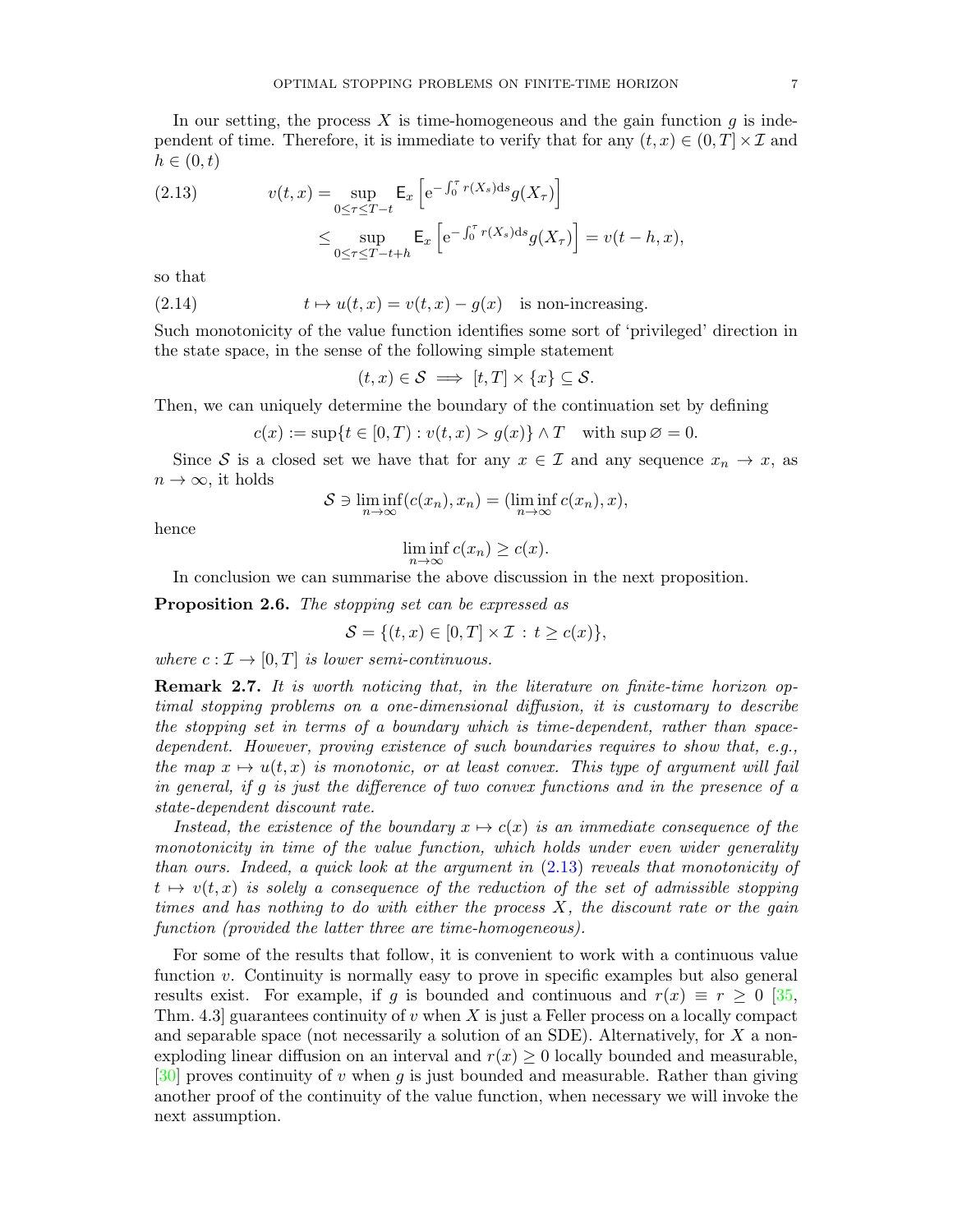<span id="page-8-0"></span>**Assumption 2.8.** We have  $v \in C([0, T] \times \mathcal{I})$ .

For  $\alpha \in (0,1)$  we denote by  $C^{\alpha}_{loc}(\mathcal{I})$  the class of locally  $\alpha$ -Hölder continuous functions on  $I$ . Continuity of the value function, along with the martingale property, Assumption [2.2](#page-4-0) and a standard PDE argument gives the next corollary (see, e.g., the proof of [\[28,](#page-40-22) Prop. 7.7, Ch. 2]).

<span id="page-8-2"></span>**Corollary 2.9.** Under Assumption [2.8,](#page-8-0) if  $r, \sigma \in C_{loc}^{\alpha}(\mathcal{I})$  for some  $\alpha \in (0,1)$  we have  $v \in C^{1,2}(\mathcal{C})$  and it solves

$$
\partial_t v(t,x) + \frac{1}{2}\sigma^2(x)\partial_{xx}v(t,x) = r(x)v(t,x), \qquad (t,x) \in \mathcal{C},
$$

with boundary condition  $v = q$  on  $\partial \mathcal{C}$ .

<span id="page-8-3"></span>**Remark 2.10.** The argument of proof of the corollary is based on exit times from open bounded sets contained in  $C$ . As such, it has a 'local' nature that allows to relax the continuity assumption on the diffusion coefficient and discount rate. For our purposes, in Theorem [5.2,](#page-24-1) we will consider the case in which  $r, \sigma \in C^{\alpha}_{loc}(\mathcal{J})$  with  $\mathcal{J} \subseteq \mathcal{I}$  an open set. Then  $v \in C^{1,2}(\mathcal{C}_{\mathcal{J}})$  and it satisfies

<span id="page-8-4"></span>(2.15) 
$$
\partial_t v(t,x) + \frac{1}{2}\sigma^2(x)\partial_{xx}v(t,x) = r(x)v(t,x), \qquad (t,x) \in \mathcal{C}_{\mathcal{J}}.
$$

2.3. Regularity of the boundary in the sense of diffusions. There is an important consequence to Proposition [2.6.](#page-7-1) Indeed, it turns out that the boundary of the continuation set,  $\partial \mathcal{C}$ , is regular for the stopping set in the sense of diffusions. We will review this property in detail below.

Denote the hitting time to the stopping set by

$$
\sigma_* = \inf\{t \in (0, T] : (t, X_t) \in \mathcal{S}\}.
$$

As before we denote  $\sigma_*^{t,x}$  when we need to emphasise the initial point of the process  $(t, X)$ : that is

$$
\sigma^{t,x}_* = \inf \{ s \in (0, T - t] : (t + s, X_s^x) \in \mathcal{S} \}.
$$

For any  $(t, x) \in [0, T] \times \mathcal{I}$ , it is clear that  $\tau^{t, x}_{*} \leq \sigma^{t, x}_{*}$ , P-a.s., by definition. By continuity of paths  $t \mapsto X_t$  and the fact that C and  $\text{int}(\mathcal{S})$  are open sets (provided they are not empty), it is also clear that  $\tau^{t,x}_* = \sigma^{t,x}_*$ , P-a.s., for all  $(t,x) \in \mathcal{C} \cup \text{int}(\mathcal{S})$ . In principle the strict inequality  $\tau^{t,x}_* < \sigma^{t,x}_*$  might hold with positive probability at points on the boundary  $\partial \mathcal{C} = \partial \mathcal{C}_{\mathcal{I}}$ . We are going to prove below that this does not happen in our setting. For that we need the following simple lemma, which we believe to be wellknown but whose proof may be hard to locate in the literature; we give a proof in the Appendix for completeness.

<span id="page-8-1"></span>**Lemma 2.11.** Consider a Brownian motion  $W := (W_t)_{t>0}$ , an interval  $(a, b)$  and the stopping time

$$
\tau_{(a,b)}^x = \inf\{t \ge 0 : x + W_t \notin (a,b)\}, \quad x \in [a,b].
$$

For any  $x \in [a, b]$  and any sequence  $(x_n)_{n>1} \subset (a, b)$  such that  $x_n \to x$  as  $n \to \infty$ , we have

$$
\lim_{n \to \infty} \tau_{(a,b)}^{x_n} = \tau_{(a,b)}^x, \quad \mathsf{P}\text{-}a.s.
$$

It is worth noticing that  $\tau_{(a,b)}^x = \tau_a^x \wedge \tau_b^x$  with  $\tau_c^x = \inf\{t \geq 0 : x + W_t = c\}$  for  $c \in \mathbb{R}$ . Then we have  $\tau_c^x = \tau_{c-x}^0$  and Lemma [2.11](#page-8-1) holds as soon as we show that  $\tau_{c_n}^0 \to \tau_c^0$ , P-a.s., for any  $c \in \mathbb{R}$  and any sequence  $c_n \to c$ . It is well-known that  $(\tau_c^0)_{c \geq 0}$  is an increasing Lèvy process and it is P-a.s. left-continuous  $[41,$  Prop. III.3.8]. Moreover, there is almost surely no *interval* over which it is continuous. However, for a fixed  $c \geq 0$  and any sequence  $c_n \downarrow c$  we have  $\tau_{c_n}^0 \downarrow \tau_c^0$ , P-a.s. [\[41,](#page-41-6) Prop. III.3.9]. Combining the latter with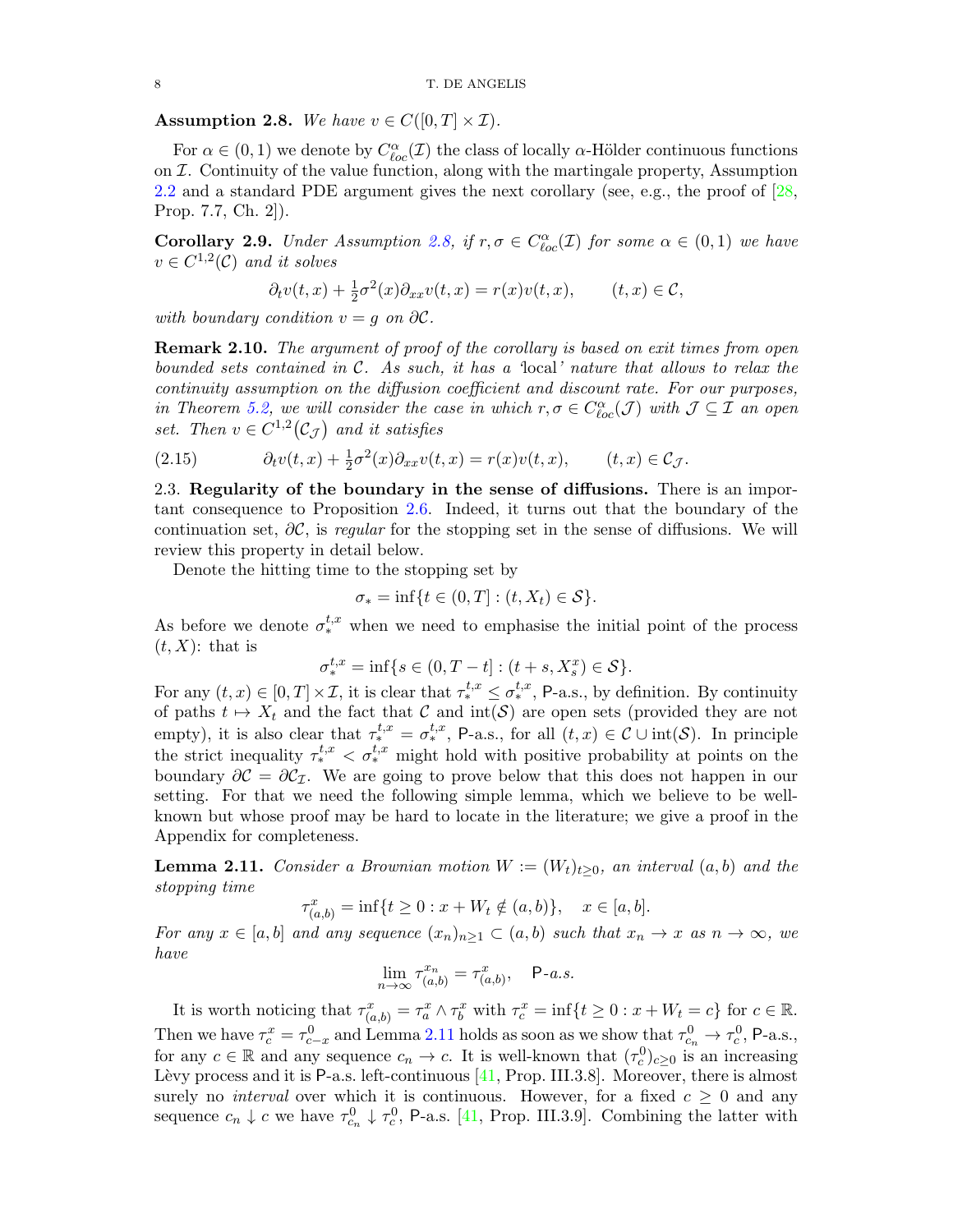left-continuity we have that  $\tau_{c_n}^0 \to \tau_c^0$ , P-a.s., for any  $c \geq 0$  and any sequence  $c_n \to c$ . Noticing that  $\tau_c^0 = \inf\{t \geq 0 : \sup_{0 \leq u \leq t} W_s = c\}$  for  $c \geq 0$ , it is immediate to extend the arguments to the family  $(\tau_c^0)_{c \in \mathbb{R}}$  by considering also  $\tau_c^0 = \inf\{t \geq 0 : \inf_{0 \leq u \leq t} W_s = c\}$ for  $c \leq 0$ . Thus, the result in Lemma [2.11](#page-8-1) can be deduced also from these standard  $facts<sup>1</sup>.$  $facts<sup>1</sup>.$  $facts<sup>1</sup>.$ 

Building upon the previous lemma we can prove our next result.

<span id="page-9-3"></span>**Proposition 2.12.** Let  $(t_0, x_0) \in \partial \mathcal{C}$  and let  $(t_n, x_n)_{n \geq 1} \subset \mathcal{C}$  be a sequence that converges to  $(t_0, x_0)$ . Then,

<span id="page-9-2"></span>(2.16) 
$$
\lim_{n \to \infty} \mathsf{P}(\sigma_*^{t_n, x_n} \geq \varepsilon) = 0, \quad \text{for any } \varepsilon > 0.
$$

Proof. We give the proof in two steps. For simplicity and with no loss of generality we assume that  $t \mapsto B_t(\omega)$  is continuous and it satisfies the law of iterated logarithm for all  $\omega \in \Omega$ .

**Step 1.** ( $\sigma \equiv 1$ ). First we prove the result for  $\sigma(x) \equiv 1$ , so that X is a standard Brownian motion,  $\mathcal{I} = \mathbb{R}$ , and the main ideas in the proof are more transparent. Actually, here we prove a stronger result and show that

<span id="page-9-1"></span>(2.17) 
$$
\limsup_{n \to \infty} \sigma_*^{t_n, x_n}(\omega) = 0, \text{ for all } \omega \in \Omega.
$$

If  $(t_0, x_0) \in \partial \mathcal{C}$ , then by definition  $t_0 \geq c(x_0)$  and  $[t_0, T] \times \{x_0\} \subset \mathcal{S}$ . By the law of iterated logarithm we know that for any  $\omega \in \Omega$  and any  $\varepsilon > 0$ , there exist  $0 < s_1^{\varepsilon}(\omega) < s_2^{\varepsilon}(\omega) < \varepsilon$  such that

$$
x_0+B_{s_1^{\varepsilon}}(\omega)
$$

Hence,  $\sigma^{t_0,x_0}_*(\omega) = 0$ , for all  $\omega \in \Omega$ . Let us now fix  $\varepsilon > 0$  and  $\omega \in \Omega$ . Then there is  $\delta_\omega>0$  such that

$$
x_0 + B_{s_1^{\varepsilon}}(\omega) < x_0 - \delta_{\omega}
$$
 and  $x_0 + \delta_{\omega} < x_0 + B_{s_2^{\varepsilon}}(\omega)$ .

Therefore, taking *n* sufficiently large we have  $t_n + s_1^{\varepsilon}(\omega) \ge t_0$  and  $|x_n - x_0| < \delta_{\omega}/2$ , so that

$$
x_n + B_{s_1^{\varepsilon}}(\omega) < x_0 < x_n + B_{s_2^{\varepsilon}}(\omega)
$$
 and  $t_n + s_1^{\varepsilon}(\omega) \ge t_0$ .

Hence, there must exist  $\hat{s}_n(\omega) \in (s_1^{\varepsilon}(\omega), s_2^{\varepsilon}(\omega))$  such that  $(t_n + \hat{s}_n, x_n + B_{\hat{s}_n}(\omega)) \in$  $[t_0, T] \times \{x_0\}$ , which implies

$$
\limsup_{n \to \infty} \sigma_*^{t_n, x_n}(\omega) \le \varepsilon.
$$

Since  $\varepsilon > 0$  was arbitrary we have  $(2.17)$ .

**Step 2.** (Any  $\sigma > 0$ ). Let us now consider a generic diffusion coefficient  $\sigma$  that satisfies Assumption [2.2.](#page-4-0) The rest of this proof is slightly technical due to the fact that we localise the dynamics of X on a bounded open interval  $\mathcal J$  with  $\overline{\mathcal J} \subset \mathcal I$ .

Denote

$$
\tau_{\mathcal{J}} = \inf\{t \ge 0 : X_t \notin \mathcal{J}\}
$$

and

<span id="page-9-4"></span>
$$
(2.18) \tM_{t \wedge \tau_{\mathcal{J}}} = \int_0^{t \wedge \tau_{\mathcal{J}}} \sigma(X_s) \mathrm{d}B_s \,, \quad \langle M \rangle_{t \wedge \tau_{\mathcal{J}}} = \int_0^{t \wedge \tau_{\mathcal{J}}} \sigma^2(X_s) \mathrm{d}s \text{ and } m_{\mathcal{J}} = \langle M \rangle_{\tau_{\mathcal{J}}}.
$$

The process  $(M_{t\wedge \tau_{\mathcal{J}}})_{t\geq 0}$  is absorbed when X leaves the interval  $\mathcal{J}$ , it is a martingale thanks to Assumption [2.2,](#page-4-0) and can be represented, by Dambis-Dubins-Schwarz theorem  $([40, Thm. IV.34.11];$  $([40, Thm. IV.34.11];$  $([40, Thm. IV.34.11];$  see also  $[40, Thm. V.47.1]),$  as a time-changed Brownian motion. That is  $M_{t \wedge \tau_{\mathcal{J}}} = W_{\langle M \rangle_{t \wedge \tau_{\mathcal{J}}}},$  where W is a standard Brownian motion. Notice that

<span id="page-9-0"></span><sup>&</sup>lt;sup>1</sup>I am grateful to G. Peskir for showing me this elegant argument.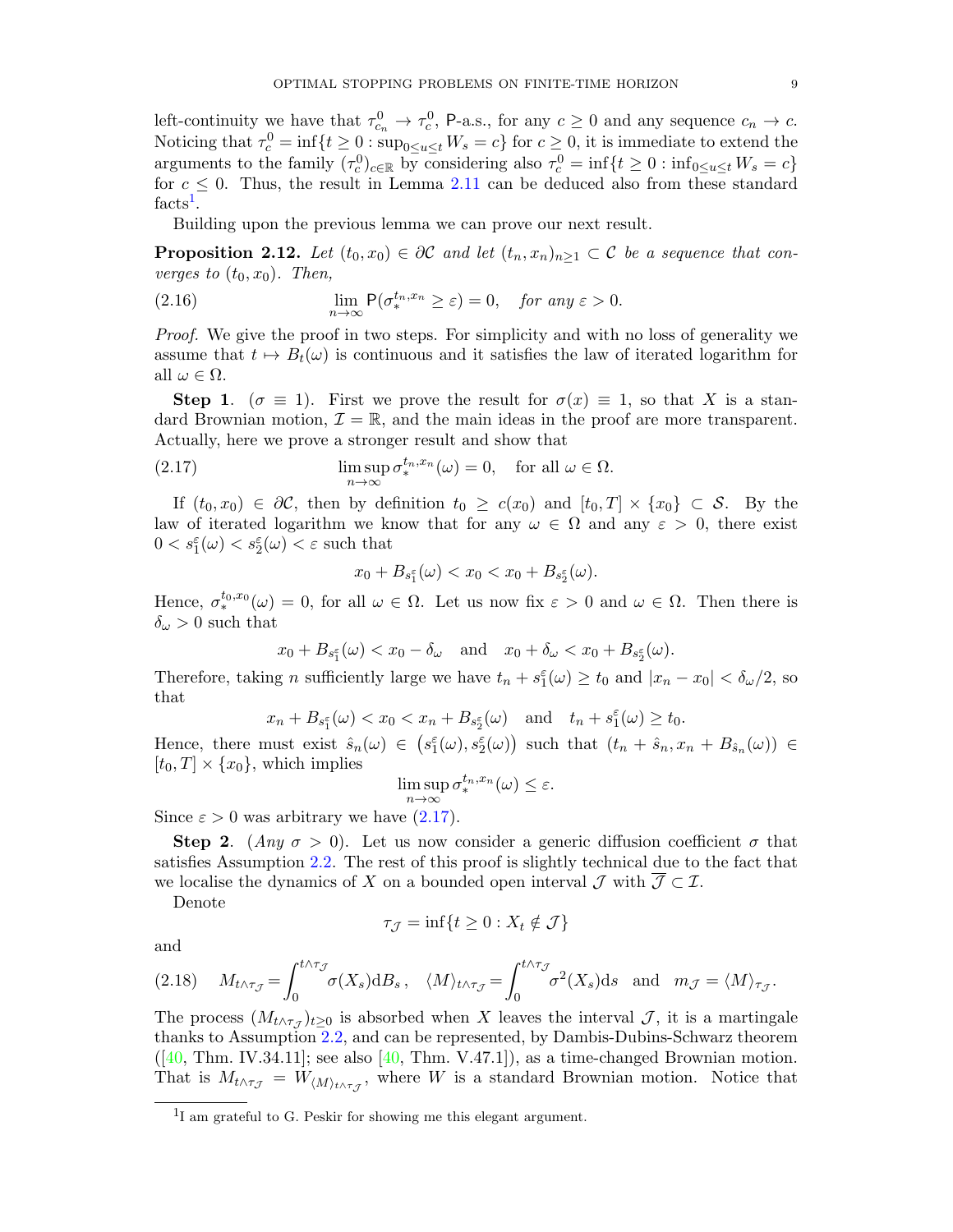$(\tau_{\mathcal{J}},M,\langle M\rangle,m_{\mathcal{J}})$  depend on the initial point  $x\in\mathcal{J}$  but for now we omit the dependence for simplicity.

Since  $\sigma(\cdot) \geq \sigma$  > 0 on  $\overline{\mathcal{J}}$  by Assumption [2.2,](#page-4-0) we can define the inverse of the quadratic variation  $A_s := (\langle M \rangle)^{-1}(s)$  for  $s \in [0, m_{\mathcal{J}})$  (this is done  $\omega$  by  $\omega$ ). Thanks to strict monotonicity of both A and  $\langle M \rangle$ , both processes are also continuous and clearly  $\langle M \rangle_{A_s \wedge \tau_\mathcal{T}} = s \wedge m_\mathcal{J}$ . Then, we have

<span id="page-10-1"></span>(2.19) 
$$
X_{A_s \wedge \tau_{\mathcal{J}}}^x = x + W_{\langle M \rangle_{A_s \wedge \tau_{\mathcal{J}}}} = x + W_{s \wedge m_{\mathcal{J}}} =: Z_{s \wedge m_{\mathcal{J}}}^x.
$$

Here, the process Z depends on  $x \in \mathcal{J}$ , via the initial condition  $Z_0^x = x$ , the stopping time  $m_{\mathcal{J}} = m_{\mathcal{J}}^x$  and the Brownian motion  $W = W^x$  obtained via time-change. By construction we have that  $A_s < \tau_{\mathcal{J}} \iff s < m_{\mathcal{J}}$ , P-a.s., and  $X_{A_s}^x = Z_s^x \in \mathcal{J}$  for  $s < m_{\mathcal{J}}$ , P-a.s. Moreover

$$
Z_{m_{\mathcal{J}}}^x = X_{\tau_{\mathcal{J}}}^x \in \partial \mathcal{J} \quad \text{on } \{\tau_{\mathcal{J}} < \infty\},
$$

so that, in particular,

(2.20) 
$$
m_{\mathcal{J}}^x = \inf\{s \ge 0 : Z_s^x \notin \mathcal{J}\}.
$$

In conclusion  $s \mapsto Z_{s \wedge m_{\mathcal{J}}}^x$  is a Brownian motion absorbed upon leaving the interval  $\mathcal{J}$ and it is adapted to the time-changed filtration  $(\mathcal{G}_s)_{s\geq 0} = (\mathcal{F}_{A_s})_{s\geq 0}$ .

Having defined Z we can write  $A_s = (\langle M \rangle)^{-1}(s)$  explicitly  $(\omega \bar{b}y \omega)$  as

(2.21) 
$$
A_s = \int_0^s \sigma^{-2}(Z_u) du, \quad s \in [0, m_{\mathcal{J}}).
$$

Again, we notice that  $A_s = A_s^x$  depends on  $x \in \mathcal{J}$ . Since we are interested in the event  $\sigma_{*}^{t,x} = 0$  and we want to restrict our attention to the behaviour of the process X (equivalently Z) for 'small times', here we will always consider  $\sigma^{t,x}_* \wedge \tau_{\mathcal{J}}^x$ . In particular, using that  $u \mapsto A_u^x$  is *strictly increasing*, we can write

$$
\sigma^{t,x}_* \wedge \tau^x_{\mathcal{J}} \le \inf\{s > 0 : (t+s, X^x_s) \in \mathcal{S}\} \wedge \tau^x_{\mathcal{J}}
$$
  
=  $\inf\{A^x_u > 0 : (t + A^x_u, Z^x_u) \in \mathcal{S}\} \wedge \tau^x_{\mathcal{J}},$ 

where the inequality is due to replacing  $s \in (0,T]$  with  $s > 0$  in the definition of  $\sigma_*$ , and the final expression by simply relabelling the time variable  $s = A_u^x$ . Then, setting

$$
\zeta^{t,x}_*=\inf\{u>0:(t+A^x_u,x+W^x_u)\in\mathcal{S}\},
$$

we obtain  $\sigma^{t,x}_* \wedge \tau^x_{\mathcal{J}} \leq A^x \circ (\zeta^{t,x}_* \wedge m^x_{\mathcal{J}})$ . By construction we also have  $\tau^x_{\mathcal{J}} = A^x_{m^x_{\mathcal{J}}}$ . Using these inequalities we obtain

<span id="page-10-0"></span>
$$
(2.22) \qquad \mathsf{P}(\sigma_{*}^{t,x} \geq \varepsilon) = \mathsf{P}(\sigma_{*}^{t,x} \geq \varepsilon, \sigma_{*}^{t,x} < \tau_{\mathcal{J}}^{x}) + \mathsf{P}(\sigma_{*}^{t,x} \geq \varepsilon, \sigma_{*}^{t,x} \geq \tau_{\mathcal{J}}^{x})
$$
\n
$$
\leq \mathsf{P}(\sigma_{*}^{t,x} \land \tau_{\mathcal{J}}^{x} \geq \varepsilon) + \mathsf{P}(\sigma_{*}^{t,x} \geq \tau_{\mathcal{J}}^{x})
$$
\n
$$
\leq \mathsf{P}(\sigma_{*}^{t,x} \land \tau_{\mathcal{J}}^{x} \geq \varepsilon) + \mathsf{P}(\sigma_{*}^{t,x} \land \tau_{\mathcal{J}}^{x} > \delta) + \mathsf{P}(\tau_{\mathcal{J}}^{x} \leq \delta)
$$
\n
$$
\leq \mathsf{P}\left(A^{x} \circ (\zeta_{*}^{t,x} \land m_{\mathcal{J}}^{x}) \geq \varepsilon\right) + \mathsf{P}\left(A^{x} \circ (\zeta_{*}^{t,x} \land m_{\mathcal{J}}^{x}) > \delta\right)
$$
\n
$$
+ \mathsf{P}\left(A^{x}_{m_{\mathcal{J}}} \leq \delta\right),
$$

for any  $\delta > 0$  given and fixed. So, it is sufficient to prove that the final expression above converges to zero along any sequence  $\mathcal{C}_{\mathcal{J}} \supset (t_n, x_n) \to (t_0, x_0) \in \partial \mathcal{C}_{\mathcal{J}}$ .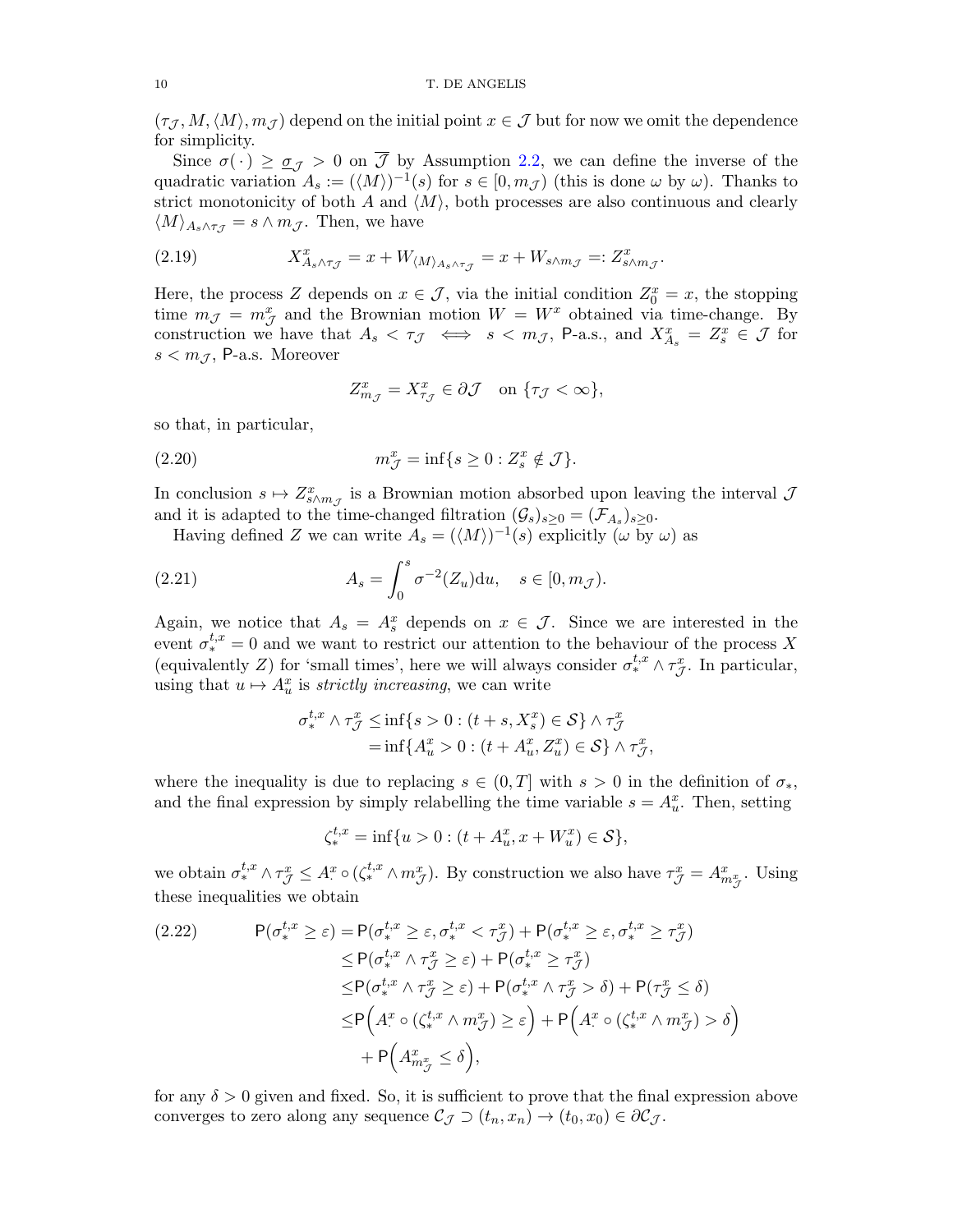It is not very convenient to work with the Brownian motion  $W^x$  when x varies. We therefore set

$$
\widetilde{Z}_t^x = x + B_t, \qquad \widetilde{A}_t^x = \int_0^t \sigma^{-2}(\widetilde{Z}_s^x) \mathrm{d}s,
$$
  

$$
\widetilde{\zeta}_*^{t,x} = \inf\{u > 0 : (t + \widetilde{A}_u^x, \widetilde{Z}_u^x) \in \mathcal{S}\} \quad \text{and} \quad \widetilde{m}_{\mathcal{J}}^x = \inf\{s \ge 0 : \widetilde{Z}_s^x \notin \mathcal{J}\},
$$

with B our original Brownian motion. Then, for each  $(t, x)$  we have the equivalence in law

<span id="page-11-4"></span>(2.23) 
$$
\mathsf{Law}_{\mathsf{P}}(Z^x, A^x, \zeta^{t,x}_*, m^x_{\mathcal{J}}) = \mathsf{Law}_{\mathsf{P}}(\widetilde{Z}^x, \widetilde{A}^x, \widetilde{\zeta}^{t,x}_*, \widetilde{m}^x_{\mathcal{J}}).
$$

From [\(2.22\)](#page-10-0) and the equality in law we have

<span id="page-11-1"></span>(2.24) 
$$
P(\sigma_{*}^{t,x} \geq \varepsilon) \leq P\left(\widetilde{A}_{*}^{x} \circ (\widetilde{\zeta}_{*}^{t,x} \wedge \widetilde{m}_{\mathcal{J}}^{x}) \geq \varepsilon\right) + P\left(\widetilde{A}_{*}^{x} \circ (\widetilde{\zeta}_{*}^{t,x} \wedge \widetilde{m}_{\mathcal{J}}^{x}) > \delta\right) + P\left(\widetilde{A}_{\widetilde{m}_{\mathcal{J}}^{x}}^{x} \leq \delta\right),
$$

for any  $\delta > 0$ .

The advantage of working with  $(\tilde{Z}^x, \tilde{A}^x, \tilde{\zeta}_*^{t,x}, \tilde{m}^x_{\tilde{J}})$  is that  $\tilde{Z}^x$  only depends on x via<br>initial point and therefore we can apply arguments analogous to these used in step its initial point and therefore we can apply arguments analogous to those used in step 1 above. An initial observation is that

<span id="page-11-0"></span>(2.25) 
$$
\frac{1}{\underline{\sigma}_{\mathcal{J}}^2}(t \wedge \widetilde{m}_{\mathcal{J}}^x) \geq \widetilde{A}_{t \wedge \widetilde{m}_{\mathcal{J}}^x}^x \geq \frac{1}{\overline{\sigma}_{\mathcal{J}}^2}(t \wedge \widetilde{m}_{\mathcal{J}}^x), \quad \mathsf{P}-a.s.
$$

thanks to Assumption [2.2](#page-4-0) and by definition of A. Take  $(t_0, x_0) \in \partial \mathcal{C}_{\mathcal{J}}$ , so that  $[t_0, T] \times$  ${x_0} \subset S$ . By the exact same argument as in step 1 above we obtain  $\tilde{\zeta}_*^{t_0,x_0} = 0$ , P-a.s. Then,  $(2.25)$  implies  $\widetilde{A}^{x_0}_\cdot \circ (\widetilde{\zeta}_*^{t_0,x_0} \wedge \widetilde{m}^{x_0}_{\mathcal{J}}) = 0$ , P-a.s. as well. Next we are going to prove that

<span id="page-11-2"></span>(2.26) 
$$
\limsup_{n \to \infty} (\widetilde{\zeta}_*^{t_n, x_n} \wedge \widetilde{m}_{\mathcal{J}}^{x_n}) = 0, \quad \mathsf{P}-a.s.,
$$

so that in  $(2.24)$  we have

<span id="page-11-3"></span>
$$
(2.27) \qquad \mathsf{P}\left(\widetilde{A}^{x_n}_\cdot \circ (\widetilde{\zeta}_*^{t_n, x_n} \wedge \widetilde{m}^{x_n}_\mathcal{J}) \ge \varepsilon\right) + \mathsf{P}\left(\widetilde{A}^{x_n}_\cdot \circ (\widetilde{\zeta}_*^{t_n, x_n} \wedge \widetilde{m}^{x_n}_\mathcal{J}) > \delta\right) \to 0
$$

thanks to  $(2.25)$ .

Since  $\widetilde{m}_{\mathcal{J}}$  is the first exit time of the Brownian motion  $\widetilde{Z}$  from an open interval, then  $x \mapsto \widetilde{m}^x_{\mathcal{J}}(\omega)$  is continuous for any  $\omega \in \Omega$  (in the sense of Lemma [2.11\)](#page-8-1). Fix  $\omega \in \Omega$ .<br>By continuity of paths  $\widetilde{m}^{x_0}(\omega) > 0$  and in particular, there exists  $\epsilon_0 > 0$  such that By continuity of paths  $\widetilde{m}_{\mathcal{J}}^{x_0}(\omega) > 0$  and, in particular, there exists  $\varepsilon_{0,\omega} > 0$  such that  $\widetilde{m}_{\mathcal{J}}^{x_0}(\omega) \geq \varepsilon_{0,\omega}$ . By continuity of  $x \mapsto \widetilde{m}_{\mathcal{J}}^x(\omega)$  we can assume that  $\widetilde{m}_{\mathcal{J}}^{x_n}(\omega) \geq \varepsilon_{0,\omega}/2$  for all  $n \geq N_{\omega}$ , with  $N_{\omega}$  sufficiently large.

Now, we can repeat the arguments from step 1. For any  $\varepsilon \in (0, \varepsilon_{0,\omega}/2)$ , there exist  $0 < s_1^{\varepsilon}(\omega) < s_2^{\varepsilon}(\omega) < \varepsilon$  and  $\delta_{\omega} > 0$  such that

$$
x_0 + B_{s_1^{\varepsilon}}(\omega) < x_0 - \delta_{\omega}
$$
 and  $x_0 + \delta_{\omega} < x_0 + B_{s_2^{\varepsilon}}(\omega)$ .

Clearly, for  $n \ge N_\omega$  sufficiently large we have  $|x_n - x_0| < \delta_\omega/2$ . Given that  $\widetilde{m}_{\mathcal{J}}^{x_n}(\omega) \ge$  $\varepsilon_{0,\omega}/2$  and  $\widetilde{A}_{s_1^{\varepsilon}}^{x_n}(\omega) \geq (1/\overline{\sigma}_{\mathcal{J}}^2)s_1^{\varepsilon}(\omega)$  by  $(2.25)$ , we can also pick  $n \geq N_{\omega}$  sufficiently large such that  $t_n + \widetilde{A}_{s_1^{\varepsilon}}^{x_n}(\omega) \ge t_0$ .

Therefore, taking *n* sufficiently large we have

$$
x_n + B_{s_1^{\varepsilon}}(\omega) < x_0 < x_n + B_{s_2^{\varepsilon}}(\omega)
$$
 and  $t_n + \widetilde{A}_{s_1^{\varepsilon}}^{x_n}(\omega) \ge t_0$ ,

which implies

$$
\limsup_{n\to\infty}(\widetilde{\zeta}_*^{t_n,x_n}(\omega)\wedge\widetilde{m}^{x_n}_{\mathcal{J}}(\omega))\leq\varepsilon.
$$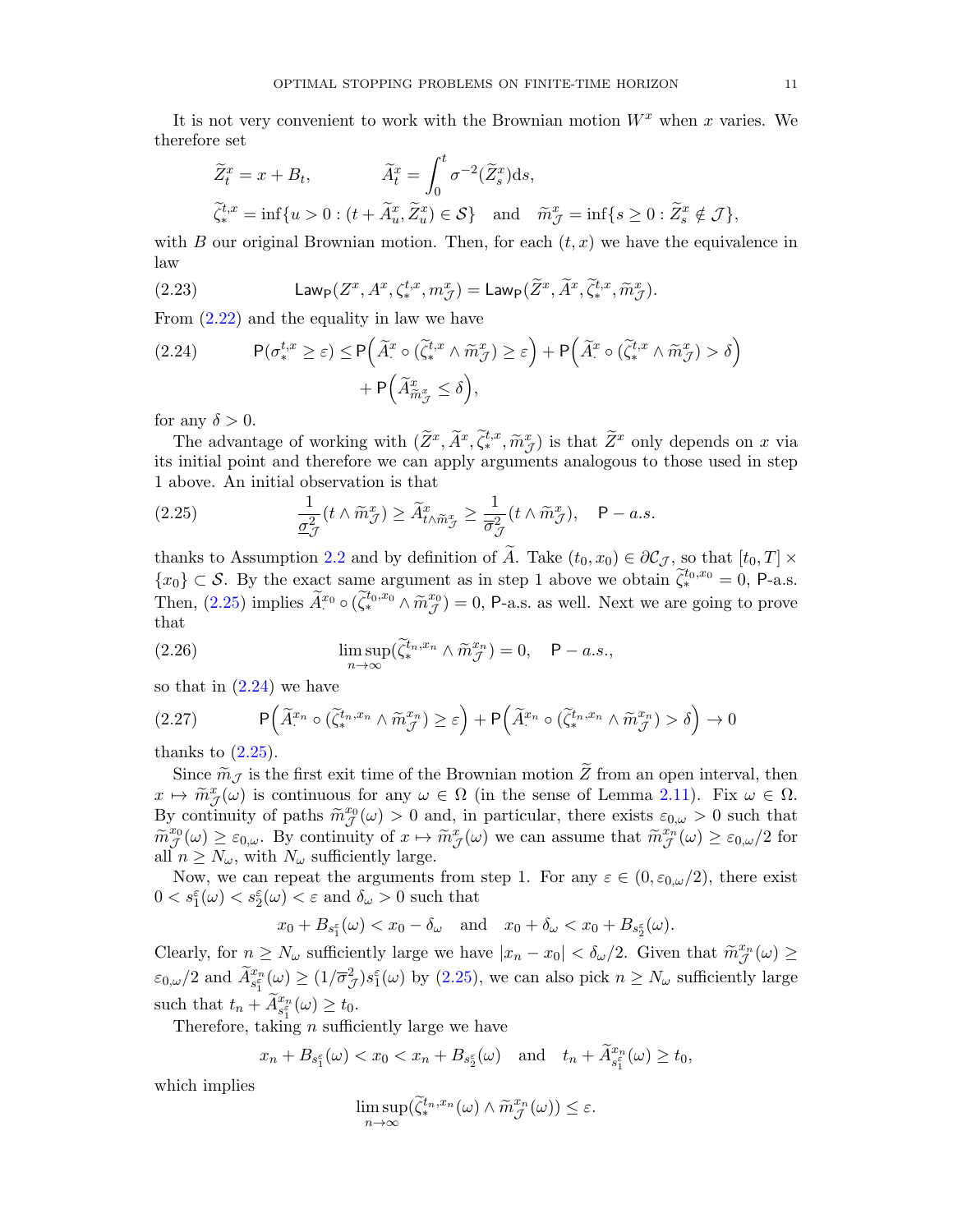The argument holds for any  $\varepsilon \in (0, \varepsilon_{0,\omega}/2)$ . Hence, [\(2.26\)](#page-11-2) holds by arbitrariness of  $\omega \in \Omega$ , and  $(2.27)$  follows. From  $(2.24)$ ,  $(2.25)$  and  $(2.27)$  we have

$$
\limsup_{n \to \infty} \mathsf{P}(\sigma_*^{t_n, x_n} \ge \varepsilon) \le \limsup_{n \to \infty} \mathsf{P}\left(\widetilde{A}_{\widetilde{m}_{\mathcal{J}}^{x_n}}^{x_n} \le \delta\right)
$$
\n
$$
\le \limsup_{n \to \infty} \mathsf{P}\left(\widetilde{m}_{\mathcal{J}}^{x_n} \le \overline{\sigma}_{\mathcal{J}}^2 \delta\right) \le \mathsf{P}\left(\widetilde{m}_{\mathcal{J}}^{x_0} \le \overline{\sigma}_{\mathcal{J}}^2 \delta\right),
$$

where the final inequality is by Fubini's theorem and using  $\tilde{m}_{\tilde{J}}^{x_n} \to \tilde{m}_{\tilde{J}}^{x_0}$ , P-a.s. by<br>Lomma 2.11, Since  $P(\tilde{m}_{\tilde{J}}^{x_0} > 0) = 1$ , letting  $\delta \downarrow 0$  we exprise at (2.16) Lemma [2.11.](#page-8-1) Since  $P(\tilde{m}_{\tilde{J}}^{x_0} > 0) = 1$ , letting  $\delta \downarrow 0$  we arrive at [\(2.16\)](#page-9-2).

#### 3. Regularity of the value function

<span id="page-12-0"></span>In this section we show that the value function has a modulus of continuity with respect to the time variable and, under mild additional assumptions, it is indeed a locally Lipschitz function of time. Our proof uses properties of the local time of the process (generalising [\[13,](#page-40-23) Example 17]). For that we recall that the scale function density is  $S'(x) = 1$  and that  $\hat{p}$  is the transition density of the process with respect to the speed measure (Section [2.1\)](#page-3-3). First we state an estimate for the local time of the process.

<span id="page-12-3"></span>**Lemma 3.1.** Let  $0 < t_1 \le t_2 \le T$  and fix  $x \in \mathcal{I}$ . Then, for any  $z \in \mathcal{I}$  we have

(3.1) 
$$
\mathsf{E}_x \left[ \ell_{t_2}^z - \ell_{t_1}^z \right] \leq \int_{t_1}^{t_2} 2\hat{p}(s, x, z) \, \mathrm{d}s.
$$

*Proof.* Thanks to [\(2.5\)](#page-4-5) we can select a sequence  $(\varepsilon_n)_{n>1}$  such that  $\varepsilon_n \to 0$  as  $n \to \infty$ and

$$
L_{t_2}^z - L_{t_1}^z = \lim_{n \to \infty} \frac{1}{2\varepsilon_n} \int_{t_1}^{t_2} \mathbf{1}_{\{|X_s - z| \le \varepsilon_n\}} \sigma^2(X_s) \, ds, \qquad \mathsf{P}_x - a.s.
$$

By Fatou's lemma and the definition of  $\ell^z$  in [\(2.4\)](#page-4-6) we get

<span id="page-12-2"></span>(3.2) 
$$
\mathsf{E}_{x} \left[ \ell_{t_{2}}^{z} - \ell_{t_{1}}^{z} \right] = \mathsf{E}_{x} \left[ \int_{t_{1}}^{t_{2}} e^{-\int_{0}^{s} r(X_{u}) du} dL_{s}^{z} \right] \leq \mathsf{E}_{x} \left[ L_{t_{2}}^{z} - L_{t_{1}}^{z} \right] \leq \liminf_{n \to \infty} \frac{1}{2\varepsilon_{n}} \int_{t_{1}}^{t_{2}} \mathsf{E}_{x} \left[ \mathbf{1}_{\{|X_{s} - z| \leq \varepsilon_{n}\}} \sigma^{2}(X_{s}) \right] ds,
$$

where we used  $r \geq 0$  for the first inequality. Writing the expectation in terms of the transition density  $\hat{p}$  and the speed measure (see [\(2.7\)](#page-5-0) and [\(2.8\)](#page-5-1)) we obtain

<span id="page-12-1"></span>(3.3) 
$$
\mathsf{E}_x \left[ \mathbf{1}_{\{|X_s - z| \le \varepsilon_n\}} \sigma^2(X_s) \right] = \int_{z-\varepsilon_n}^{z+\varepsilon_n} 2\hat{p}(s, x, y) dy \le c(t_1, x, z) 2\varepsilon_n,
$$

where

$$
c(t_1, x, z) := \sup \{ 2\hat{p}(s, x, y), (s, y) \in [t_1, T] \times [z - \varepsilon_0, z + \varepsilon_0] \},
$$

for some  $\varepsilon_0 \geq \varepsilon_n$ ,  $n \geq 1$ , upon recalling that  $S'(y) = 1$ . Notice that we are using continuity of  $\hat{p}$  on  $(0,\infty) \times \mathcal{I} \times \mathcal{I}$ .

Thanks to [\(3.3\)](#page-12-1) we can invoke dominated convergence to pass to the limit in [\(3.2\)](#page-12-2) and obtain

$$
\mathsf{E}_x\left[\ell_{t_2}^z - \ell_{t_1}^z\right] \le \int_{t_1}^{t_2} \limsup_{n \to \infty} \frac{1}{2\varepsilon_n} \mathsf{E}_x\left[\mathbf{1}_{\{|X_s - z| \le \varepsilon_n\}} \sigma^2(X_s)\right] ds = \int_{t_1}^{t_2} 2\hat{p}(s, x, z) ds.
$$

$$
\Box
$$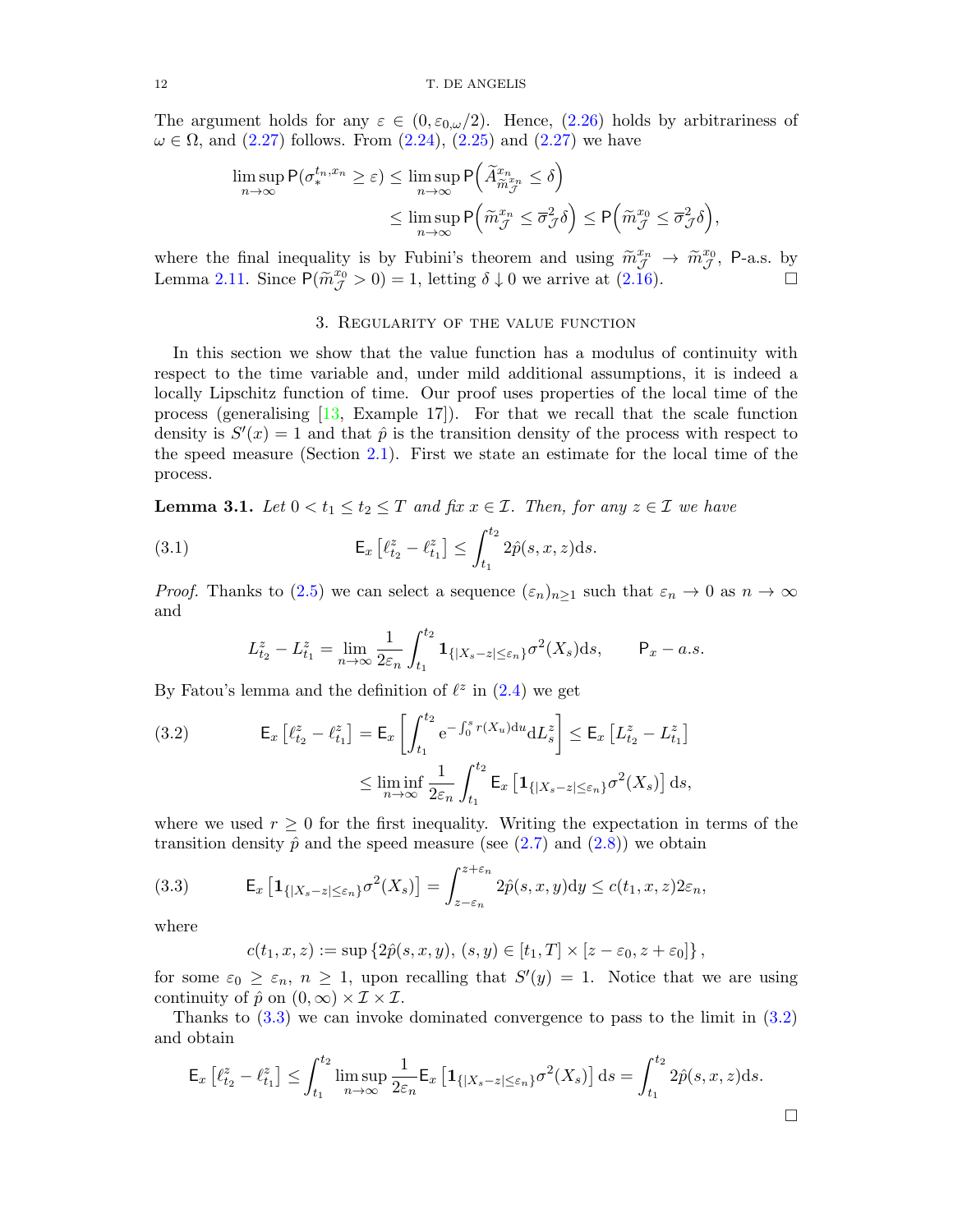Next we obtain a modulus of continuity for the value function with respect to time. Recall the decomposition of the signed measure  $\mu = \mu^+ - \mu^-$  into its positive and negative part.

**Proposition 3.2.** For any  $x \in \mathcal{I}$  and any  $t_1 < t_2$  in  $[0, T)$  we have

<span id="page-13-0"></span>(3.4) 
$$
0 \le v(t_1, x) - v(t_2, x) \le \int_{T-t_2}^{T-t_1} \int_{\mathcal{I}} 2\hat{p}(s, x, z) \mu^+(dz) ds.
$$

In particular, if there exists a constant  $\kappa = \kappa(t_2, x) > 0$ , depending on  $t_2$  and x, such that

<span id="page-13-1"></span>(3.5) 
$$
\sup_{s \in [T-t_2, T-t_1]} \int_{\mathcal{I}} 2\hat{p}(s, x, z) \mu^+(dz) \leq \kappa,
$$

then  $t \mapsto v(t, x)$  is locally Lipschitz.

*Proof.* Clearly  $v(t_1, x) \geq v(t_2, x)$  by monotonicity of  $v(\cdot, x)$ . For the remaining inequality we use the representation of the problem in terms of the function  $u = v - g$  (see [\(2.6\)](#page-4-1)). Let  $\tau_*^1 = \tau_*^{t_1,x}$  denote the optimal stopping time for the problem started at  $(t_1, x)$ . Then  $\tau_2 = \tau_*^1 \wedge (T - t_2)$  is admissible and sub-optimal for the problem started at  $(t_2, x)$ . This gives

$$
v(t_1, x) - v(t_2, x) \le \int_{\mathcal{I}} \mathsf{E}_x \left[ \ell_{\tau_*^1}^z - \ell_{\tau_2}^z \right] \mu(\mathrm{d}z)
$$
  
= 
$$
\int_{\mathcal{I}} \mathsf{E}_x \left[ \left( \ell_{\tau_*^1}^z - \ell_{T-t_2}^z \right) \mathbf{1}_{\{\tau_*^1 > T-t_2\}} \right] \mu(\mathrm{d}z)
$$
  

$$
\le \int_{\mathcal{I}} \mathsf{E}_x \left[ \left( \ell_{T-t_1}^z - \ell_{T-t_2}^z \right) \right] \mu^+(\mathrm{d}z).
$$

Now, using Lemma [3.1](#page-12-3) in the above expression, we obtain [\(3.4\)](#page-13-0), after an application of Fubini's theorem.  $\hfill \square$ 

**Remark 3.3.** The condition on the transition density  $\hat{p}$  in [\(3.5\)](#page-13-1), is perhaps more neatly expressed in terms of the standard transition density (with respect to the Lebesgue measure), denoted here by  $p(\cdot)$ . Indeed we notice that since  $S'(y) = 1$ 

$$
\hat{p}(s, x, y) = \frac{\hat{p}(s, x, y)}{S'(y)} = \frac{1}{2}\sigma^2(y)p(s, x, y).
$$

For many known transition densities we have that p is uniformly bounded as soon as  $s \in \mathbb{R}$  $[\varepsilon,\infty)$  for some  $\varepsilon > 0$ . Moreover, it is often the case that  $p(s,x,\cdot)$  has an exponential decay at infinity (when *I* is unbounded) so that mild growth conditions on  $\sigma^2(y)\mu^+(\text{d}y)$ will guarantee  $(3.5)$ .

**Remark 3.4.** It is worth mentioning that Lipschitz continuity in time of the value function was also proved by  $[23]$  using scaling properties of Brownian motion (in particular that for  $s \in [0, T - t]$  one has  $B_s = \sqrt{T - t}B_u$ , with  $u = s/(T - t)$ ). However, for the argument in [\[23\]](#page-40-15) some additional regularity on g and  $\sigma$  is needed (e.g., local Lipschitz continuity of both functions).

<span id="page-13-2"></span>**Theorem 3.5** ( $C^1$  time regularity). Let Assumption [2.8](#page-8-0) hold and let  $r, \sigma \in C_{loc}^{\alpha}(\mathcal{I})$ for some  $\alpha \in (0,1)$ . If  $(3.5)$  holds with a constant  $\kappa = \kappa(t,x) > 0$  which is uniform for  $(t, x)$  on compact subsets of  $[0, T) \times I$ , then  $\partial_t v \in C([0, T) \times I)$ .

*Proof.* For  $(t, x) \in \text{int}(\mathcal{S})$  we have  $\partial_t v(t, x) = 0$  and continuous (provided  $\text{int}(\mathcal{S}) \neq \emptyset$ ). Corollary [2.9](#page-8-2) guarantees that  $\partial_t v$  is continuous in C and therefore it remains to show that  $\partial_t v$  is also continuous across the boundary  $\partial \mathcal{C}$ .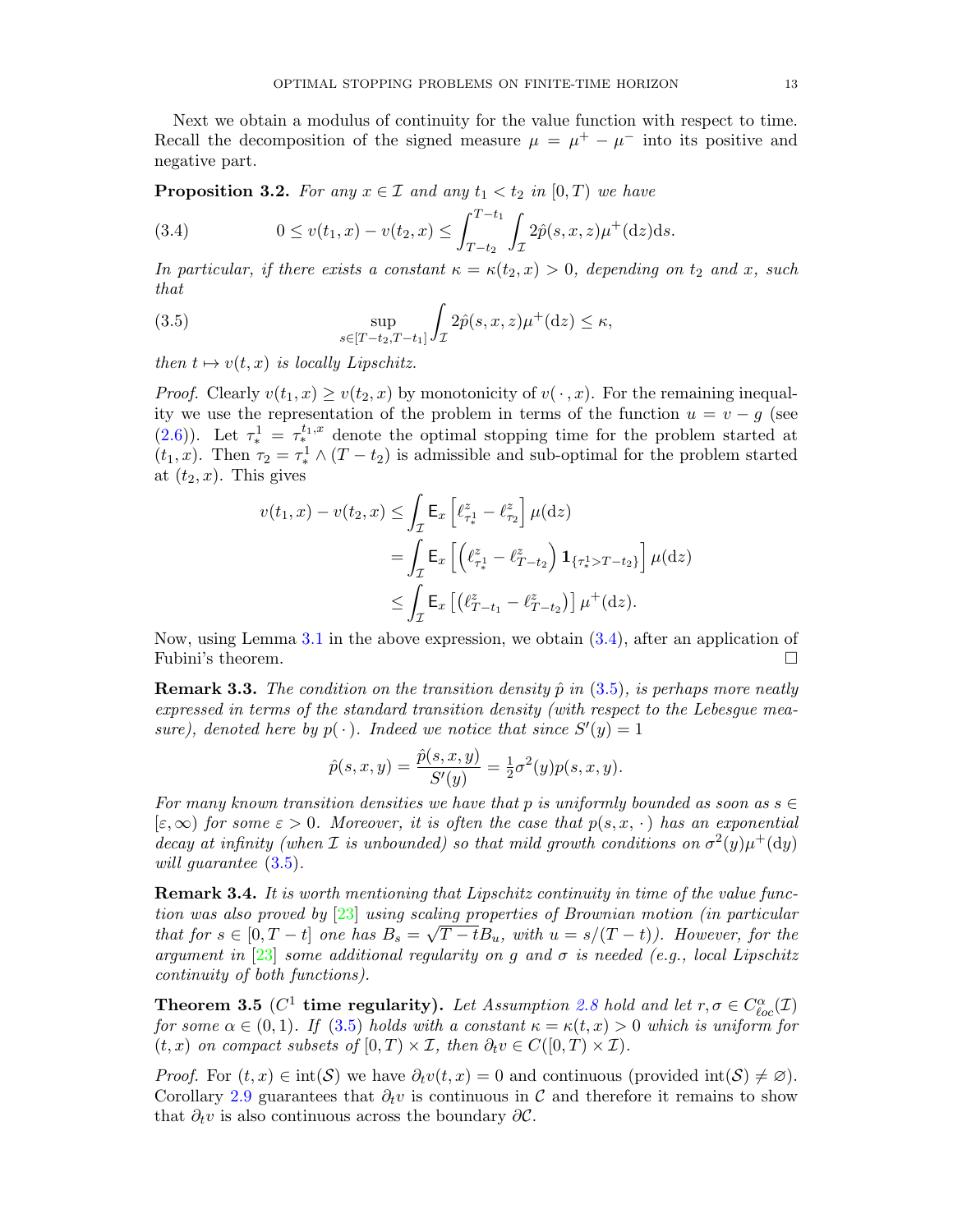Fix  $(t_0, x_0) \in \partial \mathcal{C}$ , with  $t_0 < T$ , and take a sequence  $(t_n, x_n)_{n \geq 1} \subset \mathcal{C}$  such that  $(t_n, x_n) \to (t_0, x_0)$  as  $n \to \infty$ . With no loss of generality we assume that  $|x_n-x_0| \leq \eta_0/2$ and  $t_n < T - 3\varepsilon_0$  for all  $n \ge 1$  and some  $\eta_0, \varepsilon_0 > 0$ . Further, we denote  $\mathcal{I}_0 :=$  $(x_0 - \eta_0, x_0 + \eta_0).$ 

Next, let us derive an upper bound for  $\partial_t v(t_n, x_n)$ . Fix n and take  $\varepsilon \in (0, \varepsilon_0)$ . Let  $\tau_n = \tau_*^{t_n, x_n}$  be optimal for  $v(t_n, x_n)$  and fix  $s_0 \in [0, \varepsilon_0)$ . Then  $t_n + \varepsilon_0 + s_0 < T - \varepsilon_0$ . Finally, set

$$
\rho_n = \inf\{s \ge 0 : X_s^{x_n} \notin \mathcal{I}_0\} \wedge s_0.
$$

By the (super)martingale property of  $s \mapsto v(t_n + s, X_s^{x_n})$  we have

<span id="page-14-0"></span>
$$
(3.6) \quad 0 \ge v(t_n + \varepsilon, x_n) - v(t_n, x_n)
$$
  
\n
$$
\ge \mathsf{E}_{x_n} \left[ e^{-\int_0^{\tau_n \wedge \rho_n} r(X_s) \, ds} \left( v(t_n + \varepsilon + \tau_n \wedge \rho_n, X_{\tau_n \wedge \rho_n}) - v(t + \tau_n \wedge \rho_n, X_{\tau_n \wedge \rho_n}) \right) \right]
$$
  
\n
$$
= \mathsf{E}_{x_n} \left[ \mathbf{1}_{\{\rho_n < \tau_n\}} e^{-\int_0^{\rho_n} r(X_s) \, ds} \left( v(t_n + \varepsilon + \rho_n, X_{\rho_n}) - v(t_n + \rho_n, X_{\rho_n}) \right) \right],
$$

where the final equality holds because  $v(t_n+\varepsilon+\tau_n, X_{\tau_n}) = v(t_n+\tau_n, X_{\tau_n}) = g(X_{\tau_n})$  on  ${\tau_n \leq \rho_n}$  by monotonicity of  $t \mapsto v(t, x)$ . Now, thanks to  $(3.5)$  we can find a constant  $\kappa_0 = \kappa(\mathcal{I}_0, \varepsilon_0) > 0$ , independent of n and  $s_0$ , such that

$$
v(t_n+\varepsilon+\rho_n,X_{\rho_n})-v(t_n+\rho_n,X_{\rho_n})\geq -\kappa_0\varepsilon.
$$

Then, plugging the latter estimate into [\(3.6\)](#page-14-0), recalling that  $r \geq 0$ , dividing by  $\varepsilon$  and letting  $\varepsilon \to 0$  we obtain

<span id="page-14-1"></span>(3.7) 
$$
0 \geq \partial_t v(t_n, x_n) \geq -\kappa_0 \mathsf{P}(\rho_n < \tau_n).
$$

We are now interested in taking limits as  $n \to \infty$  and showing that the right-hand side of [\(3.7\)](#page-14-1) goes to zero. First, let us rewrite

<span id="page-14-2"></span>(3.8) 
$$
P(\rho_n < \tau_n) \le P(\tau_n > s_0) + P(\rho_n < s_0).
$$

From Proposition [2.12](#page-9-3) we know that  $P(\tau_n > s_0) \to 0$  as  $n \to \infty$ . We can estimate the second probability as follows. Define  $\tilde{\sigma}$  as

$$
\tilde{\sigma}(x) := \begin{cases}\n\sigma(x), & x \in \mathcal{I}_0, \\
\sigma(x_0 - \eta_0), & x \le x_0 - \eta_0, \\
\sigma(x_0 + \eta_0), & x \ge x_0 + \eta_0,\n\end{cases}
$$

along with the process  $\widetilde{X}^n$  on R, which is the unique (possibly weak) solution of

$$
d\widetilde{X}_t^n = \widetilde{\sigma}(\widetilde{X}_t^n) dB_t, \qquad \widetilde{X}_0^n = x_n.
$$

Existence of a unique in law, weak solution of the above SDE is guaranteed by Assump-tion [2.2](#page-4-0) and classical results (see  $[27, Ch. 5.5]$  $[27, Ch. 5.5]$ ). By strong uniqueness of  $(2.1)$  we also have  $X^{x_n}_{t \wedge \rho_n} = \tilde{X}^n_{t \wedge \tilde{\rho}_n}$  for all  $t \geq 0$ , P-a.s., for  $\tilde{\rho}_n = \inf\{t \geq 0 : \tilde{X}^n_t \notin \mathcal{I}_0\} \wedge s_0$ . Recall that  $|x_0 - x_n| < \eta_0/2$  for all  $n \ge 1$ . Therefore, using Markov inequality and Doob's martingale inequality we obtain

<span id="page-14-3"></span>(3.9) 
$$
\mathsf{P}(\rho_n < s_0) = \mathsf{P}(\tilde{\rho}_n < s_0) \le \mathsf{P}\left(\sup_{0 \le s \le s_0} \left| \int_0^s \tilde{\sigma}(\tilde{X}_u^n) \mathrm{d}B_u \right| \ge \frac{\eta_0}{2} \right)
$$

$$
\le \frac{4}{\eta_0^2} \mathsf{E}\left[\sup_{0 \le s \le s_0} \left| \int_0^s \tilde{\sigma}(\tilde{X}_u^n) \mathrm{d}B_u \right|^2 \right] \le \frac{16}{\eta_0^2} \mathsf{E}\left[\int_0^{s_0} \tilde{\sigma}^2(\tilde{X}_u^n) \mathrm{d}u \right]
$$

$$
\le \frac{16}{\eta_0^2} s_0 \sup_{x \in \mathcal{I}_0} |\sigma(x)| =: \theta_0 s_0,
$$

where the last inequality uses that  $\sup_{x \in \mathbb{R}} |\tilde{\sigma}(x)| = \sup_{x \in \mathcal{I}_0} |\sigma(x)|$  by construction.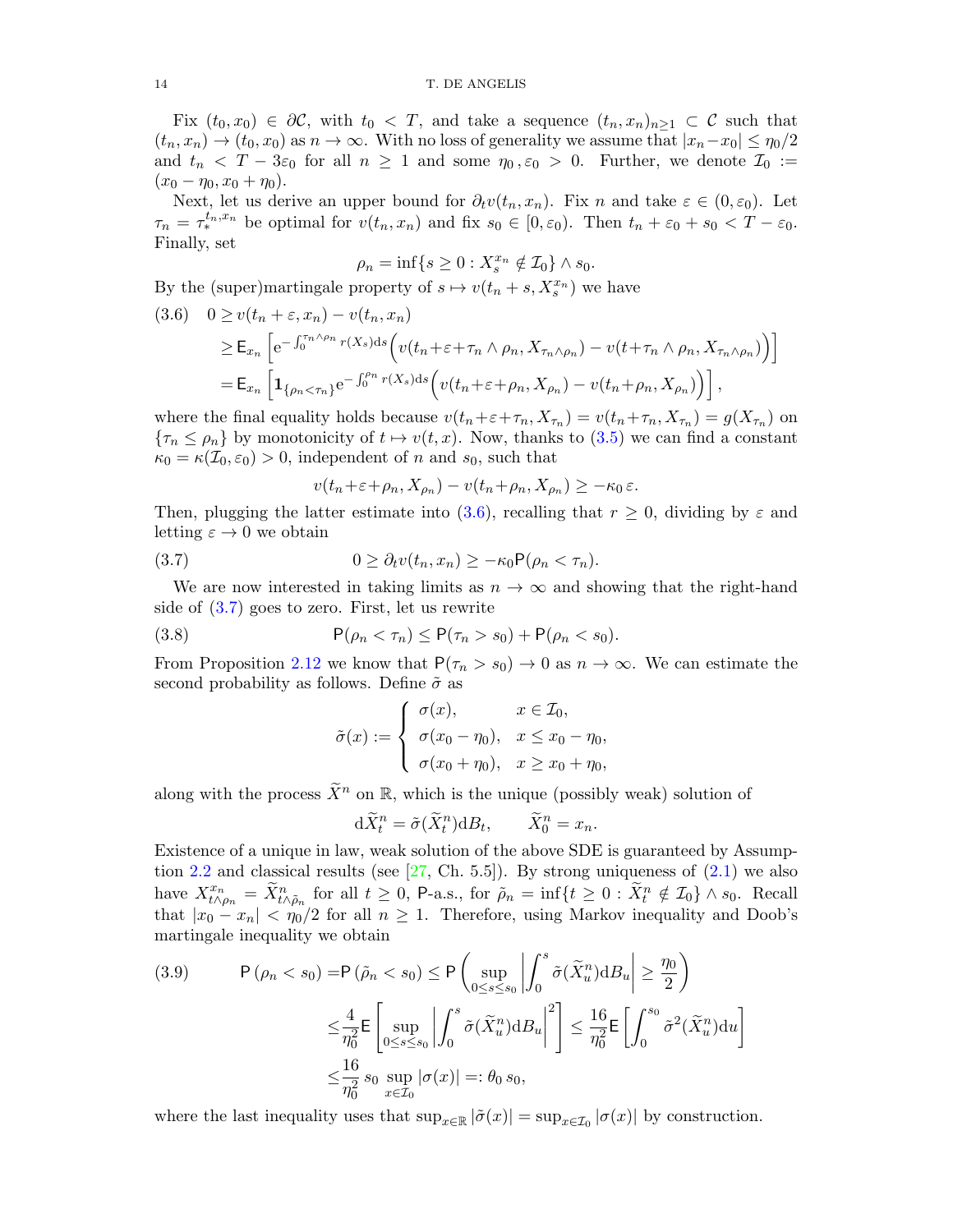Finally, using  $(3.8)$ ,  $(3.9)$  and Proposition [2.12](#page-9-3) in  $(3.7)$  we obtain

$$
0 \geq \lim_{n \to \infty} \partial_t v(t_n, x_n) \geq -s_0 \kappa_0 \theta_0.
$$

Since  $s_0 > 0$  can be taken arbitrarily small, this concludes the proof.

Remarkably, the time derivative is continuous irrespective of the regularity of the function g. This is in line with  $[13]$ , but a direct application of results therein is not straightforward due to the lack of smoothness of g.

<span id="page-15-3"></span>**Remark 3.6.** The Hölder-continuity assumption on  $\sigma$  and r is only needed to quarantee that  $\partial_t v$  is continuous in C by Corollary [2.9.](#page-8-2) Thanks to Remark [2.10](#page-8-3) we can state a local version of Theorem [3.5](#page-13-2) only requiring that  $r, \sigma \in C^{\alpha}_{loc}(\mathcal{J})$  for some open subset  $\mathcal{J} \subset \mathcal{I}$ . Under such assumption we obtain  $\partial_t v \in C([0,T) \times \mathcal{J})$ .

Continuity of  $\partial_t v$  has important consequences for the spatial regularity of the value function as well. For  $\alpha \in (0,1)$  we denote  $C^{\alpha}(\overline{\mathcal{J}})$  the class of  $\alpha$ -Hölder continuous functions on the closure of a set  $\mathcal{J}$ .

<span id="page-15-4"></span>**Corollary 3.7.** Let Assumption [2.8](#page-8-0) hold and let  $r, \sigma \in C^{\alpha}(\overline{\mathcal{J}})$  for some  $\alpha \in (0,1)$ , with  $\mathcal{J} \subset \mathcal{I}$  open and  $\overline{\mathcal{J}} \subset \mathcal{I}$ . If [\(3.5\)](#page-13-1) holds with a constant  $\kappa = \kappa(t, x) > 0$  which is uniform for  $(t, x)$  on compacts subsets of  $[0, T) \times I$ , then  $\partial_{xx}v$  admits a unique continuous extension to  $\overline{\mathcal{C} \cap ([0, T - \delta] \times \mathcal{J})}$  for any  $\delta > 0$ .

*Proof.* Continuity of  $\partial_{xx}v$  on  $\overline{\mathcal{C} \cap ([0, \underline{T} - \delta] \times \mathcal{J})}$  follows directly from [\(2.15\)](#page-8-4) and continuity of both  $\partial_t v$  and v on  $[0, T) \times \overline{\mathcal{J}}$ .

## 4. Continuation bays and stopping spikes

<span id="page-15-0"></span>In this section we begin the study of the fine geometric properties of the optimal boundary  $\partial \mathcal{C}$ . In contrast with the case of a smooth gain function, i.e.,  $g \in C^2(\mathcal{I})$ , in this section we show that the possible presence of atoms in the measure  $\mu(dx)$  produces effects that cannot be observed in the more regular cases. These will be illustrated in Example [4.1](#page-21-0) and [4.2](#page-23-0) below.

By Hahn-Jordan decomposition [\[21,](#page-40-24) Ch. VI, Sec. 29] we can find two measurable sets  $\Lambda_+$  and  $\Lambda_- = \mathcal{I} \setminus \Lambda_+$  such that  $\mu^+(E) = \mu(\Lambda_+ \cap E) \geq 0$  and  $\mu^-(E) = -\mu(\Lambda_- \cap E) \geq 0$ for any measurable set  $E$ . It is somewhat expected that the stopping set should lie in  $[0, T] \times \Lambda_-,$  where accumulating local time in the formulation  $(2.6)$  is costly. This result is known to hold when  $g \in C^2(\mathcal{I})$  and below we present some extensions to our setting.

We are going to need the next lemma.

<span id="page-15-2"></span>**Lemma 4.1.** Fix  $(t, x) \in [0, T) \times \mathcal{I}$  and  $\varepsilon > 0$ . Let  $K \supset (x - \varepsilon, x + \varepsilon)$  be a compact, define  $\overline{\sigma}_K = \sup_{y \in K} |\sigma(y)|$  and let

$$
\tau_{\varepsilon} = \inf \left\{ s \ge 0 : X_s \notin (x - \varepsilon, x + \varepsilon) \right\} \wedge (T - t).
$$

Then, for any  $\delta > 0$  and  $z \in (x - \varepsilon, x + \varepsilon)$  we have  $\mathsf{E}_x[\ell^z_{\delta \wedge \tau_{\varepsilon}}] \leq \overline{\sigma}_K$ √ δ. Moreover, setting  $\bar{r} = \sup_{y \in K} |r(y)|$  we also obtain

<span id="page-15-1"></span>(4.1) 
$$
\liminf_{\delta \to 0} \delta^{-1/2} \mathsf{E}_x \left[ \ell_{\delta \wedge \tau_{\varepsilon}}^x \right] \geq \frac{1}{\sqrt{2\pi}} \underline{\sigma}_K e^{-\bar{r}T}.
$$

Proof. Let us set  $\mathcal{I}_{\varepsilon} := (x - \varepsilon, x + \varepsilon)$ . Since  $r \geq 0$ , then  $\mathsf{E}_x \left[ \ell^z_{\tau_{\varepsilon} \wedge \delta} \right] \leq \mathsf{E}_x \left[ L^z_{\tau_{\varepsilon} \wedge \delta} \right]$ . Recalling Assumption [2.2](#page-4-0) and applying Itô-Tanaka formula, triangular inequality and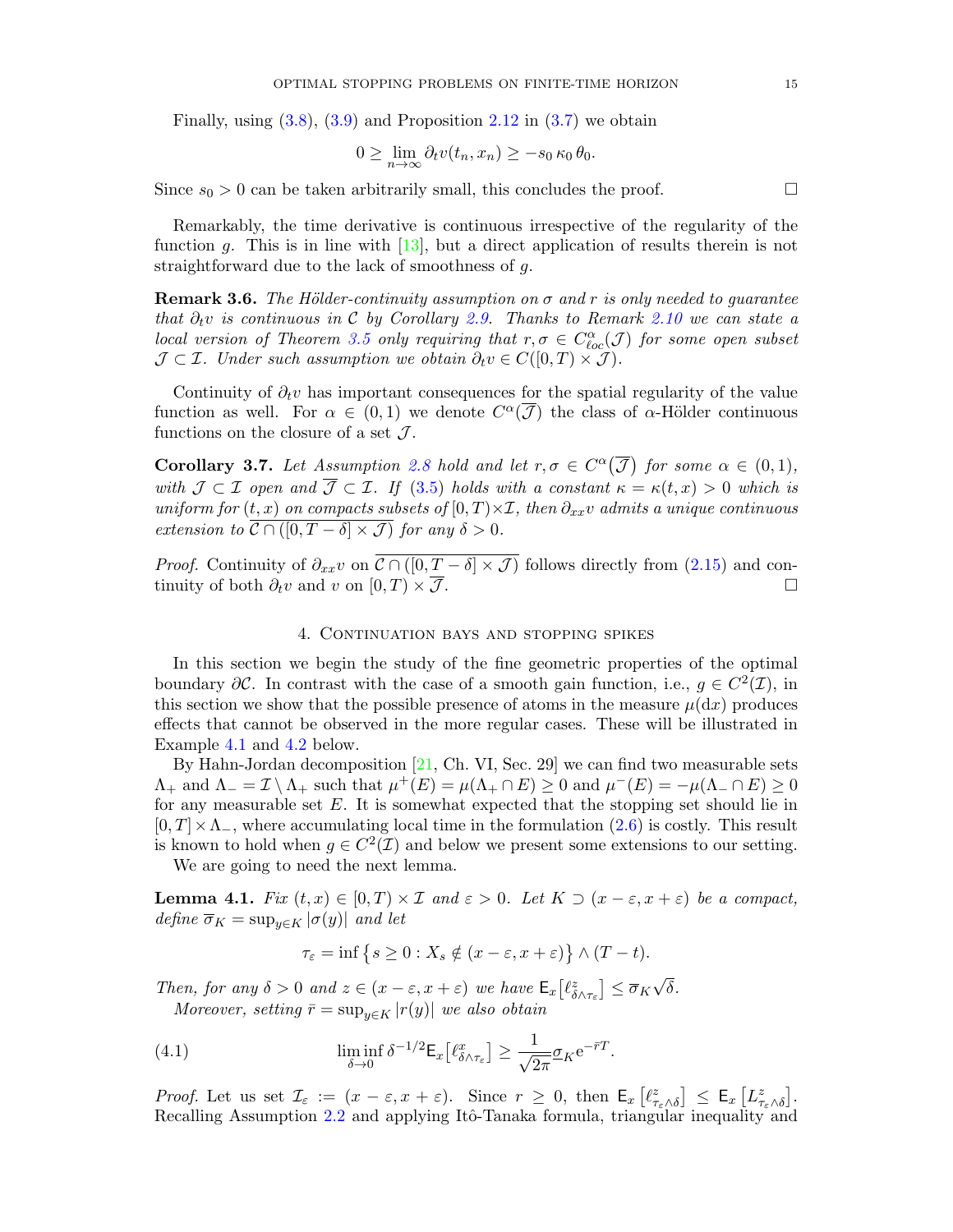Jensen's inequality we easily obtain

<span id="page-16-0"></span>(4.2) 
$$
\mathsf{E}_{x} \left[ L^{z}_{\tau_{\varepsilon} \wedge \delta} \right] = \mathsf{E}_{x} \left[ \left| x - z + \int_{0}^{\tau_{\varepsilon} \wedge \delta} \sigma(X_{t}) \mathrm{d}B_{t} \right| - |x - z| \right] \leq \mathsf{E}_{x} \left[ \left| \int_{0}^{\tau_{\varepsilon} \wedge \delta} \sigma(X_{t}) \mathrm{d}B_{t} \right| \right] \leq \left( \mathsf{E}_{x} \left[ \left| \int_{0}^{\tau_{\varepsilon} \wedge \delta} \sigma(X_{t}) \mathrm{d}B_{t} \right|^{2} \right] \right)^{\frac{1}{2}} \\ = \left( \mathsf{E}_{x} \left[ \int_{0}^{\tau_{\varepsilon} \wedge \delta} \left| \sigma(X_{t}) \right|^{2} \mathrm{d}t \right] \right)^{\frac{1}{2}} \leq \overline{\sigma}_{K} \left( \mathsf{E}_{x} \left[ \tau_{\varepsilon} \wedge \delta \right] \right)^{\frac{1}{2}} \leq \overline{\sigma}_{K} \sqrt{\delta},
$$

where  $\overline{\sigma}_K = \sup_{y \in K} |\sigma(y)|$ , with  $K \subset \mathcal{I}$  a compact set that contains  $\mathcal{I}_{\varepsilon}$ .

For [\(4.1\)](#page-15-1) we repeat steps similar to those in a proof given in [\[37,](#page-41-1) Lemma 15], being careful about the various constants cropping up in our case. Denote

$$
M_t = \int_0^t \sigma(X_s) dB_s
$$
, and  $\langle M \rangle_t = \int_0^t \sigma^2(X_s) ds$ 

and notice that  $M_{t \wedge \tau_{\varepsilon}} = W_{\langle M \rangle_{t \wedge \tau_{\varepsilon}}}$  by Dambis-Dubins-Schwarz theorem, where W is another Brownian motion (analogous to  $(2.18)$ ). By continuity of r we have

$$
\int_0^{\tau_{\varepsilon}} r(X_t) dt \leq T \cdot \bar{r}
$$

with  $\bar{r} = \sup_{x \in K} r(x)$  and  $K \subset \mathcal{I}$  as above. Then, using Itô-Tanaka's formula as in  $(4.2)$  with  $z = x$  we also have

$$
\mathsf{E}_x\left[\ell^x_{\tau_\varepsilon\wedge\delta}\right]\geq \mathrm{e}^{-T\bar{r}}\mathsf{E}_x\left[L^x_{\tau_\varepsilon\wedge\delta}\right]=\mathrm{e}^{-T\bar{r}}\mathsf{E}_x|M_{\tau_\varepsilon\wedge\delta}|=\mathrm{e}^{-T\bar{r}}\mathsf{E}_x|W_{\langle M\rangle_{\tau_\varepsilon\wedge\delta}}|.
$$

Letting  $\tilde{L}^0$  denote the local-time at zero of the Brownian motion W, a further application of Itô-Tanaka's formula and optional sampling gives (notice that  $\langle M \rangle_{\tau_\varepsilon \wedge \delta} \leq \overline{\sigma}_K^2 \delta$  by Assumption [2.2\)](#page-4-0)

$$
\mathsf{E}_x|W_{\langle M\rangle_{\tau_\varepsilon\wedge\delta}}| = \mathsf{E}_x\big[\widetilde{L}^0_{\langle M\rangle_{\tau_\varepsilon\wedge\delta}}\big] \ge \mathsf{E}_x\big[\widetilde{L}^0_{\underline{\sigma}^2_K(\tau_\varepsilon\wedge\delta)}\big],
$$

where the final inequality uses that  $\sigma_K = \inf_{x \in K} \sigma(x) > 0$  (Assumption [2.2\)](#page-4-0) and monotonicity of the local time. Notice that the notation  $\mathsf{E}_x[\cdot] = \mathsf{E}[\cdot|X_0=x]$  keeps track of the fact that  $\tau_{\varepsilon} = \tau_{\varepsilon}^x = \inf\{s \geq 0 : X_s^x \notin \mathcal{I}_{\varepsilon}\}\wedge (T-t)$  and that the Brownian motion  $W = W^x$ , obtained via time-change, also depends on x through the quadratic variation  $\langle M^x \rangle$ . Next we proceed with simple estimates:

<span id="page-16-1"></span>(4.3) 
$$
\mathsf{E}_{x}\left[\widetilde{L}_{\underline{\sigma}_{K}^{2}(\tau_{\varepsilon}\wedge\delta)}^{0}\right] = \mathsf{E}_{x}\left[\mathbf{1}_{\{\tau_{\varepsilon}\geq\delta\}}\widetilde{L}_{\underline{\sigma}_{K}^{2}\delta}^{0} + \mathbf{1}_{\{\tau_{\varepsilon}<\delta\}}\widetilde{L}_{\underline{\sigma}_{K}^{2}\tau_{\varepsilon}}^{0}\right] \n= \mathsf{E}_{x}\left[\widetilde{L}_{\underline{\sigma}_{K}^{2}\delta}^{0} - \mathbf{1}_{\{\tau_{\varepsilon}<\delta\}}\left(\widetilde{L}_{\underline{\sigma}_{K}^{2}\delta}^{0} - \widetilde{L}_{\underline{\sigma}_{K}^{2}\tau_{\varepsilon}}^{0}\right)\right] \n\geq \mathsf{E}_{x}\left[\widetilde{L}_{\underline{\sigma}_{K}^{2}\delta}^{0} - \mathbf{1}_{\{\tau_{\varepsilon}<\delta\}}\widetilde{L}_{\underline{\sigma}_{K}^{2}\delta}^{0}\right].
$$

It is well-known that the next chain of equalities holds in law under  $P_x$ :

$$
\widetilde{L}_{\underline{\sigma}_K^2 \delta}^0 = \sup_{0 \le s \le \underline{\sigma}_K^2 \delta} W_s = |W_{\underline{\sigma}_K^2 \delta}| = \sqrt{\underline{\sigma}_K^2 \delta}|W_1|.
$$

Then, we have also

$$
\mathsf{E}_x\left[\mathbf{1}_{\{\tau_\varepsilon<\delta\}}\widetilde{L}_{\underline{\sigma}_K^2\delta}^0\right]\leq \left(\mathsf{E}_x\left[\left(\widetilde{L}_{\underline{\sigma}_K^2\delta}^0\right)^2\right]\right)^{\frac{1}{2}}\sqrt{\mathsf{P}_x(\tau_\varepsilon<\delta)}=\sqrt{\underline{\sigma}_K^2\delta}\sqrt{\mathsf{P}_x(\tau_\varepsilon<\delta)},
$$

upon noticing that  $\mathsf{E}_x|W_1|^2 = 1$  since the law of  $W_1$  is independent of x.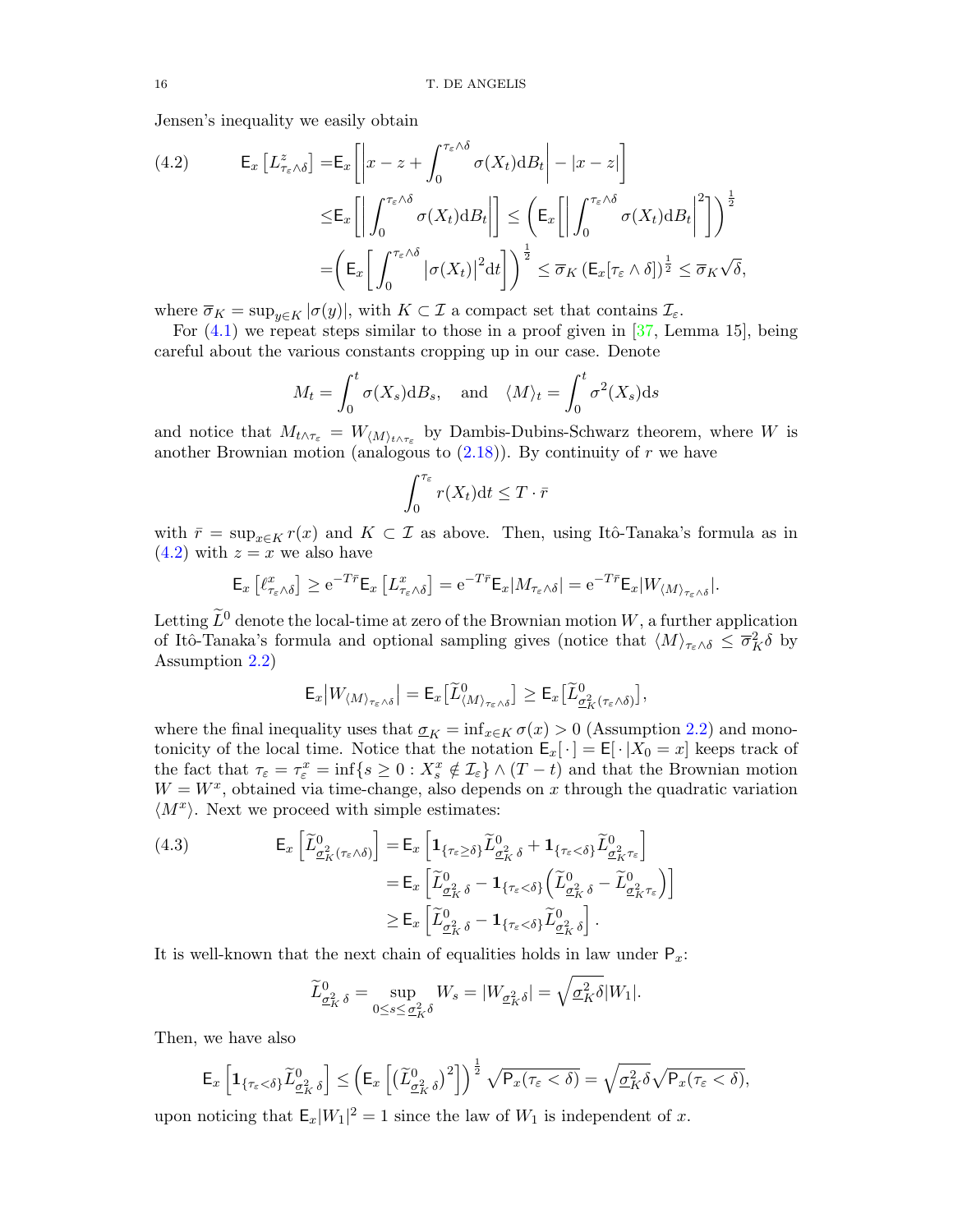Thus, we obtain from [\(4.3\)](#page-16-1) and the discussion above

<span id="page-17-3"></span>(4.4) 
$$
\mathsf{E}_x\left[\ell^x_{\tau_{\varepsilon}\wedge\delta}\right] \geq \sqrt{\underline{\sigma}_K^2\delta}\left(\mathsf{E}\left[|W_1|\right] - \sqrt{\mathsf{P}_x(\tau_{\varepsilon} < \delta)}\right) e^{-T\bar{r}}.
$$

Since  $P_x(\tau_{\epsilon} > 0) = 1$ , then we can find  $\delta_0 > 0$  sufficiently small, so that

$$
\mathsf{E}_x\left[\ell^x_{\tau_\varepsilon\wedge\delta}\right] \ge \frac{1}{2} \sqrt{\underline{\sigma}_K^2 \delta} \mathsf{E}\left[\left|W_1\right|\right] e^{-T\bar{r}}, \quad \text{for } \delta \in (0, \delta_0).
$$

Then, [\(4.1\)](#page-15-1) follows upon recalling also  $E[|W_1|] = \sqrt{2/\pi}$ .

As immediate consequence of the lemma we have the next result.

<span id="page-17-4"></span>**Proposition 4.2.** Let  $x_0 \in \mathcal{I}$  be such that  $\mu({x_0}) > 0$ . Then  $[0, T) \times {x_0} \subset \mathcal{C}$ .

Proof. Fix  $t \in [0, T)$ . Set  $\theta := \mu({x_0}) > 0$  and, for arbitrary  $\varepsilon > 0$ , denote  $\mathcal{I}_{\varepsilon} =$  $(x_0 - \varepsilon, x_0 + \varepsilon)$  and  $\tau_{\varepsilon} = \inf\{s \ge 0 : X_s \notin \mathcal{I}_{\varepsilon}\}\.$  Notice that  $\ell^z_{\tau_{\varepsilon}} = 0$ ,  $P_{x_0}$ -a.s. for  $z \notin \mathcal{I}_{\varepsilon}$ . Notice also that  $x_0 \in \Lambda_+$  and therefore  $\mu^-(\{x_0\}) = 0$ . Since  $\tau_{\varepsilon} \wedge \delta$  is admissible for any  $\delta \in (0, T - t]$ , then we have

(4.5) 
$$
u(t, x_0) \geq \mathsf{E}_{x_0} \left[ \frac{1}{2} \int_{\mathcal{I}_{\varepsilon}} \ell^z_{\tau_{\varepsilon} \wedge \delta} \mu(\mathrm{d} z) \right] \geq \frac{1}{2} \mathsf{E}_{x_0} \left[ \left( \theta \, \ell^{x_0}_{\tau_{\varepsilon} \wedge \delta} - \int_{\mathcal{I}_{\varepsilon} \setminus \{x_0\}} \ell^z_{\tau_{\varepsilon} \wedge \delta} \mu^{-}(\mathrm{d} z) \right) \right]
$$

From the first claim in Lemma [4.1](#page-15-2) we have

<span id="page-17-0"></span>(4.6) 
$$
u(t,x_0) \geq \frac{1}{2} \theta \mathsf{E}_{x_0}[\ell^{x_0}_{\tau_{\varepsilon} \wedge \delta}] - \frac{1}{2} \overline{\sigma}_K \mu^{-}(\mathcal{I}_{\varepsilon} \setminus \{x_0\}) \sqrt{\delta},
$$

where we notice that the compact K can be taken independent of  $\varepsilon \in (0, \varepsilon_0)$  for a fixed  $\varepsilon_0$ . Since  $\mu^-$  is continuous at  $x_0$  we can pick  $\varepsilon_1 \in (0, \varepsilon_0)$  sufficiently small and such that

$$
\frac{1}{2}\overline{\sigma}_K\mu^-(\mathcal{I}_{\varepsilon_1}\setminus\{x_0\}) < \frac{1}{3\sqrt{2\pi}}\theta\underline{\sigma}_K e^{-T\overline{r}}.
$$

Having fixed  $\varepsilon_1 > 0$ , thanks to [\(4.1\)](#page-15-1) we can find  $\delta_1 > 0$  sufficiently small, so that the right-hand side of  $(4.6)$  is strictly positive. Hence we conclude that  $u(t, x_0) > 0$ . Since  $t \in [0, T)$  was arbitrary, then  $[0, T) \times \{x_0\} \in \mathcal{C}$ .

Let us now introduce suitable subsets of  $\Lambda_{\pm}$  that will be useful to prove properties of C and S. For  $x \in \mathcal{I}$  we denote by  $\mathcal{O}_x \subset \mathcal{I}$  an open neighbourhood of x and we set

$$
\Lambda^0_{\pm} = \{ x \in \Lambda_{\pm} : \mu^{\pm}(\mathcal{O}_x) > 0 \text{ for all } \mathcal{O}_x \}.
$$

<span id="page-17-2"></span>**Proposition 4.3.** If  $(a, b) \subset \Lambda^0_+$ , then  $[0, T) \times (a, b) \subseteq \mathcal{C}$ .

*Proof.* Take an arbitrary  $x_0 \in (a, b)$  and let  $\varepsilon > 0$  be such that  $\mathcal{I}_{\varepsilon} := (x_0 - \varepsilon, x_0 + \varepsilon) \subset$  $(a, b)$ . Then,  $\mu^+(\mathcal{I}_{\varepsilon}) > 0$  with  $\mu^-(\mathcal{I}_{\varepsilon}) = 0$  because  $(a, b) \subset \Lambda_+$ . Fix  $t \in [0, T)$  and let  $\tau_{\varepsilon} = \inf \{ s \geq 0 : X_s \notin \mathcal{I}_{\varepsilon} \} \wedge (T - t)$ . Below we will use the following fact

<span id="page-17-1"></span>(4.7) 
$$
\mathsf{E}_{x_0}[\ell^z_{\tau_{\varepsilon}}] > 0, \quad \text{for all } z \in \mathcal{I}_{\varepsilon},
$$

whose proof we also provide in the Appendix for completeness.

The stopping time  $\tau_{\varepsilon}$  is admissible and sub-optimal for the stopping problem with starting point  $(t, x_0)$  and  $P_{x_0}(\tau_\varepsilon > 0) = 1$  by the continuity of paths of X. Then, using  $(2.6)$  we obtain

$$
u(t,x_0) \ge \mathsf{E}_{x_0} \left[ \frac{1}{2} \int_{\mathcal{I}} \ell_{\tau_{\varepsilon}}^z \mu(\mathrm{d}z) \right] = \mathsf{E}_{x_0} \left[ \frac{1}{2} \int_{\mathcal{I}_{\varepsilon}} \ell_{\tau_{\varepsilon}}^z \mu^+(\mathrm{d}z) \right] > 0,
$$

where in the equality we used that  $\ell^z_{\tau_{\varepsilon}} = 0$ ,  $P_{x_0}$ -a.s. for  $z \notin \mathcal{I}_{\varepsilon}$  and the final inequality is by [\(4.7\)](#page-17-1) and Fubini's theorem. Since  $u(t, x_0) > 0$  then  $(t, x_0) \in \mathcal{C}$ . Recalling that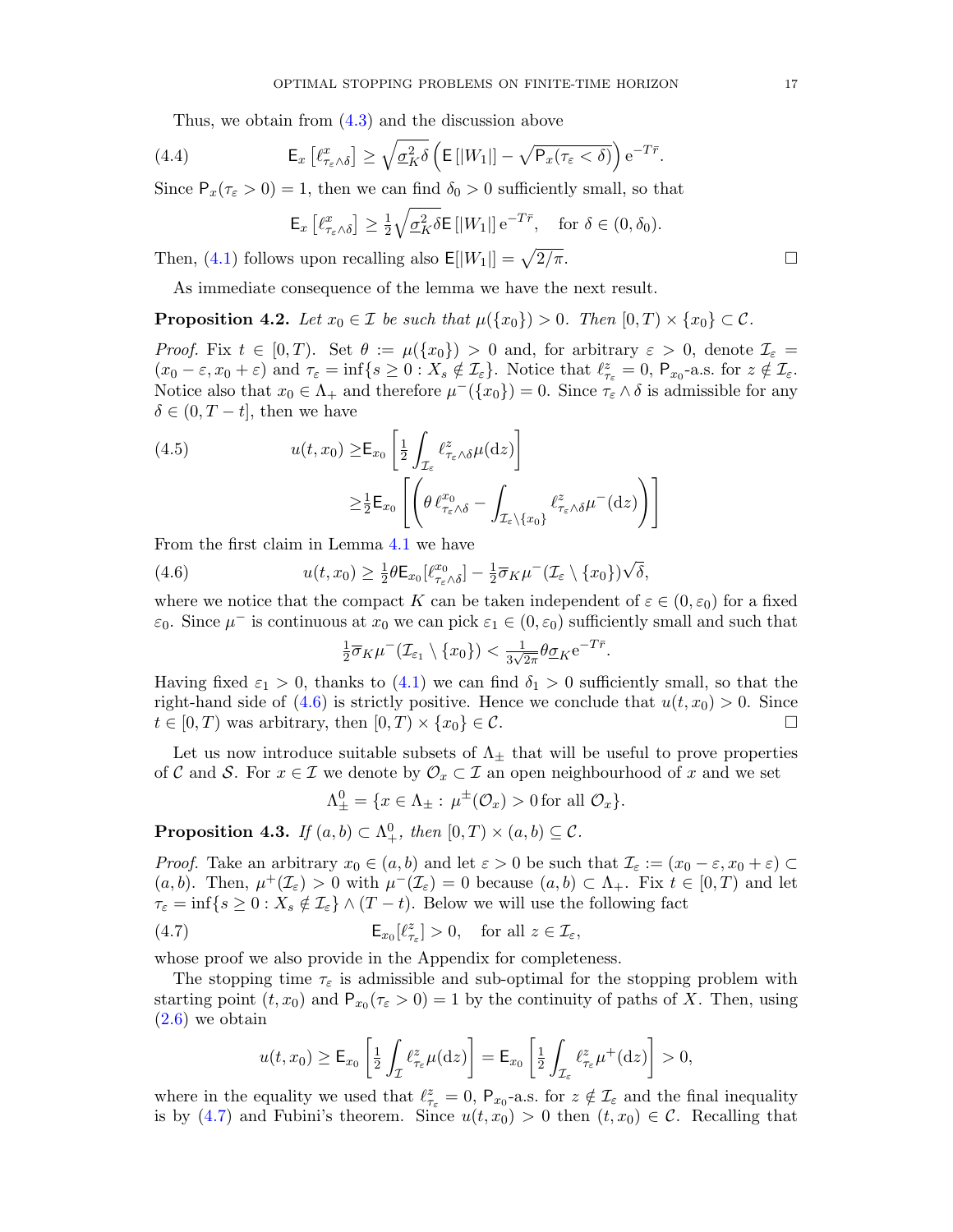$t \in [0, T)$  can be chosen arbitrarily gives  $[0, T) \times \{x_0\} \in \mathcal{C}$ . Since  $x_0 \in (a, b)$  was also arbitrary, then  $[0, T) \times (a, b) \subset \mathcal{C}$  as claimed.

Next we show that  $c(x) < T$  at points  $x \in \Lambda^0$  and that the stopping set is connected in the sense of  $(4.9)$  below. For that, it is convenient to recall continuity of the value function and for simplicity we will also require the integrability condition

<span id="page-18-1"></span>(4.8) 
$$
\sup_{x \in K} \mathsf{E}_x \left[ \sup_{0 \le t \le T} e^{-\int_0^t r(X_s) \, ds} \left( \left| g(X_t) \right| + |X_t| \right) \right] < +\infty.
$$

The latter strengthens slightly the requirement in [\(2.2\)](#page-4-4) by adding uniform integrability of the discounted process X.

<span id="page-18-4"></span>Proposition 4.4. Let Assumption [2.8](#page-8-0) hold.

(i) If  $(a, b) \subset \Lambda^0$  and  $r, \sigma \in C^{\alpha}([a, b])$  for some  $\alpha \in (0, 1)$ , then  $c(x) < T$  for  $x \in (a, b)$ ; moreover, for any  $x_1 < x_2$  in  $(a, b)$  we have

<span id="page-18-0"></span>(4.9) 
$$
[c(x_1) \vee c(x_2), T] \times [x_1, x_2] \subseteq \mathcal{S}.
$$

(ii) Let condition [\(4.8\)](#page-18-1) hold. If  $x_0 \in \mathcal{I}$  is such that  $\mu({x_0}) < 0$ , then  $c(x_0) < T$ .

Proof. We divide the proof into two steps.

**Step 1.** (*Proof of* (i)). To prove the first statement we argue by contradiction. Let us first assume that  $(a, b) \subset \Lambda^0$  and  $c(x) = T$  for all  $x \in (a, b)$ . We use ideas as in [\[9\]](#page-40-0) but without requiring smoothness of  $\sigma$ . Consider the rectangular domain  $\mathcal{R}$  :=  $[0, T) \times (a, b) \subset \mathcal{C}$  with parabolic boundary  $\partial_P \mathcal{R} = ([0, T] \times [\{a\} \cup \{b\}]) \cup (\{T\} \times (a, b)).$ By Corollary [2.9](#page-8-2) and Remark [2.10](#page-8-3) we know that  $v$  is the unique solution of the boundary value problem

<span id="page-18-2"></span>(4.10) 
$$
\partial_t w + \frac{\sigma^2}{2} \partial_{xx} w = rw, \text{ on } \mathcal{R} \text{ with } w = v \text{ on } \partial_P \mathcal{R}.
$$

Monotonicity of  $t \mapsto v(t, x)$  and  $(4.10)$  imply

$$
\partial_{xx}v = 2\sigma^{-2}(rv - \partial_tv) \ge 2\sigma^{-2}rv \quad \text{on } \mathcal{R}.
$$

Let  $\varphi \in C_c^{\infty}(a, b)$  with  $\varphi \ge 0$  and  $\int_a^b \varphi(x) dx = 1$ , multiply both sides of the inequality above by  $\varphi$  and integrate over  $(a, b)$ . Integration by parts gives

$$
0 \leq \int_a^b \left( \partial_{xx} v(t, x) - 2 \frac{r(x)}{\sigma^2(x)} v(t, x) \right) \varphi(x) dx
$$
  
= 
$$
\int_a^b \left( v(t, x) \partial_{xx} \varphi(x) - 2 \frac{r(x)}{\sigma^2(x)} v(t, x) \varphi(x) \right) dx, \text{ for } t \in [0, T).
$$

Letting  $t \to T$  in the above we obtain

$$
0 \le \lim_{t \to T} \int_{a}^{b} \left( v(t, x) \partial_{xx} \varphi(x) - 2 \frac{r(x)}{\sigma^2(x)} v(t, x) \varphi(x) \right) dx
$$

$$
= \int_{a}^{b} \left( g(x) \partial_{xx} \varphi(x) - 2 \frac{r(x)}{\sigma^2(x)} g(x) \varphi(x) \right) dx,
$$

where the final equality uses dominated convergence, continuity of the value function and  $v(T, x) = g(x)$ . Undoing the integration by parts we reach a contradiction with

$$
0 \leq \int_{(a,b)} \varphi(x) \mu(\mathrm{d}x) < 0,
$$

where the strict inequality holds by arbitrariness of  $\varphi$  and  $(a, b) \subset \Lambda^0_-$ . Then

<span id="page-18-3"></span>(4.11)  $([0, T) \times (a, b)) \cap S \neq \emptyset.$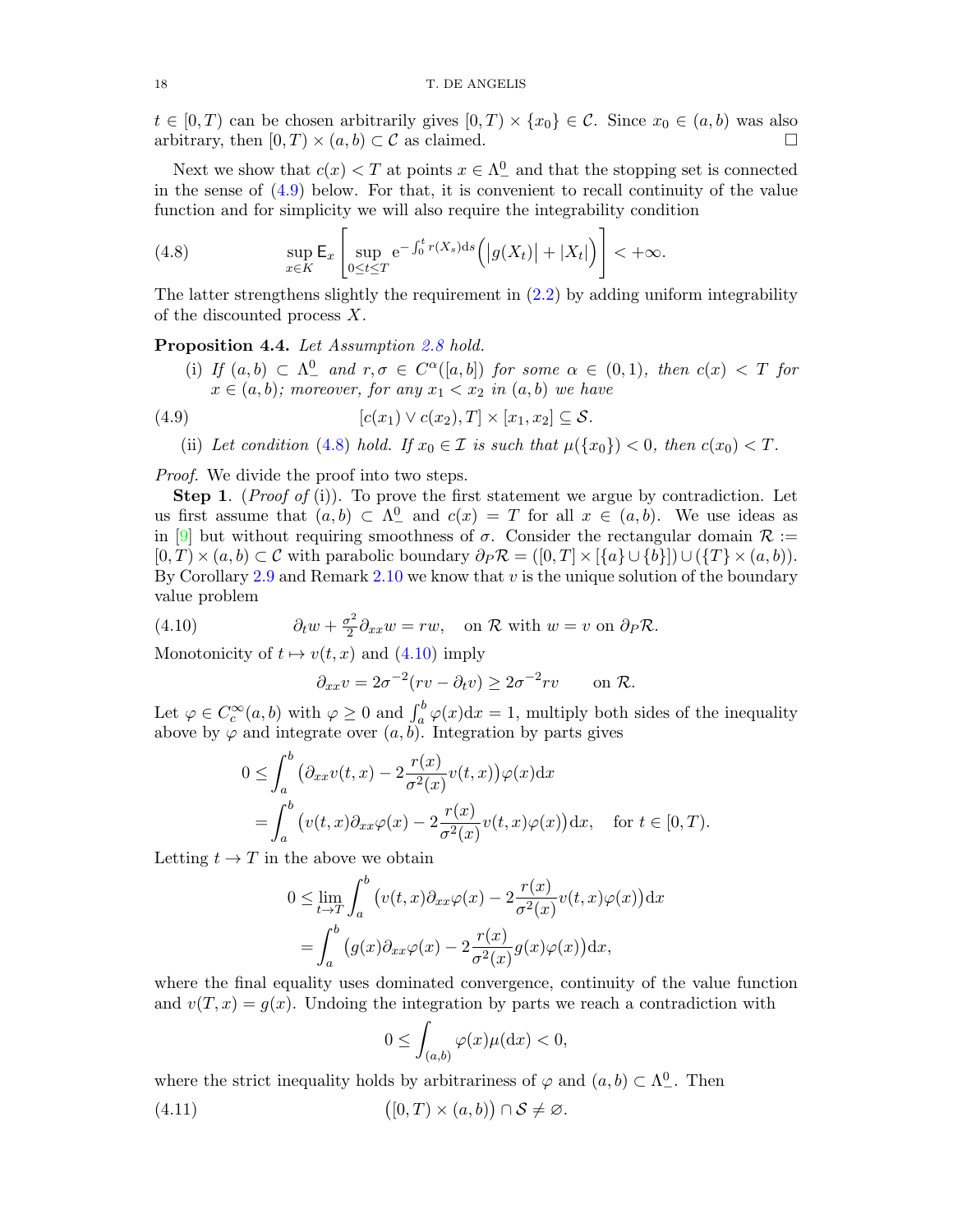By the exact same argument we can show that  $\mathcal{D} := \{x \in (a, b) : c(x) < T\}$  cannot contain isolated points in  $(a, b)$  (otherwise we could construct a suitable rectangle  $\mathcal{R}'$ ) and reach a contradiction as above).

Next we show that  $(4.9)$  holds for any two points in  $\mathcal{D}$ . Let us argue by contradiction again: take any two points  $x_1 < x_2$  in D, set  $t_0 = c(x_1) \vee c(x_2) < T$  and assume there exists  $x_3 \in (x_1, x_2)$  such that  $(t_0, x_3) \in \mathcal{C}$ . Then,  $\tau^{t_0, x_3}_{*} \leq \inf\{t \geq 0 : X_t^{x_3} \notin (x_1, x_2)\}\$ because the segments  $[t_0, T] \times \{x_i\}, i = 1, 2$ , lie in the stopping set (recall that  $\tau_*^{t_0, x_3}$  is the first time  $(t_0 + s, X_s^{x_3})$  enters  $S$ ). Then,

<span id="page-19-0"></span>(4.12) 
$$
u(t_0, x_3) = \mathsf{E}_{x_3} \left[ \frac{1}{2} \int_{\mathcal{I}} \ell_{\tau_*}^z \mu(\mathrm{d}z) \right] = -\mathsf{E}_{x_3} \left[ \frac{1}{2} \int_{[x_1, x_2]} \ell_{\tau_*}^z \mu^-(\mathrm{d}z) \right] \le 0
$$

gives us a contradiction and [\(4.9\)](#page-18-0) holds.

Since  $(4.9)$  holds in  $\mathcal D$  and the latter set has no isolated points in  $(a, b)$  we conclude that  $c(x) < T$  for all  $x \in (a, b)$ . Indeed, assume by way of contradiction that there is  $x \in (a, b)$  such that  $c(x) = T$ . There are  $x_1, x_2 \in \mathcal{D}$  with  $x_1 < x < x_2$  and  $(4.9)$  holds for such  $x_1$  and  $x_2$ . Then we have reached a contradiction.

**Step 2.** (*Proof of* (ii)). It remains to prove the final statement. Let  $x_0 \in \mathcal{I}$  be such that  $\theta := -\mu({x_0}) > 0$ . Fix  $\varepsilon_0 > 0$  and let  $\mathcal{I}_{\varepsilon} := (x_0 - \varepsilon, x_0 + \varepsilon)$  for any  $\varepsilon \in (0, \varepsilon_0]$ , with  $\mathcal{I}^0 := \mathcal{I}_{\varepsilon_0}$ . Since  $x_0 \in \Lambda_-,$  then  $\mu^+(\{x_0\}) = 0$  and we have

$$
u(t, x_0) = \sup_{0 \le \tau \le T-t} \mathsf{E}_{x_0} \left[ \frac{1}{2} \left( -\theta \, \ell_{\tau}^{x_0} + \int_{\mathcal{I}^0 \setminus \{x_0\}} \ell_{\tau}^z \mu(\mathrm{d}z) + \int_{\mathcal{I} \setminus \mathcal{I}^0} \ell_{\tau}^z \mu(\mathrm{d}z) \right) \right]
$$
  
\$\leq \sup\_{0 \le \tau \le T-t} \mathsf{E}\_{x\_0} \left[ \frac{1}{2} \left( -\theta \, \ell\_{\tau}^{x\_0} + \int\_{\mathcal{I}^0 \setminus \{x\_0\}} \ell\_{\tau}^z [1 + \mu^+] (\mathrm{d}z) + \int\_{\mathcal{I} \setminus \mathcal{I}^0} \ell\_{\tau}^z \mu(\mathrm{d}z) \right) \right] \newline =: \tilde{u}(t, x\_0).

Here  $\tilde{u}(t, x)$  is the value function of a stopping problem of the form [\(2.6\)](#page-4-1) but with  $\mu$ replaced by the measure

$$
\tilde{\mu}(\mathrm{d}x) = \mathbf{1}_{\mathcal{I}\setminus\mathcal{I}^0}\mu(\mathrm{d}x) + \mathbf{1}_{\mathcal{I}^0\setminus\{x_0\}}[1 + \mu^+](\mathrm{d}x) - \theta \,\delta_{x_0}(\mathrm{d}x)
$$

$$
= \mu(\mathrm{d}x) + \mathbf{1}_{\mathcal{I}^0\setminus\{x_0\}}[1 + \mu^-](\mathrm{d}x),
$$

with  $\delta_{x_0}$  the Dirac's delta at  $x_0$ . Clearly this problem enjoys the same properties of the original one: the gain function  $\tilde{g}$  associated to  $\tilde{\mu}$  (i.e.,  $\tilde{g}'' = \tilde{\mu}$ ) is difference of two convex functions and, up to an affine transformation, it can be chosen so that  $0 \leq \tilde{g} - g \leq c(1+|x|)$  for a suitable constant  $c > 0$  depending on  $\mathcal{I}^0$ ; hence  $(2.2)$  holds for  $\tilde{g}$  thanks to [\(4.8\)](#page-18-1). Differently to  $\mu(dx)$  the measure  $\tilde{\mu}(dx)$  is strictly positive on  $\mathcal{I}^0 \setminus \{x_0\}$ . That is,  $\mathcal{I}^0 \setminus \{x_0\} \subset \tilde{\Lambda}^0_+$ , where  $\tilde{\Lambda}^0_+$  is the analogue of  $\Lambda^0_+$  for the measure  $\tilde{\mu}$ . Then, by the same argument as in the proof of Proposition [4.3](#page-17-2) we have  $[0, T) \times (\mathcal{I}^0 \setminus \{x_0\}) \subset \tilde{\mathcal{C}},$ where we denote  $\tilde{\mathcal{C}} = \{(t, x) : \tilde{u}(t, x) > 0\}$ . Notice that since  $u \leq \tilde{u}$ , then  $\mathcal{C} \subset \tilde{\mathcal{C}}$ .

Now, arguing by contradiction we assume  $[0, T) \times \{x_0\} \subset \mathcal{C}$ . Then  $[0, T) \times \{x_0\} \subset \tilde{\mathcal{C}}$ and the latter implies also  $[0, T) \times \mathcal{I}^0 \subset \tilde{C}$ , by the discussion above. This will lead to a contradiction. Fix  $t \in [0, T)$  and  $\varepsilon \in (0, \varepsilon_0]$ , and let

$$
\tau_\varepsilon^{x_0}=\inf\{s\geq 0: X^{x_0}_s\notin\mathcal{I}_\varepsilon\}\wedge(T-t).
$$

Then, letting  $\tilde{\tau}_*^{t,x_0}$  be the optimal stopping time for  $\tilde{u}(t,x_0)$ , we have  $\mathsf{P}(\tau_{\varepsilon}^{x_0} \leq \tilde{\tau}_*^{t,x_0}) = 1$ because  $\mathcal{I}_{\varepsilon} \subset \mathcal{I}^0$  and  $[0, T) \times \mathcal{I}^0 \subset \tilde{\mathcal{C}}$  by assumption. Using the martingale property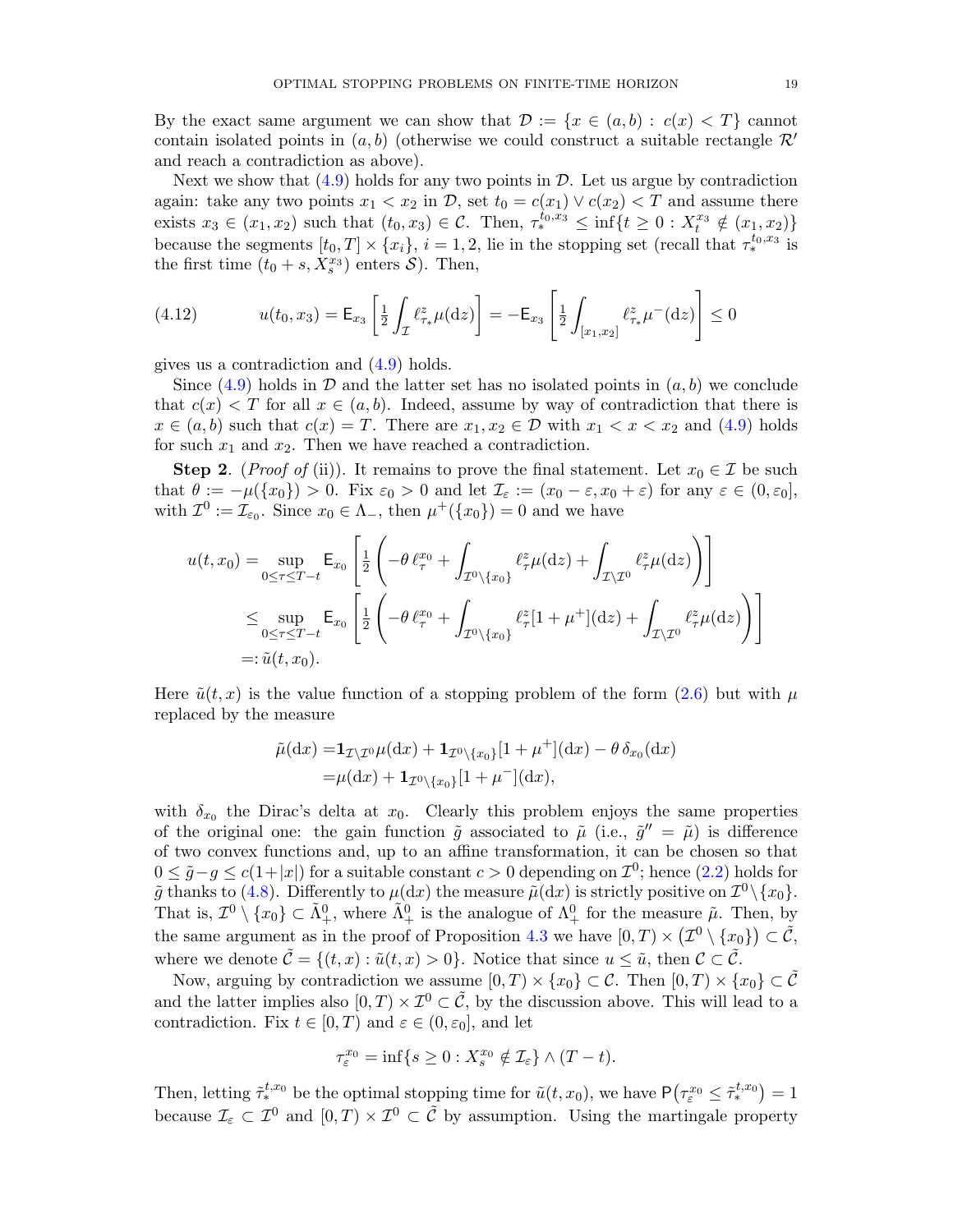[\(2.12\)](#page-6-0) for the value function  $\tilde{u}$  and noticing that  $\tilde{u}(T, x) = 0$  for all  $x \in \mathcal{I}$ , we have

$$
\tilde{u}(t,x_0) = \mathsf{E}_{x_0} \left[ e^{-\int_0^{\tau_{\varepsilon}} r(X_s) ds} \tilde{u}(t + \tau_{\varepsilon}, X_{\tau_{\varepsilon}}) + \int_{\mathcal{I}} \frac{1}{2} \ell_{\tau_{\varepsilon}}^z \tilde{\mu}(dz) \right]
$$
  

$$
\leq c_0 P_{x_0} (\tau_{\varepsilon} < T - t) + \frac{1}{2} \mathsf{E}_{x_0} \left[ -\theta \ell_{\tau_{\varepsilon}}^{x_0} + \int_{\mathcal{I}_{\varepsilon} \backslash \{x_0\}} \ell_{\tau_{\varepsilon}}^z \tilde{\mu}(dz) \right]
$$

,

where  $c_0 := \sup_{[0,T] \times \mathcal{I}^0} |\tilde{u}(t,x)|$  is finite thanks to  $(2.10)$  applied to  $\tilde{v} := \tilde{u} + \tilde{g}$ . By the exact same arguments as in the proof of Lemma [4.1](#page-15-2) (see  $(4.2)$  and  $(4.4)$ ) we obtain the upper bound

$$
\tilde{u}(t,x_0) \leq c_0 P_{x_0}(\tau_{\varepsilon} < T - t) + \frac{1}{2}\overline{\sigma}_0 \sqrt{T - t} \tilde{\mu}^+(\mathcal{I}_{\varepsilon} \setminus \{x_0\})
$$

$$
- \frac{1}{2}\theta \underline{\sigma}_0 \sqrt{T - t} \left( \mathsf{E}|W_1| - \sqrt{P_{x_0}(\tau_{\varepsilon} < T - t)} \right) e^{-T\overline{r}},
$$

where  $\underline{\sigma}_0 = \inf_{x \in \mathcal{I}^0} \sigma(x)$ ,  $\overline{\sigma}_0 = \sup_{x \in \mathcal{I}^0} \sigma(x)$  and  $\overline{r} = \sup_{x \in \mathcal{I}^0} r(x)$ . Since  $\mu^+(\{x_0\}) = 0$ , then the same holds for  $\tilde{\mu}^+$  and we can select  $\varepsilon_1 \in (0, \varepsilon_0]$  sufficiently small that

$$
\overline{\sigma}_0 \tilde{\mu}^+\big(\mathcal{I}_{\varepsilon_1} \setminus \{x_0\}\big) \leq \tfrac{1}{2} \theta \, \underline{\sigma}_0 \, \mathsf{E} |W_1| \mathrm{e}^{-T\overline{r}}.
$$

Hence,

$$
\tilde{u}(t,x_0)\leq c_0\mathsf{P}_{x_0}(\tau_{\varepsilon_1}
$$

By continuity of paths of X it is clear that  $P_{x_0}(\tau_{\epsilon_1} < T - t) \to 0$  as  $t \to T$  so that we can let  $\frac{1}{2}$ **E**| $W_1$ | –  $\sqrt{\mathsf{P}_{x_0}(\tau_{\varepsilon_1} < T - t)} \geq \frac{1}{4}$  $\frac{1}{4}$ **E**|W<sub>1</sub>| in the limit. Then both terms on the right-hand side above go to zero, with the second term being strictly negative and the right-hand side above go to zero, with the second term being strictly negative and vanishing as  $\sqrt{T-t}$  when  $t \to T$ . Assume that  $P_{x_0}(\tau_{\varepsilon_1} < T-t) \approx (T-t)$  as  $t \to T$ , then there exists  $t_1 < T$  such that  $\tilde{u}(t, x_0) < 0$  for  $t \in [t_1, T)$  and we reach a contradiction with  $[0, T) \times \{x_0\} \subset \mathcal{C} \subset \mathcal{C}$ .

It remains to show that  $P_{x_0}(\tau_{\epsilon_1} < T - t) \approx (T - t)$  as  $t \to T$ . For that, we define  $\tilde{\sigma}$  as

$$
\tilde{\sigma}(x) := \begin{cases}\n\sigma(x), & x \in \mathcal{I}^0, \\
\sigma(x_0 - \varepsilon_0), & x \le x_0 - \varepsilon_0, \\
\sigma(x_0 + \varepsilon_0), & x \ge x_0 + \varepsilon_0,\n\end{cases}
$$

along with the process  $\widetilde{X}$  on R, which is the unique (possibly weak) solution of

$$
d\widetilde{X}_t = \widetilde{\sigma}(\widetilde{X}_t) dB_t, \qquad \widetilde{X}_0 = x_0.
$$

By strong uniqueness of [\(2.1\)](#page-3-1) we have  $X_{t \wedge \tau_{\varepsilon_1}} = X_{t \wedge \tilde{\tau}_{\varepsilon_1}}$  for all  $t \geq 0$ ,  $P_{x_0}$ -a.s., for  $\tilde{\tau}_{\varepsilon_1} = \inf\{s \geq 0 : X_t \notin \mathcal{I}_{\varepsilon_1}\} \wedge (T-t)$ . Therefore, using Markov inequality and Doob's martingale inequality we obtain

$$
\begin{split} \mathsf{P}_{x_{0}}\left(\tau_{\varepsilon_{1}}
$$

which concludes the proof.  $\Box$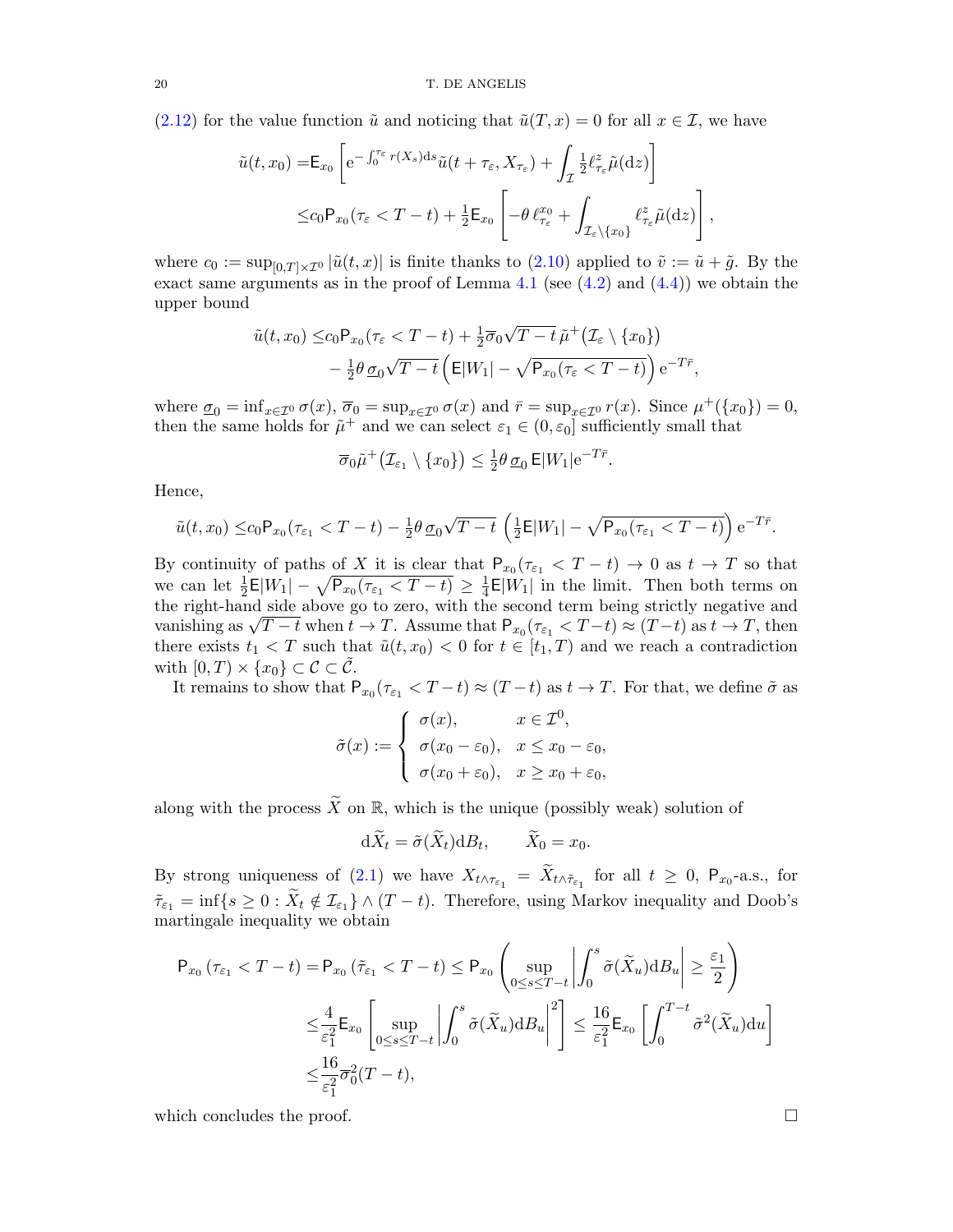<span id="page-21-1"></span>**Remark 4.5** (Flatness of  $x \mapsto c(x)$ ). The argument we used in step 1 of the proof above to obtain  $(4.11)$  was originally designed in  $[9]$  to show continuity of optimal boundaries as functions of time. Here, as a byproduct of the proof we obtain that the map  $x \mapsto c(x)$ cannot exhibit a flat stretch, which is also strictly positive, on  $\Lambda^0_-$ . That is, if there exists an interval  $(x_1, x_2) \subseteq \Lambda^0$  such that  $c(x) = \hat{c}$  for  $x \in (x_1, x_2)$ , then it must be  $\hat{c}=0$ . The proof is an exact repetition of the one for  $(4.11)$ , so we omit it.

There is a nice monotonicity result that follows as a corollary from Proposition [4.4.](#page-18-4) First notice that given any interval  $[a, b] \subset \mathcal{I}$  the boundary attains a global minimum on  $[a, b]$  by lower semi-continuity. Then we can define the set of minimisers

$$
\Sigma_{[a,b]} := \operatorname{argmin} \{c(x), \, x \in [a,b]\}
$$

and  $\Sigma_{[a,b]} \neq \emptyset$  for any  $a \leq b$ . Notice that  $\Sigma_{[a,b]}$  is a closed set by lower semi-continuity of the boundary.

<span id="page-21-2"></span>**Corollary 4.6.** Let Assumption [2.8](#page-8-0) hold, let  $(a, b) \subset \Lambda^0$  and assume  $r, \sigma \in C^{\alpha}([a, b])$ for some  $\alpha \in (0,1)$ . Then  $\Sigma_{[a,b]} = [a_*, b_*]$  for some  $a_* \leq b_*$  (with  $\Sigma_{[a,b]} = a_*$  if  $a_* = b_*$ ). Moreover, if  $a_* < b_*$  then  $c(x) = 0$  on  $[a_*, b_*]$ . Finally,  $x \mapsto c(x)$  is strictly decreasing on  $[a, a_*)$  and strictly increasing on  $(b_*, b]$  (with  $[x, x) = (x, x] = \emptyset$ ).

*Proof.* Let  $x_1 < x_2$  belong to  $\Sigma_{[a,b]}$ . Then  $c(x_1) = c(x_2) =: \bar{c}$  and [\(4.9\)](#page-18-0) implies that  $[\bar{c}, T] \times [x_1, x_2] \subset \mathcal{S}$ . Since  $\bar{c}$  is the global minimum, then  $c(x) = \bar{c}$  for all  $x \in [x_1, x_2]$ . Hence  $[x_1, x_2] \in \Sigma_{[a,b]}$  and since  $x_1, x_2$  were arbitrary and  $\Sigma_{[a,b]}$  is closed we conclude that  $\Sigma_{[a,b]} = [a_*, b_*]$  for some  $a_* \leq b_*$ . If  $a_* < b_*$  then  $c(x) = \overline{c}$  on  $[a_*, b_*]$  and this can only occur if  $\bar{c} = 0$  (Remark [4.5\)](#page-21-1).

For the final claim, assume  $[a, a_*) \neq \emptyset$  and, arguing by contradiction, that there exist  $x_1 < x_2$  in  $[a, a_*)$  such that  $c(x_1) \leq c(x_2)$ . By definition of  $a_*$  we have  $c(x_1) > c(a_*)$ . Then  $[c(x_1), T] \times [x_1, a_*] \subset S$  by [\(4.9\)](#page-18-0) and it must be  $c(x_2) = c(x_1) =: \hat{c}$ . By the same argument there cannot exist  $x_3 \in (x_1, x_2)$  such that  $c(x_3) < c(x_2)$  and therefore we conclude that  $c(x) = \hat{c}$  for all  $x \in [x_1, x_2]$ . From Remark [4.5](#page-21-1) we know that  $x \mapsto c(x)$ cannot be flat, unless it is equal to zero. However,  $x_2 < a_*$  and therefore  $\hat{c} = c(x_2) >$  $c(a_*) \geq 0$ . Thus we have reached a contradiction and  $x \mapsto c(x)$  is strictly decreasing on  $[a, a_*)$ . By the same argument we can prove that the boundary is strictly increasing on  $(b_*,b]$ .

Proposition [4.2](#page-17-4) holds at any point  $x_0$  such that  $\mu({x_0}) > 0$ , irrespective of the sign of  $\mu(dx)$  in a neighbourhood of  $x_0$ . We will see in the next example that this argument, combined with Proposition [4.4,](#page-18-4) can produce very peculiar shapes of the continuation set. Loosely speaking we can say that we find a continuation bay in the middle of a stopping set.

<span id="page-21-0"></span>Example 4.1 (Continuation bays). A typical example of continuation bay arises in the American straddle option (see, e.g., [\[14\]](#page-40-7)). Let us consider a simplified version here and let

$$
dX_t = \sigma X_t dB_t, \qquad X_0 = x,
$$

be the stock's dynamics with  $\sigma > 0$ . Fix  $K > 0$  and  $r > 0$  and let us denote the value of the option by

$$
v(t,x)=\sup_{0\leq \tau\leq T-t}\mathsf{E}_x\left[\mathrm{e}^{-r\tau}|X_{\tau}-K|\right].
$$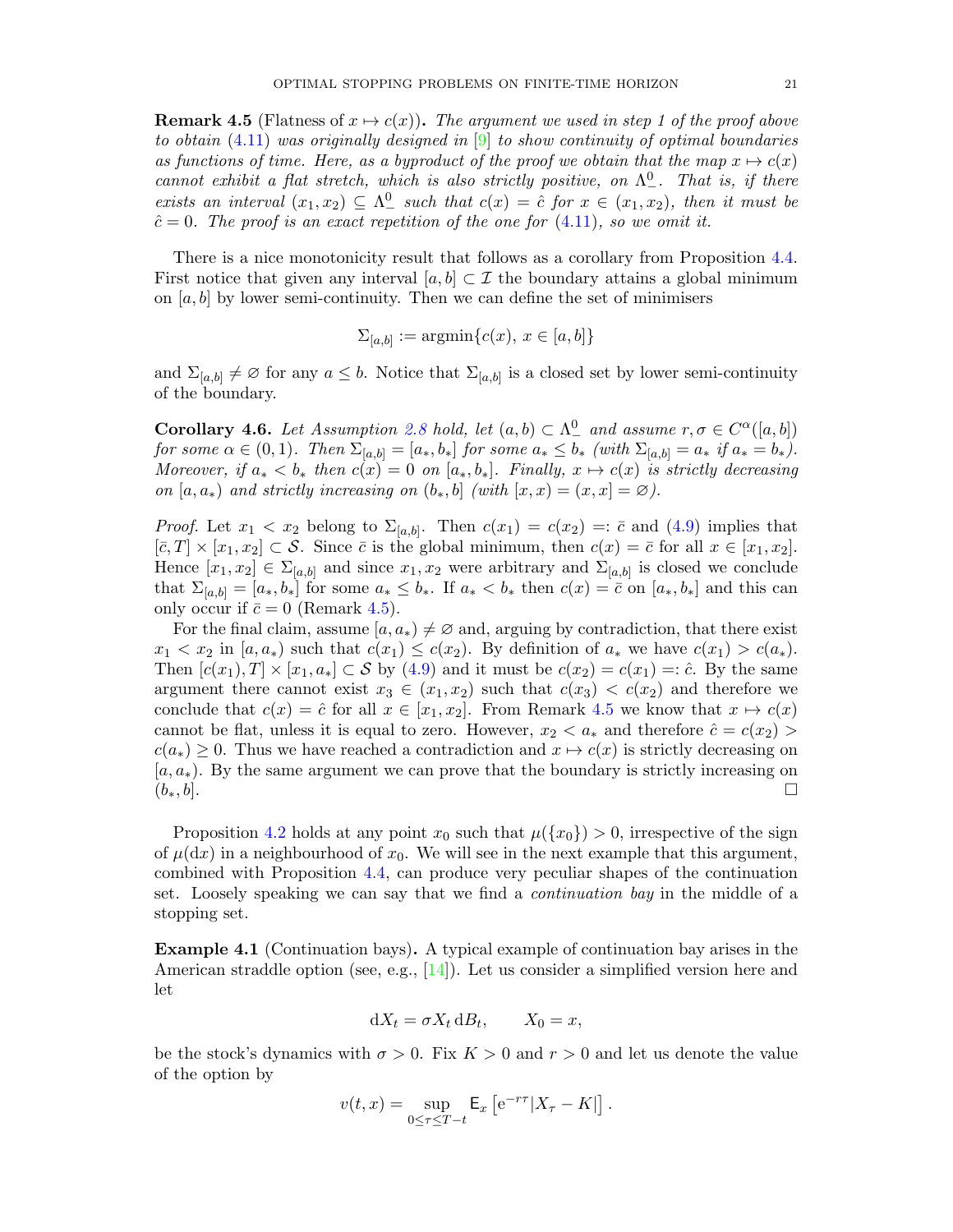

FIGURE 1. An illustration of the continuation bay in Example [4.1.](#page-21-0)

Then, by an application of Itô-Tanaka's formula we have

$$
v(t,x) - |x - K| = \sup_{0 \le \tau \le T - t} \mathsf{E}_x \left[ \int_0^{\tau} e^{-rt} dL_t^K - r \int_0^{\tau} e^{-rt} |X_t - K| dt \right]
$$
  
= 
$$
\sup_{0 \le \tau \le T - t} \mathsf{E}_x \left[ \frac{1}{2} \int_{\mathbb{R}_+} \ell_\tau^z \mu(dz) \right],
$$

where  $\mu(\mathrm{d}z) = 2\delta_K(\mathrm{d}z) - (2r/\sigma^2)z^{-2}|z - K|\mathbf{1}_{\{z \neq K\}}\mathrm{d}z.$ 

Here we have  $\Lambda_- = \mathbb{R}_+ \setminus \{K\} = \Lambda_-^0$  and  $\Lambda_+ = \{K\} = \Lambda_+^0$ , which is a rather 'singular' situation. Intuitively, waiting is costly for the option holder at all times  $t \in [0, T]$  for which  $X_t \neq K$ : indeed, she pays a cost at a rate  $r|X_t - K|dt$ . On the contrary, waiting is rewarding only at times  $t \in [0, T]$  when  $X_t = K$  and the option holder receives a reward at the 'rate' of  $dL_t^K$ . As we will see shortly, it is precisely the *kink* in the payoff  $x \mapsto |x - K|$  that guarantees  $C \neq \emptyset$  and makes the problem mathematically non-trivial.

From (i) in Proposition [4.4](#page-18-4) we obtain that  $c(x) < T$  for all  $x \in \mathbb{R}_+ \setminus \{K\}$ , whereas Proposition [4.2](#page-17-4) guarantees  $c(K) = T$ . By the same arguments we used to prove [\(4.9\)](#page-18-0) we can also show that for any  $x > K$  we have  $[c(x), T] \times [x, \infty) \in S$ . Indeed, assume by contradiction that there exists  $x' > x$  such that  $(t, x') \in \mathcal{C}$  for  $t = c(x)$ ; then,  $\tau^{t,x'}_{*} \le \inf\{s \ge 0 : X^{x'}_{s} \le x\}$  and we obtain the analogue of  $(4.12)$  with  $(t_0, x_3) = (t, x')$ and  $[x_1, x_2]$  replaced by  $[x, \infty)$ . Hence a contradiction. Likewise, we can show that for any  $x \in (0, K)$ , we have  $[c(x), T] \times [0, x] \in \mathcal{S}$ . Finally, Corollary [4.6](#page-21-2) implies that c is strictly increasing on  $(0, K)$  and strictly decreasing on  $(K, \infty)$ , hence it can be inverted (locally) defining two boundaries which are continuous functions of time. Indeed, let  $c_1(x) = c(x)$  for  $x \in (0, K)$  and  $c_2(x) = c(x)$  for  $x > K$ , then we can set

$$
b_1(t) := c_1^{-1}(t)
$$
 and  $b_2(t) := c_2^{-1}(t)$ ,  $t \in [0, T)$ .

The functions  $b_1$  and  $b_2$  are continuous with  $b_1(T) = b_2(T) = K$ . It may be worth noticing that a one-sided version of continuation bay appears by the same argument also in the American put and call options.

A reverse situation is observed at points  $x_0$  such that  $\mu({x_0}) < 0$ . In this case, if  $\mu(dx) > 0$  on a neighbourhood of  $x_0$ , we observe a *stopping spike* in the middle of the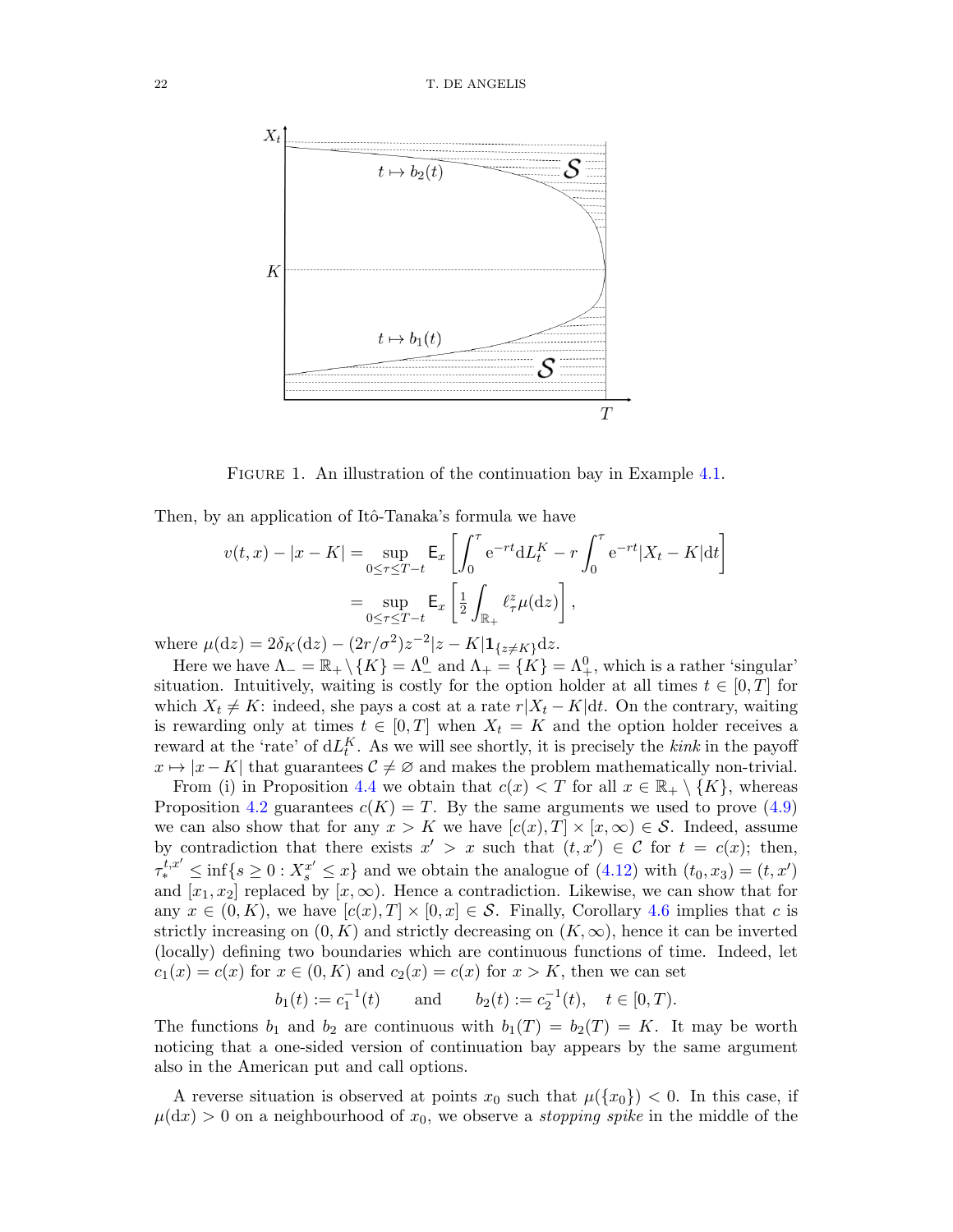continuation region. This type of geometry of the stopping set is almost unique and certainly not very popular in the literature. The only examples of a similar geometry that we are aware of appear in  $\begin{bmatrix} 36 \\ 15 \end{bmatrix}$  and  $\begin{bmatrix} 15 \\ 15 \end{bmatrix}$  but the settings are different: in both references the gain function is time-dependent and in [\[36\]](#page-41-11) it is discontinuous in the spatial variable whereas in [\[15\]](#page-40-25) it is discontinuous in the time variable. So it is difficult to draw a clear parallel. More closely related is the situation of game call options where, for some parameter choice, the option seller will only stop if the underlying asset's value equals the strike price (see, e.g.,  $[17, 18, 45]$  $[17, 18, 45]$  $[17, 18, 45]$  $[17, 18, 45]$  $[17, 18, 45]$ ).

This time we need to recall (ii) from Proposition [4.4.](#page-18-4)



FIGURE 2. An illustration of the stopping spike in Example [4.2.](#page-23-0)

<span id="page-23-0"></span>Example 4.2 (Stopping spikes). For simplicity we consider a converse to Example [4.1.](#page-21-0) That is, we take

$$
dX_t = \sigma X_t dB_t, \qquad X_0 = x,
$$

and, for a fixed  $\eta_0 > 0$ , we consider

$$
\hat{v}(t,x) = \inf_{0 \le \tau \le T-t} \mathsf{E}_x \left[ e^{-r\tau} (|X_{\tau} - K| + \eta_0) \right].
$$

Here the stopper may be the seller of a cancellable straddle option of European type, who must pay a fee of  $\eta_0$  (in addition to the option's current payoff) in order to cancel the contract. Although the problem is stated as a minimisation, it is clear that it is equivalent to

$$
-\hat{v}(t,x) = v(t,x) = \sup_{0 \le \tau \le T-t} \mathsf{E}_x \left[ e^{-r\tau} \left( -|X_{\tau} - K| - \eta_0 \right) \right]
$$

so that our arguments apply directly with  $g(x) = -|x - K| - \eta_0$ . In particular, by the same calculations as in Example [4.1](#page-21-0) we obtain  $\Lambda_+ = \mathbb{R}_+ \setminus \{K\} = \Lambda^0_+$ , which gives us

$$
[0,T)\times \big(\mathbb{R}_+\setminus\{K\}\big)\subset \mathcal{C}.
$$

So  $S \subseteq [0, T] \times \{K\}$  and, by (ii) in Proposition [4.4,](#page-18-4) we know that  $c(K) < T$ . Hence,

$$
\mathcal{S} = [c(K), T] \times \{K\}
$$

is just a spike in the continuation region.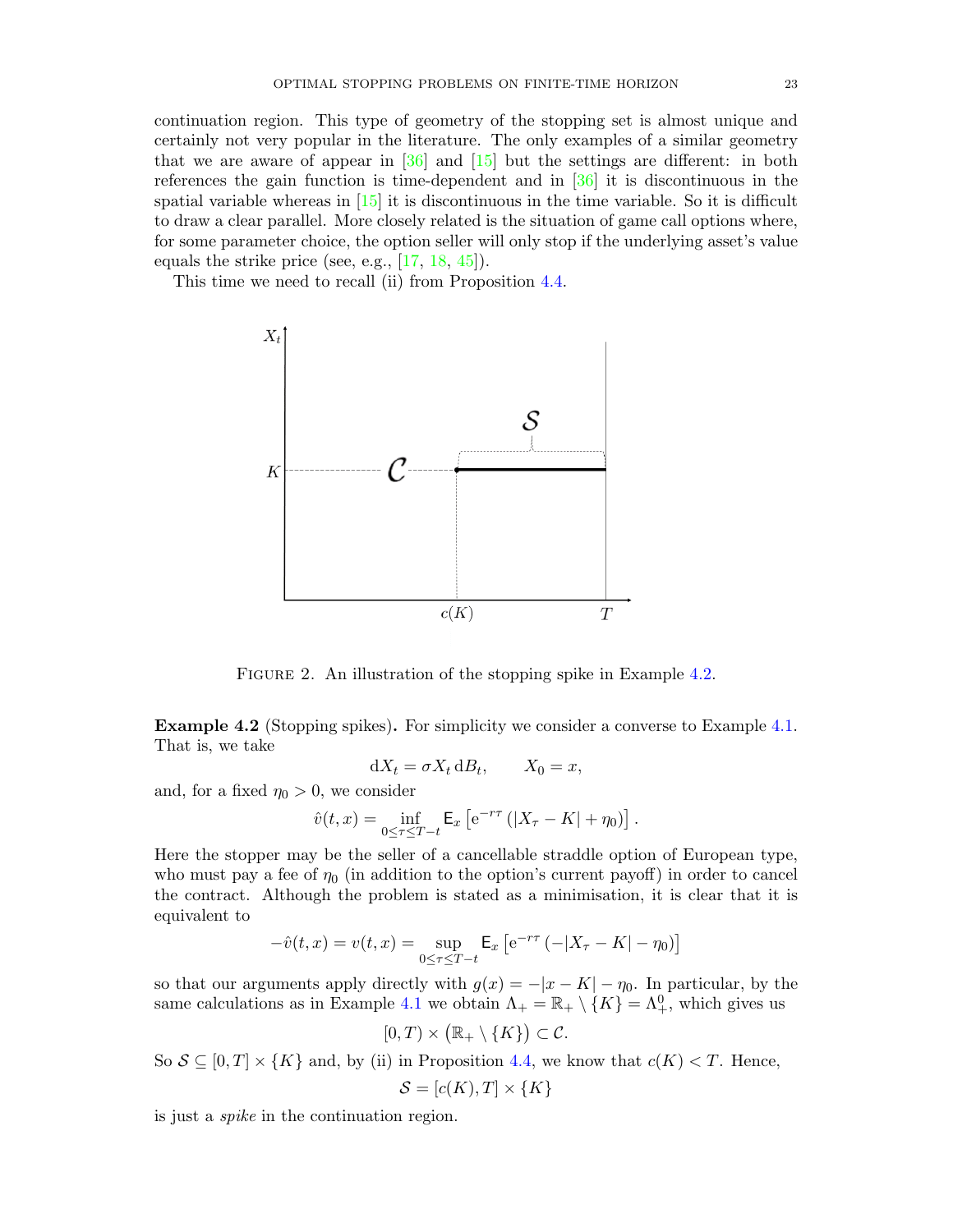Notice that, due to discounting and to the presence of a cancellation fee  $\eta_0 > 0$ , if T is sufficiently large we expect  $c(K) > 0$ , as stopping at K is not necessarily optimal if the time to maturity is long.

# 5. CONTINUITY OF THE BOUNDARY

<span id="page-24-0"></span>Here we address the question of continuity of the map  $x \mapsto c(x)$  and its link to strict monotonicity of time-dependent optimal stopping boundaries. For  $\alpha \in (0,1)$  we denote  $C^{1,\alpha}([a, b])$  the class of continuously differentiable functions on [a, b] whose first order derivative is also  $\alpha$ -Hölder continuous on [a, b]. Throughout the section we need to invoke Theorem [3.5](#page-13-2) several times, so we state the next assumption:

<span id="page-24-2"></span>**Assumption 5.1.** The bound in [\(3.5\)](#page-13-1) holds with a constant  $\kappa = \kappa(t, x) > 0$  which is uniform for  $(t, x)$  on compact subsets of  $[0, T) \times I$ .

<span id="page-24-1"></span>**Theorem 5.2.** Let Assumptions [2.8](#page-8-0) and [5.1](#page-24-2) hold. If  $(a, b) \subset \Lambda^0$  and  $\sigma, r, g \in C^{1,\alpha}([a, b])$ for some  $\alpha \in (0,1)$ , then  $x \mapsto c(x)$  is continuous on  $(a, b)$ .

The proof of the theorem hinges on the following two lemmas.

<span id="page-24-4"></span>**Lemma 5.3.** Let Assumption [2.8](#page-8-0) and [5.1](#page-24-2) hold. If  $r, \sigma \in C^{\alpha}([a, b])$  for some  $\alpha \in (0, 1)$ , then  $\partial_t v(t, x) < 0$  for all  $(t, x) \in \mathcal{C}$  with  $x \in (a, b)$ .

The proof is essentially an application of the maximum principle and we give it in Appendix for completeness.

<span id="page-24-3"></span>**Lemma 5.4.** Let Assumption [2.8](#page-8-0) and [5.1](#page-24-2) hold and let  $(a, b) \subset \Lambda^0_-\text{.}$  If  $\sigma, r, g \in$  $C^{1,\alpha}([a,b])$  for some  $\alpha \in (0,1)$  then  $\partial_x v$  is continuous on  $(\hat{c},T) \times (a,b)$  where  $\hat{c} =$  $\min_{x \in [a,b]} c(x)$ .

The proof is inspired by [\[13\]](#page-40-23) but we cannot directly invoke any of the results therein due to the local nature of our assumptions. However, if we strengthen the requirements in the lemma to, e.g.,  $\sigma, r, g \in C_b^1(\mathcal{I})$ , then [\[13,](#page-40-23) Theorem 10] applies directly yielding  $v \in C^1([0,T) \times \mathcal{I})$ . In several practical applications Lemma [5.4](#page-24-3) may be better suited and therefore we give a full proof in Appendix.

*Proof of Theorem [5.2.](#page-24-1)* Since  $x \mapsto c(x)$  changes its monotonicity at most once on  $(a, b)$ (Corollary [4.6\)](#page-21-2) and it is lower semi-continuous, we only need to rule out discontinuities of the first kind. In particular, with no loss of generality we may assume that  $c$  is strictly increasing on  $(a, b)$  as the argument is analogous for decreasing boundaries and combining the two we can handle the general case.

First we notice that since c is strictly increasing and lower semi-continuous on  $(a, b)$ , then it must be left-continuous. It then remains to prove that it is also right-continuous. Arguing by contradiction let us assume that there exists  $x_0 \in [a, b]$  such that  $c(x_0)$  <  $c(x_0+)$ . Then  $(c(x_0), c(x_0+)) \times \{x_0\} \subset \partial C$  and there exists  $x_1 > x_0$  and  $\varepsilon_1 > 0$  such that

<span id="page-24-6"></span>(5.1) 
$$
\partial_t v(t, x_1) \leq -\varepsilon_1 \quad \text{for all } t \in [t_0, t_1] \subset (c(x_0), c(x_0))
$$

thanks to Lemma [5.3](#page-24-4) and the fact that  $\partial_t v$  is continuous. Setting  $\hat{c} = \min_{x \in [a,b]} c(x)$  and combining Lemma [5.4](#page-24-3) and Theorem [3.5](#page-13-2) (recall also Remark [3.6\)](#page-15-3) we can also conclude that  $v \in C^1((\hat{c}, T) \times (a, b))$ . Then for any  $\varepsilon > 0$  there exists  $\delta_{\varepsilon} > 0$  such that  $x_0 + \delta_{\varepsilon} < x_1$ and

<span id="page-24-5"></span>(5.2) 
$$
0 \geq \partial_t v \geq -\varepsilon \quad \text{and} \quad |\partial_x v - \partial_x g| \leq \varepsilon \quad \text{on } [t_0, t_1] \times [x_0, x_0 + \delta_{\varepsilon}],
$$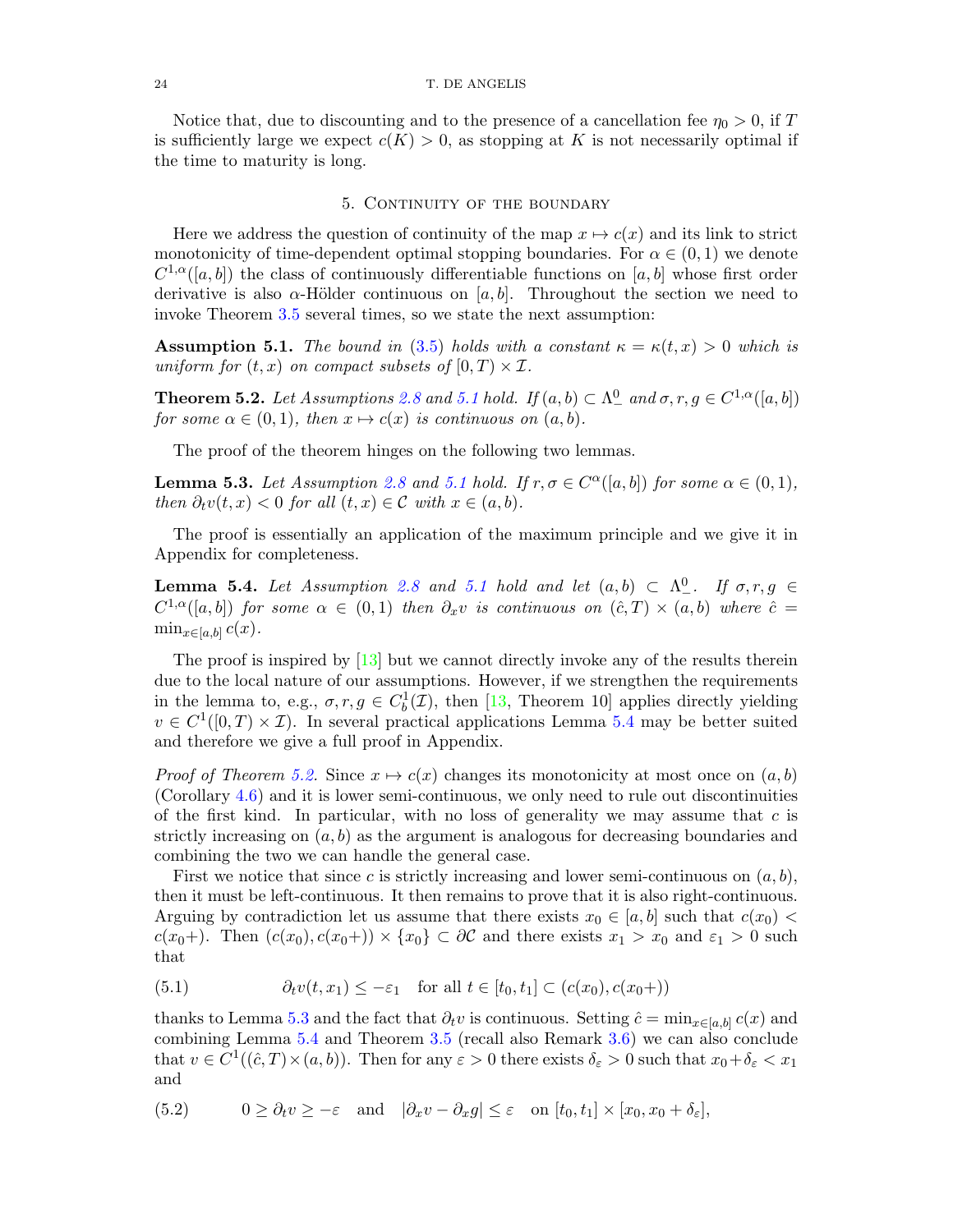by uniform continuity on any compact. Classical results on interior regularity for solutions of PDEs guarantee  $\partial_t v \in C^{1,2}((t_0, t_1) \times (x_0, x_1))$  and

<span id="page-25-0"></span>(5.3) 
$$
\partial_{tt}v(t,x) + \frac{\sigma^2(x)}{2}\partial_{xxt}v(t,x) = r(x)\partial_t v(t,x), \quad (t,x) \in (t_0, t_1) \times (x_0, x_1)
$$

(see, e.g., [\[19,](#page-40-28) Thm. 10, Ch. 3, Sec. 5]).

Since  $v = g$  on  $(c(x_0), c(x_0)) \times \{x_0\}$ , we may expect that  $v_{tx}$  be continuous at  $(c(x_0), c(x_0+)) \times \{x_0\}$  and equal to zero. From a PDE perspective that would enable the use of Hopf's lemma to reach a contradiction. Here instead we present a probabilistic analogue based on the construction of a process which is normally reflected 'near' the discontinuity of the boundary. This approach avoids to deal with continuity up to the optimal boundary of the value function's derivatives of order greater than one.

On the interval  $[x_0 + \delta_{\varepsilon}, x_1]$  we consider a process that is equal to  $(X_t)_{t\geq0}$  away from  $x_0 + \delta_{\varepsilon}$ , it is reflected (upwards) at  $x_0 + \delta_{\varepsilon}$  and it gets absorbed at  $x_1$ . For the construction of such process we extend the diffusion coefficient  $\sigma$  outside  $(a, b)$  to be  $C_b^1(\mathbb{R})$  and strictly separated from zero. With a slight abuse of notation let us denote such extension again by  $\sigma$ . Then, it is well-known (see, e.g., [\[33\]](#page-41-13) or [\[1,](#page-40-29) Sec. 12, Chapter I]) that there exists a unique strong solution of the stochastic differential equation

$$
d\widetilde{X}_t^{\varepsilon} = \sigma(\widetilde{X}_t^{\varepsilon})dB_t + dR_t^{\delta_{\varepsilon}}, \qquad \widetilde{X}_0^{\varepsilon} = x_0 + \delta_{\varepsilon},
$$

where  $R^{\delta_{\varepsilon}}$  is a continuous, non-decreasing process, with  $R_0^{\delta_{\varepsilon}} = 0$ , that guarantees

<span id="page-25-1"></span>(5.4) 
$$
\widetilde{X}_t^{\varepsilon} \ge x_0 + \delta_{\varepsilon}
$$
 and  $dR_t^{\delta_{\varepsilon}} = \mathbf{1}_{\{\widetilde{X}_t^{\varepsilon} = x_0 + \delta_{\varepsilon}\}} dR_t^{\delta_{\varepsilon}}$  for all  $t \ge 0$ , P-a.s.

Setting  $\tau_1^{\varepsilon} = \inf\{s \ge 0 : \tilde{X}_{s}^{\varepsilon} = x_1\}$  the absorbed process is obtained as  $(\tilde{X}_{t \wedge \tau_1^{\varepsilon}}^{\varepsilon})_{t \ge 0}$ . Letting  $\hat{v} := \partial_t v$  we can apply Itô's formula for semi-martingales and use [\(5.3\)](#page-25-0) to

obtain, for any  $t \in (t_0, t_1)$ 

<span id="page-25-2"></span>
$$
\mathsf{E}\left[e^{-\int_0^{\tau_1^{\varepsilon}\wedge(t_1-t)}r(\tilde{X}_s^{\varepsilon})ds}\hat{v}\left(t+\tau_1^{\varepsilon}\wedge(t_1-t),\tilde{X}_{\tau_1^{\varepsilon}\wedge(t_1-t)}^{\varepsilon}\right)\right]
$$
\n
$$
(5.5) \qquad = \hat{v}(t,x_0+\delta_{\varepsilon})+\mathsf{E}\left[\int_0^{\tau_1^{\varepsilon}\wedge(t_1-t)}e^{-\int_0^sr(\tilde{X}_u^{\varepsilon})du}\partial_x\hat{v}(t+s,\tilde{X}_s^{\varepsilon})\,\mathrm{d}R_s^{\delta_{\varepsilon}}\right]
$$
\n
$$
\geq -\varepsilon+\mathsf{E}\left[\int_0^{\tau_1^{\varepsilon}\wedge(t_1-t)}e^{-\int_0^sr(\tilde{X}_u^{\varepsilon})\,\mathrm{d}u}\,\partial_{tx}v(t+s,x_0+\delta_{\varepsilon})\,\mathrm{d}R_s^{\delta_{\varepsilon}}\right]
$$

where the inequality follows from  $(5.2)$  and for the term under expectation we use  $(5.4)$ . For the expression on the left-hand side of  $(5.5)$ , denoting  $\bar{r} = \sup_{x \in [x_0, x_1]} r(x)$  and recalling that  $\partial_t v \leq 0$ , thanks to  $(5.1)$  we have

$$
\mathsf{E}\left[\mathrm{e}^{-\int_0^{\tau_1^{\varepsilon}\wedge(t_1-t)}r(\tilde{X}_s^{\varepsilon})ds}\,\hat{v}\big(t+\tau_1^{\varepsilon}\wedge(t_1-t),\tilde{X}_{\tau_1^{\varepsilon}\wedge(t_1-t)}^{\varepsilon}\big)\right] \leq \mathrm{e}^{-\bar{r}T}\mathsf{E}\left[\mathbf{1}_{\{\tau_1^{\varepsilon}\leq t_1-t\}}\hat{v}(t+\tau_1^{\varepsilon},x_1)\right] \leq -\varepsilon_1\,\mathrm{e}^{-\bar{r}T}\mathsf{P}(\tau_1^{\varepsilon}\leq t_1-t).
$$

Hence, setting for simplicity  $\bar{\varepsilon}_1 = \varepsilon_1 e^{\bar{r}T}$ , from  $(5.5)$  we obtain

<span id="page-25-3"></span>(5.6) 
$$
- \bar{\varepsilon}_1 P(\tau_1^{\varepsilon} < t_1 - t) \newline \geq -\varepsilon + \mathsf{E} \left[ \int_0^{\tau_1^{\varepsilon} \wedge (t_1 - t)} e^{-\int_0^s r(\widetilde{X}_u^{\varepsilon}) \mathrm{d}u} \, \partial_{tx} v(t + s, x_0 + \delta_{\varepsilon}) \, \mathrm{d}R_s^{\delta_{\varepsilon}} \right].
$$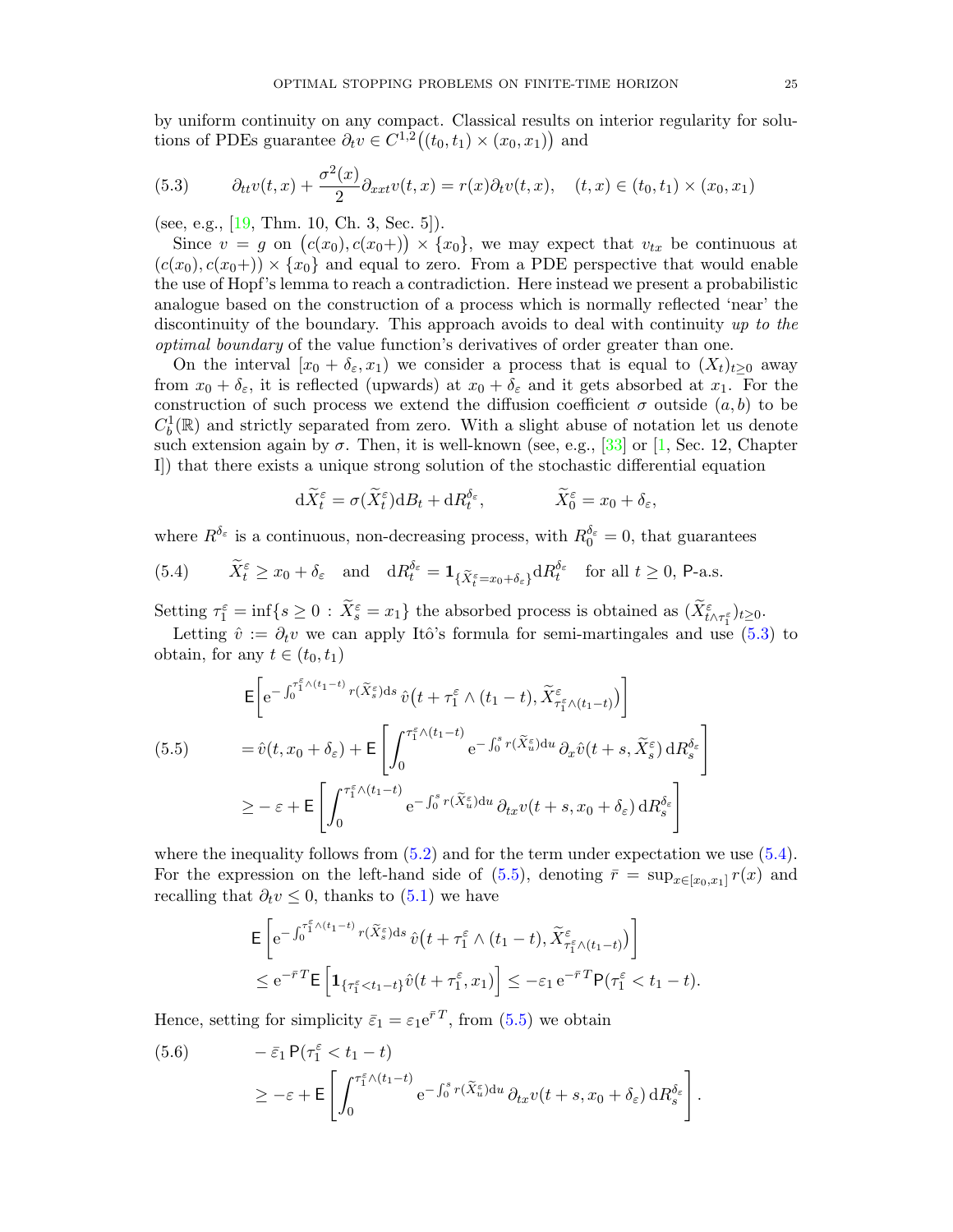#### 26 T. DE ANGELIS

The next step is to let  $\varepsilon \to 0$ . In order to take care of possible issues with the regularity of  $\partial_{tx}v$  as  $\delta_{\varepsilon}\downarrow 0$  we adopt an approach using test functions. Pick a nonnegative function  $\varphi \in C_c^{\infty}(t_0, t_1)$  such that  $\int_{t_0}^{t_1} \varphi(t) dt = 1$ . Then, multiplying both sides of [\(5.6\)](#page-25-3) by  $\varphi$ , integrating over  $(t_0, t_1)$  and using Fubini's theorem we obtain

<span id="page-26-0"></span>(5.7)  
\n
$$
-\bar{\varepsilon}_{1} \int_{t_{0}}^{t_{1}} \mathsf{P}(\tau_{1}^{\varepsilon} < t_{1} - t) \varphi(t) dt
$$
\n
$$
\geq -\varepsilon + \mathsf{E}\left[\int_{0}^{\tau_{1}^{\varepsilon}} \mathrm{e}^{-\int_{0}^{s} r(\tilde{X}_{u}^{\varepsilon}) du} \left(\int_{t_{0}}^{t_{1}} \mathbf{1}_{\{t < t_{1} - s\}} \partial_{tx} v(t + s, x_{0} + \delta_{\varepsilon}) \varphi(t) dt\right) dR_{s}^{\delta_{\varepsilon}}\right],
$$

where we are also using that  $\tau_1^{\varepsilon}$  is independent of t. Let us now look more closely at the integral on the right-hand side above: integration by parts and the second estimate in  $(5.2)$  give

$$
\int_{t_0}^{t_1} \mathbf{1}_{\{t < t_1 - s\}} \partial_{tx} v(t + s, x_0 + \delta_{\varepsilon}) \varphi(t) dt
$$
\n
$$
= \partial_x v(t_1, x_0 + \delta_{\varepsilon}) \varphi(t_1 - s) - \int_{t_0}^{t_1} \mathbf{1}_{\{t < t_1 - s\}} \partial_x v(t + s, x_0 + \delta_{\varepsilon}) \varphi'(t) dt
$$
\n
$$
\geq \left( \partial_x g(x_0 + \delta_{\varepsilon}) - \varepsilon \right) \varphi(t_1 - s) - \int_{t_0}^{t_1} \mathbf{1}_{\{t < t_1 - s\}} \partial_x g(x_0 + \delta_{\varepsilon}) \varphi'(t) dt - \varepsilon \int_{t_0}^{t_1} \mathbf{1}_{\{t < t_1 - s\}} |\varphi'(t)| dt
$$
\n
$$
= -\varepsilon \varphi(t_1 - s) - \varepsilon \int_{t_0}^{t_1} \mathbf{1}_{\{t < t_1 - s\}} |\varphi'(t)| dt,
$$

where the final equality follows by integrating  $\varphi'$  over  $(t_0, t_1)$ . Using the expression above in [\(5.7\)](#page-26-0) along with  $r(\cdot) \ge 0$  we obtain

$$
\begin{split} &-\bar{\varepsilon}_{1}\int_{t_{0}}^{t_{1}}\mathsf{P}(\tau_{1}^{\varepsilon}
$$

where the final inequality uses that  $\varphi(t_1 - s) = 0$  for  $s \ge t_1$  and  $\|\cdot\|_{\infty}$  is the supremum norm on  $[0, T]$ .

From the integral form of the dynamics of  $\widetilde{X}^{\varepsilon}$  we obtain

$$
\mathsf{E}\left[R_{\tau_1^\varepsilon\wedge t_1}^{\delta_\varepsilon}\right]=\mathsf{E}\left[\widetilde{X}_{\tau_1^\varepsilon\wedge t_1}^\varepsilon-x_0-\delta_\varepsilon\right]\leq x_1-x_0
$$

and

$$
-\bar{\varepsilon}_1 \int_{t_0}^{t_1} \mathsf{P}(\tau_1^{\varepsilon} < t_1 - t) \varphi(t) \mathrm{d}t \ge -\varepsilon \Big( 1 + \big( \|\varphi\|_{\infty} + T\|\varphi'\|_{\infty} \big) \big( x_1 - x_0 \big) \Big)
$$

.

Then, taking limits as  $\varepsilon \to 0$  gives

<span id="page-26-1"></span>(5.8) 
$$
\limsup_{\varepsilon \to 0} \int_{t_0}^{t_1} P(\tau_1^{\varepsilon} < t_1 - t) \varphi(t) dt \leq 0.
$$

Showing that the left hand side above is positive will give us a contradiction. Hence there cannot be a discontinuity of  $c$  at  $x_0$ .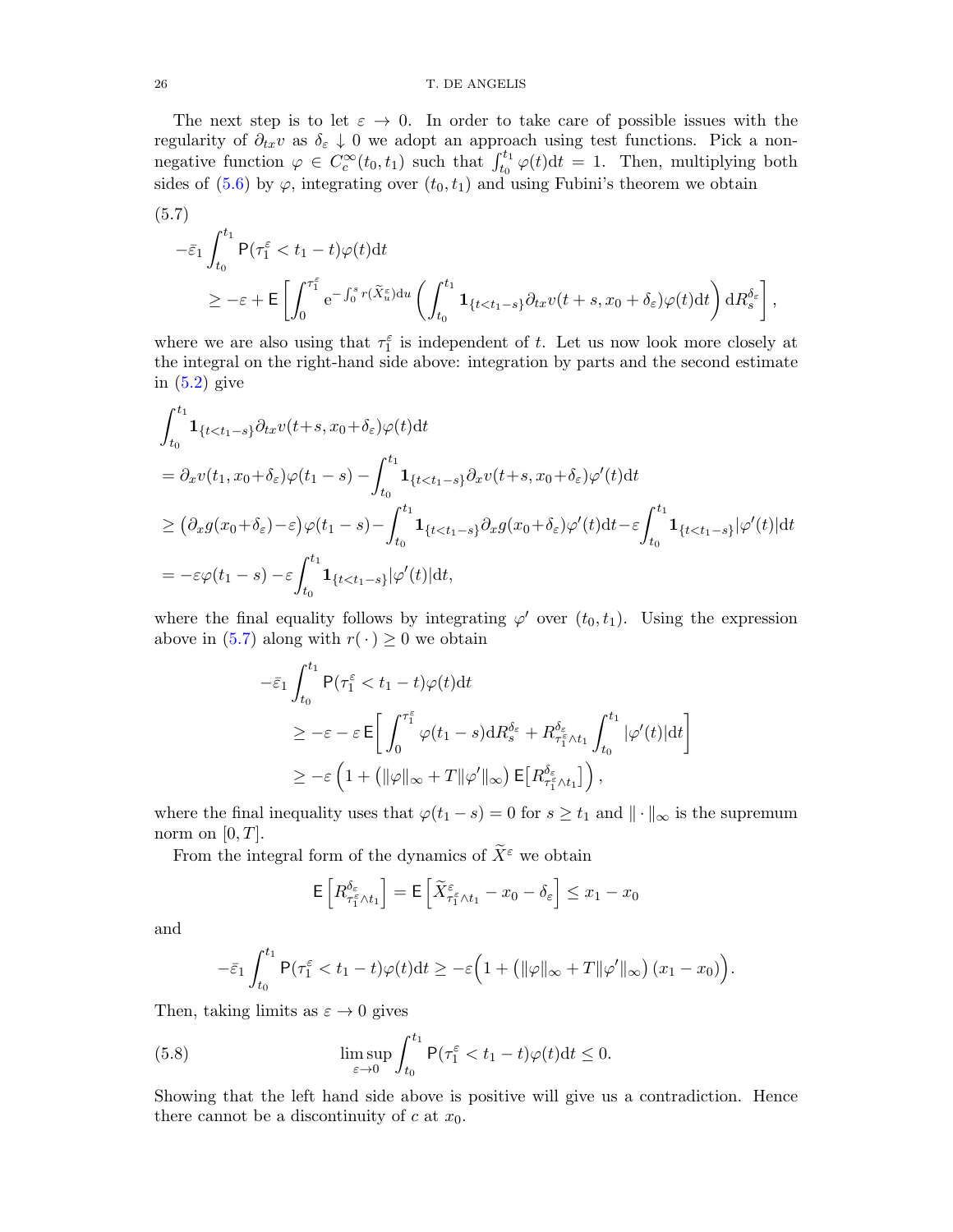Setting  $\mathcal{J} = (a, x_1)$  and adopting the same time-change as in step 2 of the proof of Proposition [2.12](#page-9-3) (see  $(2.18)$  and  $(2.19)$ ) we obtain, using the same notation,

$$
\widetilde{X}^\varepsilon_{A_s\wedge\tau_{\mathcal{J}}}=x_0+\delta_\varepsilon+W^{\delta_\varepsilon}_{s\wedge m_{\mathcal{J}}}+S^{\delta_\varepsilon}_{s\wedge m_{\mathcal{J}}}=:Z^\varepsilon_{s\wedge m_{\mathcal{J}}}
$$

with  $S_{s\wedge m_\mathcal{J}}^{\delta_\varepsilon}=R_{A_s}^{\delta_\varepsilon}$  $\delta_{\varepsilon}$ <br> $A_{s} \wedge \tau_{\mathcal{J}}$  and  $m_{\mathcal{J}} = m_{\mathcal{J}}^{\varepsilon}$  the first time the process  $Z^{\varepsilon}$  leaves the interval  $(a, x_1)$  (let us also recall that the Brownian motion  $W^{\delta_{\varepsilon}}$  depends on the initial point  $x_0+$  $\delta_{\varepsilon}$ ). By construction and recalling [\(5.4\)](#page-25-1) we have that the process  $Z^{\varepsilon}$  solves (uniquely) the classical Skorokhod reflection problem

(5.9) 
$$
Z_{t \wedge m_{\mathcal{J}}}^{\varepsilon} \geq x_0 + \delta_{\varepsilon}, \quad \text{for all } t \geq 0 \text{ and } \quad \mathrm{d}S_{t}^{\delta_{\varepsilon}} = \mathbf{1}_{\{Z_{t}^{\varepsilon} = x_0 + \delta\}} \mathrm{d}S_{t}^{\delta_{\varepsilon}}.
$$

Therefore we have an explicit formula for the increasing process  $S^{\delta_{\varepsilon}}$  (see, [\[27,](#page-40-21) Lemma 6.14, Chapter 3]):

$$
S_t^{\delta_{\varepsilon}} = \sup_{0 \le s \le t} \big(-W_s^{\delta_{\varepsilon}}\big).
$$

It may be worth noticing that reversing this construction gives another proof of the existence and uniqueness of the solution of the original reflected SDE for  $\widetilde{X}^{\varepsilon}$ .

From [\(2.18\)](#page-9-4) we have

$$
\tau_1^{\varepsilon} < t_1 - t \iff m_{\mathcal{J}}^{\varepsilon} < \int_0^{t_1 - t} \sigma^2(\widetilde{X}_s^{\varepsilon}) \, \mathrm{d}s \iff m_{\mathcal{J}}^{\varepsilon} < \underline{\sigma}^2(t_1 - t),
$$

where  $\sigma := \min_{x \in \mathbb{R}} \sigma(x)$  (recall that we extended  $\sigma$  to R so that it is also strictly separated from zero). Hence

<span id="page-27-0"></span>(5.10) 
$$
\mathsf{P}(\tau_1^{\varepsilon} < t_1 - t) \ge \mathsf{P}(m_{\mathcal{J}}^{\varepsilon} < \underline{\sigma}^2(t_1 - t)).
$$

As in the proof of Proposition [2.12](#page-9-3) (see  $(2.23)$ ) we need to pass to auxiliary processes

$$
\widetilde{Z}_t^{\varepsilon} = x_0 + \delta_{\varepsilon} + B_t + \widetilde{S}_t \text{ and } \widetilde{S}_t = \sup_{0 \le s \le t} (-B_s)
$$

in order to remove the dependence of the Brownian motion on the initial point. Then, setting  $\widetilde{m}_{\mathcal{J}}^{\varepsilon} = \inf\{s \geq 0 : \widetilde{Z}_{s}^{\varepsilon} \notin (a, x_{1})\}\$ and recalling  $m_{\mathcal{J}}^{\varepsilon} = \inf\{s \geq 0 : Z_{s}^{\varepsilon} \notin (a, x_{1})\},\}$ we have

$$
\mathsf{P}\big(m_{\mathcal{J}}^{\varepsilon}<\underline{\sigma}^{2}(t_{1}-t)\big)=\mathsf{P}\big(\widetilde{m}_{\mathcal{J}}^{\varepsilon}<\underline{\sigma}^{2}(t_{1}-t)\big),
$$

since  $\mathsf{Law}_{\mathsf{P}}(Z^{\varepsilon}, m_{\mathcal{J}}^{\varepsilon}) = \mathsf{Law}_{\mathsf{P}}(\widetilde{Z}^{\varepsilon}, \widetilde{m}_{\mathcal{J}}^{\varepsilon}).$ <br>It is immodiate to check that

It is immediate to check that

$$
\{\widetilde{m}_{\mathcal{J}}^{\varepsilon} < \underline{\sigma}^2(t_1 - t)\} \downarrow \{\widetilde{m}_{\mathcal{J}}^0 < \underline{\sigma}^2(t_1 - t)\} \quad \text{as } \varepsilon \to 0,
$$

with  $\widetilde{m}_{\mathcal{J}}^0 = \inf\{s \geq 0 : \widetilde{Z}_s^0 \notin (a, x_1)\}\$  and where  $\widetilde{Z}_s^0 = x_0 + B_s + S_s$  is a Brownian motion reflecting at  $x_s$ . Hence, from (5.10) and the above construction we have reflecting at  $x_0$ . Hence, from  $(5.10)$  and the above construction we have

$$
\liminf_{\varepsilon \downarrow 0} \mathsf{P}(\tau_1^{\varepsilon} < t_1 - t) \ge \mathsf{P}(\widetilde{m}_{\mathcal{J}}^0 < \underline{\sigma}^2(t_1 - t)) \ge \mathsf{P}(|B_{\underline{\sigma}^2(t_1 - t)}| > (x_1 - x_0)) > 0,
$$

where in the second inequality we used that

$$
\{\widetilde{m}_{\mathcal{J}}^0 < \underline{\sigma}^2(t_1 - t)\} \supset \{\widetilde{Z}_{\underline{\sigma}^2(t_1 - t)}^0 > x_1\}
$$

and that, for each  $s \in [0, T]$ , the law of  $\widetilde{Z}_s^0$  is the same as the law of  $x_0 + |B_s|$  (see, e.g., [\[27,](#page-40-21) Thm. 6.17, Sec. 3.6.C]).

Finally, using Fatou's lemma in [\(5.8\)](#page-26-1), and the discussion above, we conclude

$$
0 \geq \liminf_{\varepsilon \downarrow 0} \int_{t_0}^{t_1} \mathsf{P}(\tau_1^{\varepsilon} < t_1 - t) \varphi(t) \mathrm{d}t \geq \int_{t_0}^{t_1} \mathsf{P}\big( |B_{\underline{\sigma}^2(t_1 - t)}| > (x_1 - x_0) \big) \varphi(t) \mathrm{d}t > 0,
$$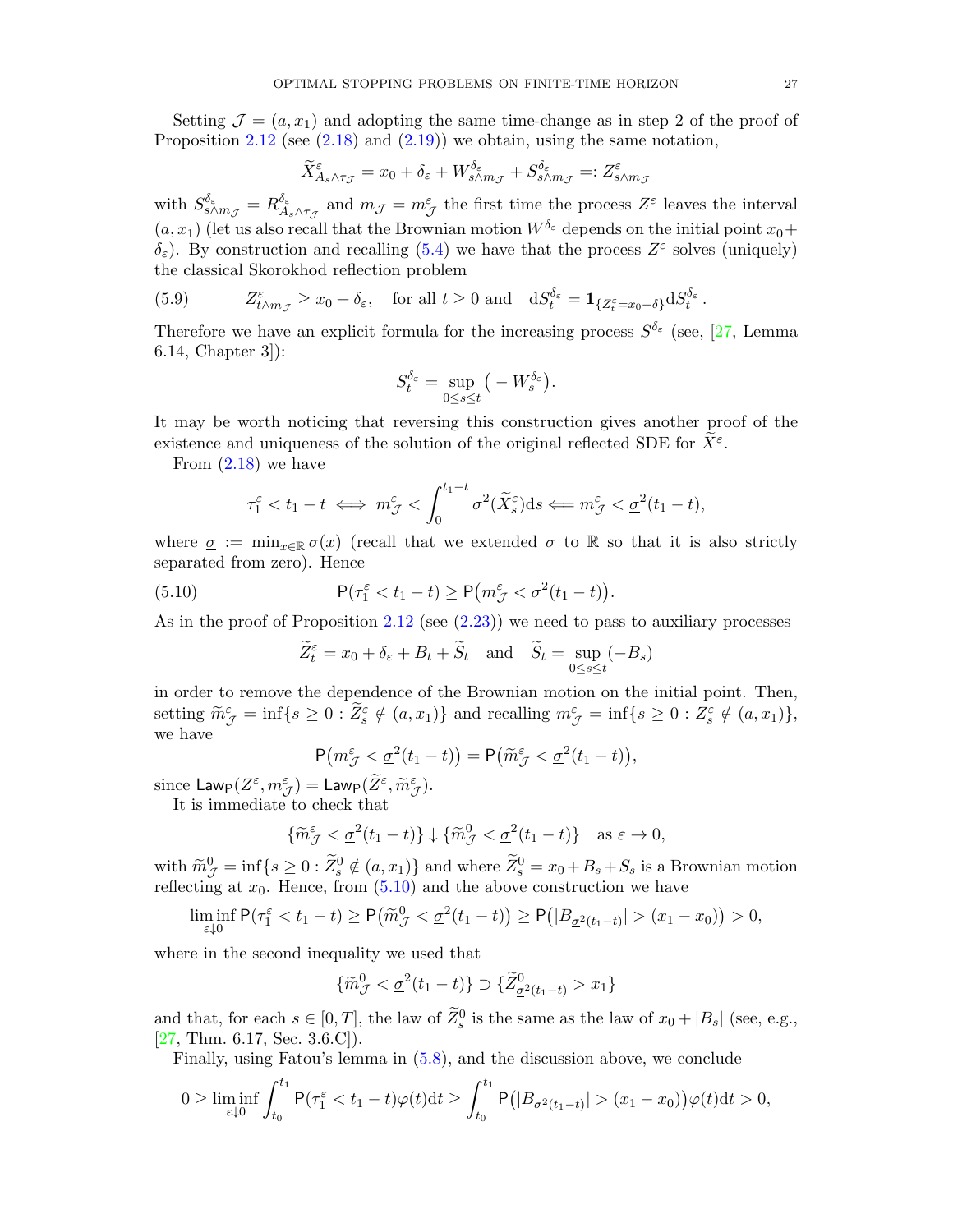where the final inequality uses that  $\varphi \geq 0$  and arbitrary. Hence a contradiction and continuity of  $x \mapsto c(x)$  is proved.

Thanks to Corollary  $4.6$  we know that the boundary c admits a continuous inverse on  $[a, a_*)$  and on  $(b_*, b]$ . In particular, denoting  $\bar{c} = c(a_*) = c(b_*)$  and setting  $c_1(x) = c(x)$ for  $x \in [a, a_*)$  and  $c_2(x) = c(x)$  for  $x \in (b_*, b]$  we can define

<span id="page-28-2"></span>(5.11) 
$$
b_1(t) := c_1^{-1}(t)
$$
 and  $b_2(t) := c_2^{-1}(t)$  for  $t \in [\bar{c}, T)$ .

Notice that if  $c(a) < T$  (respectively  $c(b) < T$ ) we understand  $b_1$  (respectively  $b_2$ ) to be constant and equal to a for  $t \in [c(a), T]$  (respectively equal to b for  $t \in [c(b), T]$ ). Combining Theorem [5.2](#page-24-1) and Corollary [4.6](#page-21-2) we obtain the next result.

<span id="page-28-0"></span>**Corollary 5.5.** Let Assumptions [2.8](#page-8-0) and [5.1](#page-24-2) hold. Let  $(a, b) \subset \Lambda^0$  and  $\sigma, r, g \in$  $C^{1,\alpha}([a,b])$  for some  $\alpha \in (0,1)$ . Recall the boundaries  $b_1$  and  $b_2$  defined in [\(5.11\)](#page-28-2). Then

the map  $t \mapsto b_1(t)$  is strictly decreasing on  $[\bar{c}, c(a))$ ,

the map  $t \mapsto b_2(t)$  is strictly increasing on  $[\bar{c}, c(b)]$ .

This result immediately applies to the setting of Example [4.1.](#page-21-0) Moreover, as a byproduct we obtain the first known probabilistic proof of the strict monotonicity of the American put boundary.

<span id="page-28-1"></span>Example 5.1 (American put boundary). Let us consider the classical Black and Scholes set-up where

$$
dY_t = rY_t dt + \sigma Y_t dB_t, \qquad Y_0 = y,
$$

is the stock's dynamics with  $r, \sigma > 0$ . Let  $K > 0$  be the strike price and  $(x)^+ :=$  $\max\{0, x\}$ , then the value of the American put option is

$$
\tilde{v}(t,y) = \sup_{0 \le \tau \le T-t} \mathsf{E}_y \left[ e^{-r\tau} (K - Y_\tau)^+ \right].
$$

Although this problem is perhaps the best studied optimal stopping problem in the literature, it is convenient to rewrite some of the main results in the notation of our work so far. The scale function of the process (up to affine transformations) reads  $S(y) = (1-D)^{-1}y^{1-D}$  with  $D = 2r/\sigma^2$ . Recalling the argument from Remark [2.5](#page-5-2) we set  $X_t = S(Y_t)$  and find the dynamics

$$
dX_t = (1 - D)\sigma X_t dB_t, \qquad X_0 = x = (1 - D)^{-1}y^{1 - D}.
$$

It is worth noticing that if  $D > 1$  the process X is strictly negative, while if  $D < 1$  then the process  $X$  is positive. For simplicity but with no loss of generality let us consider  $D < 1$ .

Setting  $v(t, x) = (1-D)^{-1/(1-D)} \tilde{v}(t, S^{-1}(x))$  and  $K' = K(1-D)^{-1/(1-D)}$ , the optimal stopping problem becomes

$$
v(t,x) = \sup_{0 \le \tau \le T-t} \mathsf{E}_x \left[ e^{-r\tau} \left( K' - (X_\tau)^{\frac{1}{1-D}} \right)^+ \right].
$$

We now set  $g(x) = (K' - (x)^{\frac{1}{1-D}})^+$  and notice that  $g''(dx)$  has a positive atom at  $\bar{K} = (K')^{1-D}$  with  $g''(\{\bar{K}\}) = (1-D)^{-1}\bar{K}^{D/(1-D)}$ . Then, using [\(2.6\)](#page-4-1) (see also Remark [2.4\)](#page-5-3) we obtain

$$
u(t,x) = \sup_{0 \le \tau \le T-t} \mathsf{E}_x \left[ \frac{1}{2} \int_{\mathbb{R}_+} \ell_\tau^z \mu(\mathrm{d}z) \right],
$$

where

$$
\mu(\mathrm{d}z) = g''(\{\bar{K}\})\delta_{\bar{K}}(\mathrm{d}z) - \left(\frac{D}{(1-D)^2}z^{-1/(1-D)} + Dz^{-2}g(z)\right)\mathbf{1}_{\{z<\bar{K}\}}\mathrm{d}z.
$$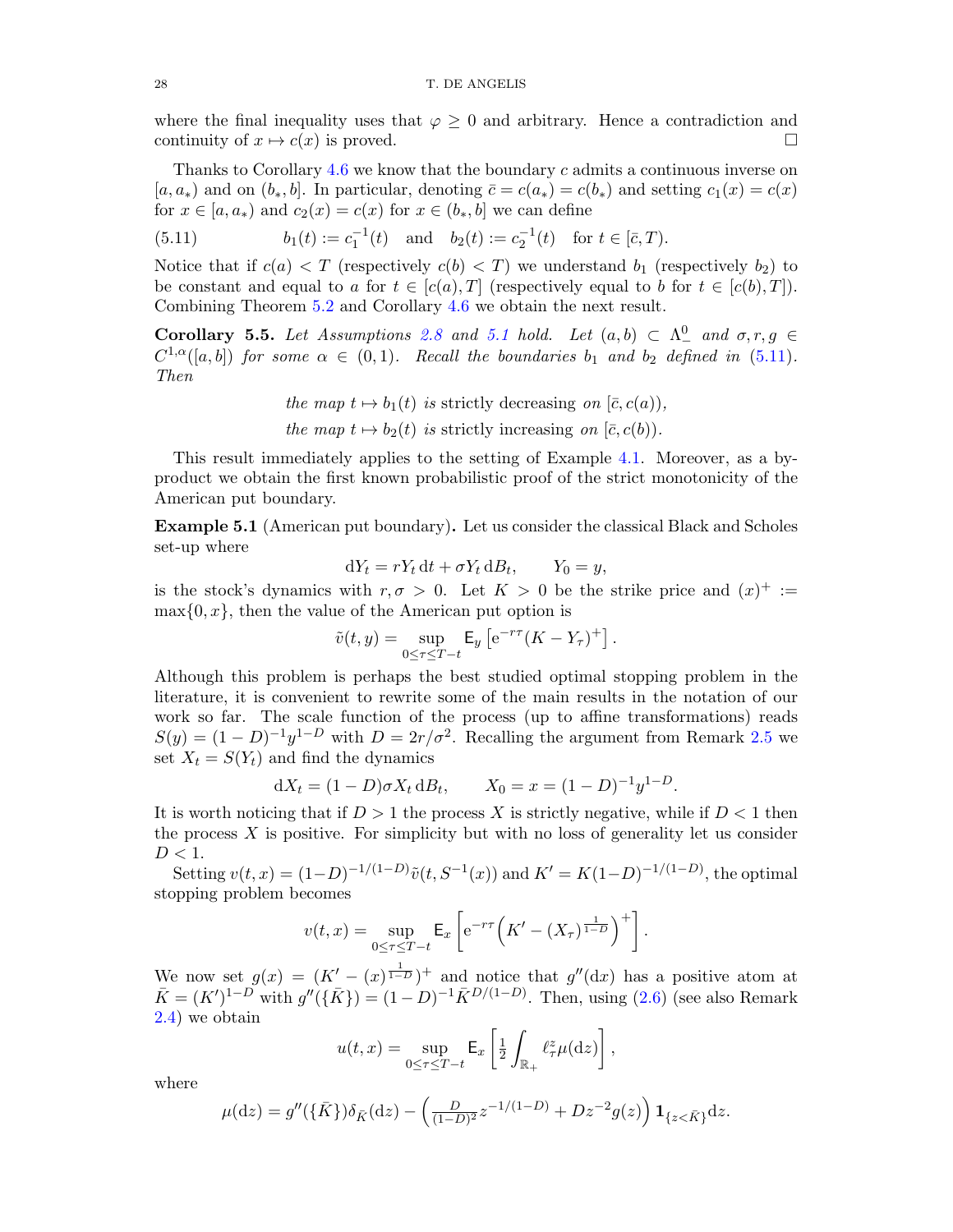Here we have  $\Lambda_- = \mathbb{R}_+ \setminus {\bar{K}}$ ,  $\Lambda_-^0 = (0, \bar{K})$  and  $\Lambda_+ = {\bar{K}} = \Lambda_+^0$ , which is a similar situation to the one in Example [4.1.](#page-21-0) Intuitively, waiting is costly for the option holder at all times  $t \in [0, T]$  for which  $X_t < K$ , whereas waiting is rewarding at times  $t \in [0, T]$ when  $X_t = \overline{K}$  (the option holder receives a reward at the 'rate' of  $\frac{1}{2}g''(\{\overline{K}\})d\ell_{t}^{\overline{K}})$ . Differently to Example [4.1,](#page-21-0) here  $(K, \infty) = \Lambda_{-} \setminus \Lambda_{-}^{0}$  so that the option holder incurs no costs and no benefits when waiting if  $X_t \in (\bar{K}, \infty)$ .

From (i) in Proposition [4.4](#page-18-4) we obtain that  $c(x) < T$  for all  $x \in (0, \overline{K})$ , whereas Proposition [4.2](#page-17-4) gives  $c(\overline{K}) = T$ . In addition one can easily prove  $v(t, x) > 0$  for  $t < T$ and all  $x \in \mathbb{R}_+$ . Then  $c(x) = T$  for  $x \in (\bar{K}, \infty)$  as well. By analogous arguments to those in the third paragraph of Example [4.1](#page-21-0) for any  $x \in (0, K)$  we have  $[c(x), T] \times$  $[0, x] \in \mathcal{S}$ . Finally, Corollary [4.6](#page-21-2) implies that c is strictly increasing on  $(0, \overline{K})$ , hence it can be inverted defining a continuous, non-decreasing boundary  $t \mapsto b(t)$ . In the original coordinates  $(t, y)$  the optimal exercise boundary reads  $\hat{b}(t) = S^{-1}(b(t)) = (1 D^{1/(1-D)}(b(t))^{1/(1-D)}$ . The latter is the familiar parametrisation of the American put exercise boundary (see, e.g., [\[38,](#page-41-0) Ch. VII, Sec. 25.2]). Now, applying Corollary [5.5](#page-28-0) with  $\Lambda^0_- = (0, \bar{K})$  and  $\Sigma_{[0,\bar{K}]} = [0, b(0)]$  we conclude that  $t \mapsto b(t)$  must be strictly increasing. Hence  $t \mapsto \hat{b}(t)$  is strictly increasing too.

# **APPENDIX**

**Proof of**  $(2.6)$ . The process X is a continuous local martingale, so Itô-Tanaka-Meyer formula  $([41, Thm. VI.1.5])$  $([41, Thm. VI.1.5])$  $([41, Thm. VI.1.5])$  gives:

<span id="page-29-0"></span>(5.12) 
$$
g(X_t) = g(x) + \int_0^t g'(X_s) \sigma(X_s) dB_s + \frac{1}{2} \int_{\mathbb{R}} L_t^z g''(\mathrm{d}z).
$$

Here the fact that X is bound to evolve in  $\mathcal{I} = (\underline{x}, \overline{x})$  implies that

(5.13) 
$$
\int_{\mathbb{R}} L_t^z g''(\mathrm{d}z) = \int_{\mathcal{I}} L_t^z g''(\mathrm{d}z),
$$

since  $L_t^z = 0$  for  $z \notin \mathcal{I}$ . It is also worth recalling that  $(t, z) \mapsto L_t^z$  can be chosen P-a.s. continuous by [\[41,](#page-41-6) Thm. VI.1.7 and Corollary VI.1.8]. Then  $q(X_t)$  is a continuous semi-martingale and by Itô's product rule and  $(5.12)$  we have

<span id="page-29-1"></span>(5.14) 
$$
e^{-\int_0^t r(X_s)ds} g(X_t)
$$
  
\n
$$
= g(x) - \int_0^t e^{-\int_0^s r(X_u)du} r(X_s)g(X_s)ds + \int_0^t e^{-\int_0^s r(X_u)du} dg(X_s)
$$
  
\n
$$
= g(x) - \int_0^t e^{-\int_0^s r(X_u)du} r(X_s)g(X_s)ds + \int_0^t e^{-\int_0^s r(X_u)du} g'(X_s)\sigma(X_s)dB_s
$$
  
\n
$$
+ \frac{1}{2} \int_{\mathcal{I}} \int_0^t e^{-\int_0^s r(X_u)du} dL_s^z g''(dz),
$$

where we used Fubini's theorem to swap the order of integrals in the final term (this can be justified more formally using the same arguments as in [\(5.15\)](#page-30-0) below, so we avoid repetitions here).

For the integral with respect to ds we use the occupation times formula. Let us rewrite g in terms of its positive and negative part, i.e.,  $g = [g]^+ - [g]^-$ . Since

$$
z \mapsto \Phi^{\pm}(z) := \frac{[g(z)]^{\pm}r(z)}{\sigma^2(z)}
$$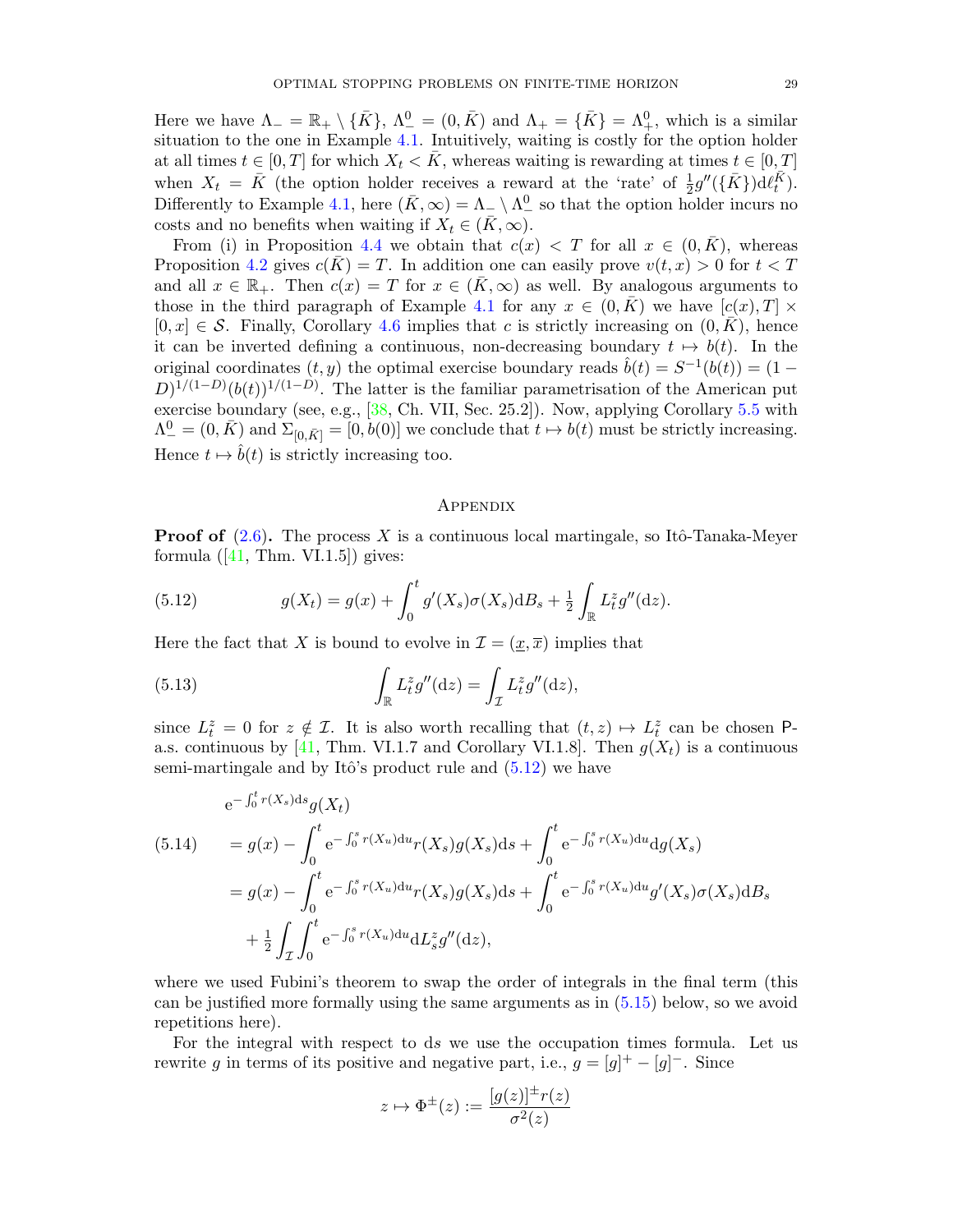is a positive Borel-measurable function, then [\[41,](#page-41-6) Corollary VI.1.6] holds and

$$
Q_t^{\pm} := \int_0^t r(X_s) \big[ g(X_s) \big]^{\pm} \mathrm{d} s = \int_0^t \Phi^{\pm}(X_s) \mathrm{d} \langle X \rangle_s = \int_{\mathcal{I}} \Phi^{\pm}(z) L_t^z \mathrm{d} z,
$$

for all  $t \in [0, T]$ , P-a.s. Notice that even though  $\sigma(z)$  may vanish when z approaches the endpoints of  $I$ , the final integral above is well-defined because the initial expression for  $Q_t^{\pm}$  is always finite. For a.e.  $\omega$  the mapping

$$
t \mapsto \int_0^t r(X_s(\omega))g(X_s(\omega))\mathrm{d} s = (Q_t^+(\omega) - Q_t^-(\omega)) = Q_t(\omega)
$$

defines a (finite) signed measure on  $[0, T]$ . Moreover, for simple functions  $f : [0, T] \to \mathbb{R}_+$ (possibly depending on  $\omega$  as well) it is easy to check that

$$
\int_0^T f(t) \mathrm{d}Q_t(\omega) = \int_{\mathcal{I}} \Big( \int_0^T f(t) \mathrm{d}L_t^z(\omega) \Big) \sigma^{-2}(z) r(z) g(z) \mathrm{d}z.
$$

Thus, by dominated convergence the equality extends to any bounded measurable function. In particular, choosing  $f(s) = e^{-\int_0^s r(\check{X}_u) du} \mathbf{1}_{[0,t]}(s)$  we deduce

<span id="page-30-0"></span>(5.15) 
$$
\int_0^t e^{-\int_0^s r(X_u) du} r(X_s) g(X_s) ds
$$

$$
= \int_0^T f(s) dQ_s = \int_{\mathcal{I}} \left( \int_0^t e^{-\int_0^s r(X_u) du} dL_s^z \right) \sigma^{-2}(z) r(z) g(z) dz.
$$

Almost sure finiteness of the last integral is guaranteed by finiteness of the initial expression in the equation. See also [ $40$ , Theorem 45.4, Chapter IV] and [ $41$ , Exercise 1.15, Chapter VI.1].

Combining [\(5.14\)](#page-29-1) and [\(5.15\)](#page-30-0), for any stopping time  $\tau \in [0, T]$  we obtain

<span id="page-30-1"></span>
$$
(5.16) \quad e^{-\int_0^{\tau} r(X_s)ds} g(X_{\tau}) = g(x) + \frac{1}{2} \int_{\mathcal{I}} \ell_{\tau}^z \mu(\mathrm{d}z) + \int_0^{\tau} e^{-\int_0^s r(X_u) \mathrm{d}u} g'(X_s) \sigma(X_s) \mathrm{d}B_s,
$$

with  $\ell_s^z$  and  $\mu(\mathrm{d}z)$  as in [\(2.4\)](#page-4-6). Let  $(\tau_n)_{n\geq 1}$  be a localising sequence for the local martingale in  $(5.16)$ . Taking expectations we have

$$
\mathsf{E}\Big[e^{-\int_0^{\tau\wedge\tau_n}r(X_s)\mathrm{d} s}g(X_{\tau\wedge\tau_n})\Big]=g(x)+\mathsf{E}\Big[\frac{1}{2}\int_{\mathcal{I}}\ell^z_{\tau\wedge\tau_n}\mu(\mathrm{d} z)\Big].
$$

Letting  $n \to \infty$  we have  $\tau \wedge \tau_n \uparrow \tau$  and

$$
\lim_{n \to \infty} \mathsf{E} \Big[ e^{-\int_0^{\tau \wedge \tau_n} r(X_s) \mathrm{d} s} g(X_{\tau \wedge \tau_n}) \Big] = \mathsf{E} \Big[ e^{-\int_0^{\tau} r(X_s) \mathrm{d} s} g(X_{\tau}) \Big],
$$

by dominated convergence and [\(2.2\)](#page-4-4). By monotone convergence we also obtain

$$
\lim_{n\to\infty} \mathsf{E}\Big[\tfrac{1}{2}\int_{\mathcal{I}} \ell^z_{\tau\wedge\tau_n}\mu^{\pm}(\mathrm{d}z)\Big] = \mathsf{E}\Big[\tfrac{1}{2}\int_{\mathcal{I}} \ell^z_{\tau}\mu^{\pm}(\mathrm{d}z)\Big].
$$

Since Assumption [2.3](#page-4-2) holds, the above implies

$$
\lim_{n\to\infty} \mathsf{E}\Big[\tfrac{1}{2}\int_{\mathcal{I}} \ell^z_{\tau\wedge\tau_n}\mu(\mathrm{d}z)\Big] = \mathsf{E}\Big[\tfrac{1}{2}\int_{\mathcal{I}} \ell^z_{\tau}\mu(\mathrm{d}z)\Big].
$$

Then [\(2.6\)](#page-4-1) follows by combining the limits above.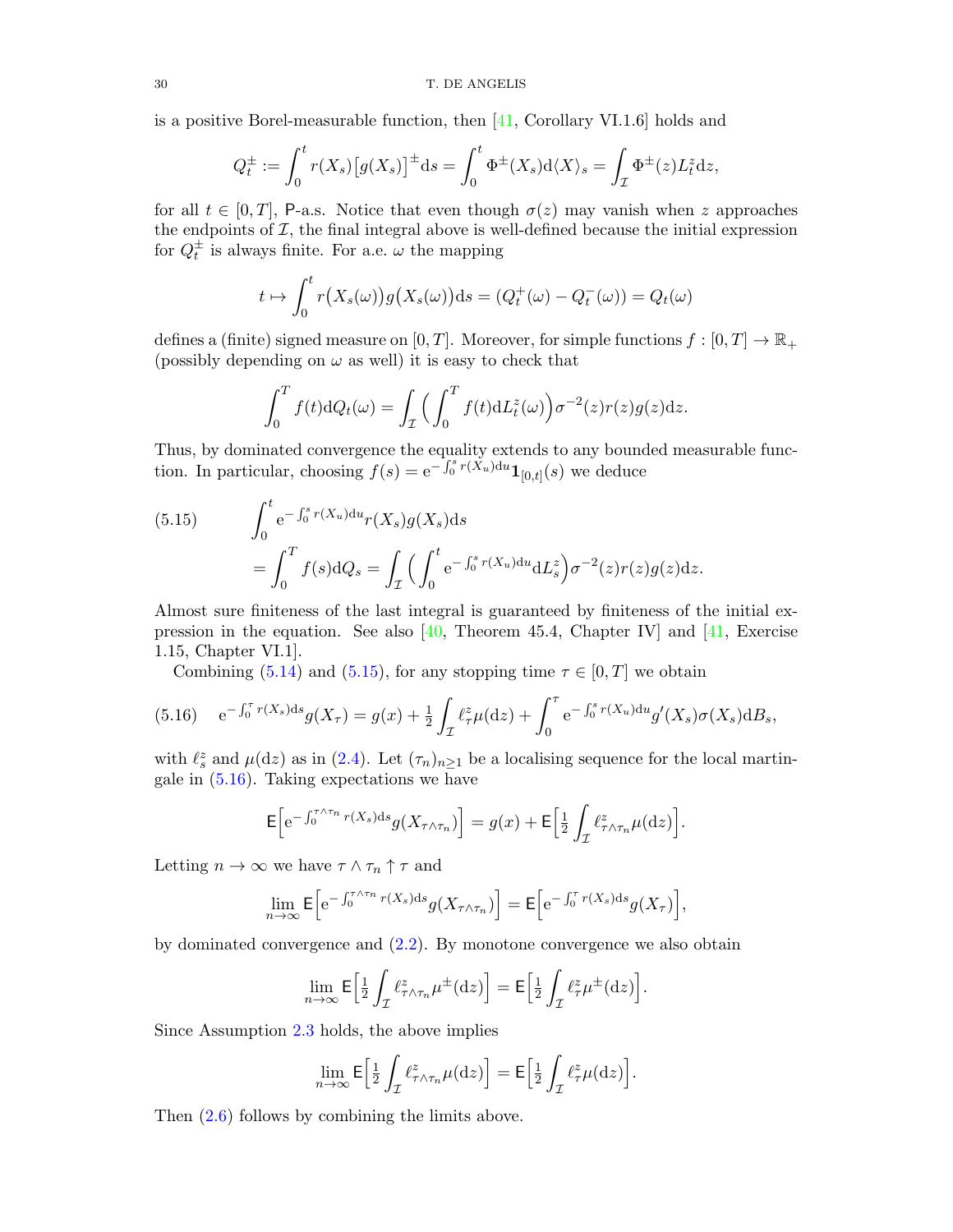Proof of Lemma [2.11.](#page-8-1) For simplicity and with no loss of generality we adopt the standard convention that  $t \mapsto W_t(\omega)$  is continuous for all  $\omega \in \Omega$ . In what follows we denote

<span id="page-31-0"></span>
$$
\tau_{[a,b]}^x = \inf\{t \ge 0 : x + W_t \notin [a,b]\}
$$

the exit time from the closed interval [a, b]. Fix  $x_0 \in [a, b]$  and let  $(x_n)_{n \geq 1} \subset (a, b)$  be a sequence converging to  $x_0$ .

Step 1. Here we show that

(5.17) 
$$
\liminf_{n \to \infty} \tau_{(a,b)}^{x_n}(\omega) \ge \tau_{(a,b)}^{x_0}(\omega), \text{ for all } \omega \in \Omega.
$$

If  $x_0 \in \{a, b\}$ , then  $\tau_{(a)}^{x_0}$  $(x_0, x_0)$   $(\omega) = 0$  for all  $\omega \in \Omega$  simply by definition. Hence lower semicontinuity is obvious. If  $x_0 \in (a, b)$ , then  $\tau_{(a)}^{x_0}$  $(x_0^{x_0}(\omega) > 0$  for all  $\omega \in \Omega$  by continuity of Brownian paths. Fix  $\omega \in \Omega$  and take an arbitrary  $\delta > 0$  such that  $\tau_{\alpha}^{x_0}$  $\chi_{(a,b)}^{x_0}(\omega) > \delta$ . Then there exists  $\varepsilon = \varepsilon_{\delta,\omega} > 0$  such that  $x_0 + W_t(\omega) \in [a + \varepsilon, b - \varepsilon]$  for all  $t \in [0, \delta]$  and consequently  $x_n + W_t(\omega) \in [a + \varepsilon/2, b - \varepsilon/2]$  for all  $t \in [0, \delta]$  and for all n's such that  $|x_n - x_0| < \varepsilon/2$ . Therefore,  $\liminf_{n \to \infty} \tau_{\alpha}^{x_n}$  $\lambda_{(a,b)}^{x_n}(\omega) \ge \delta$  and, since  $\delta > 0$  was arbitrary, we have

<span id="page-31-1"></span>
$$
\liminf_{n \to \infty} \tau_{(a,b)}^{x_n}(\omega) \ge \tau_{(a,b)}^{x_0}(\omega).
$$

Recalling that  $\omega \in \Omega$  was also arbitrary, lower semi-continuity holds as in [\(5.17\)](#page-31-0).

Step 2. Here we show that

(5.18) 
$$
\limsup_{n \to \infty} \tau_{[a,b]}^{x_n}(\omega) \leq \tau_{[a,b]}^{x_0}(\omega), \text{ for all } \omega \in \Omega.
$$

Fix  $\omega \in \Omega$  and take an arbitrary  $\delta > 0$  such that  $\tau_{lq}^{x_0}$  $\int_{[a,b]}^{x_0} (\omega) < \delta$ . Then there exists  $t \in (\tau_{\text{L}_a}^{x_0})$  $[a,b]_{[a,b]}(\omega),\delta)$  such that  $x_0+W_t(\omega)\notin [a,b]$ . Since  $\mathbb{R}\setminus [a,b]$  is an open set, we can find  $n_0 \geq 1$  sufficiently large that  $x_n + W_t(\omega) \notin [a, b]$  for all  $n \geq n_0$ . Hence

$$
\limsup_{n\to\infty}\tau^{x_n}_{[a,b]}(\omega)\leq t<\delta.
$$

Since  $\delta > 0$  was arbitrary

<span id="page-31-3"></span>
$$
\limsup_{n\to\infty}\tau^{x_n}_{[a,b]}(\omega)\leq \tau^{x_0}_{[a,b]}(\omega),
$$

and recalling that  $\omega \in \Omega$  was also arbitrary, upper semi-continuity holds as in [\(5.18\)](#page-31-1).

Step 3. Here we conclude the proof by showing that

(5.19) 
$$
\tau_{(a,b)}^{x_0} = \lim_{n \to \infty} \tau_{(a,b)}^{x_n} = \lim_{n \to \infty} \tau_{[a,b]}^{x_n} = \tau_{[a,b]}^{x_0}, \quad \mathsf{P}-\text{a.s.}
$$

For each  $n \geq 0$  let  $\Omega_{x_n} := \{ \omega \in \Omega : \tau_{(a)}^{x_n} \}$  $(\alpha^{x_n}_{(a,b)}(\omega) = \tau^{x_n}_{[a,b]}$  $\{a,b\}^{x_n}(\omega)\}\$  (notice that we include  $\Omega_{x_0}$ ). Then it follows from the strong Markov property for Brownian motion and the law of iterated logarithm that  $P(\Omega_{x_n}) = 1$  for each  $n \geq 0$ . Setting  $\overline{\Omega} = \cap_{n \geq 0} \Omega_{x_n}$  we have  $P(\Omega) = 1$  and

<span id="page-31-2"></span>(5.20) 
$$
\tau_{(a,b)}^{x_n}(\omega) = \tau_{[a,b]}^{x_n}(\omega) \text{ for all } n \ge 0 \text{ and for all } \omega \in \overline{\Omega}.
$$

Thus, combining  $(5.17)$  and  $(5.18)$  with  $(5.20)$  we have

$$
\tau^{x_0}_{(a,b)}(\omega) \le \liminf_{n \to \infty} \tau^{x_n}_{(a,b)}(\omega) = \liminf_{n \to \infty} \tau^{x_n}_{[a,b]}(\omega) \le \limsup_{n \to \infty} \tau^{x_n}_{[a,b]}(\omega) \le \tau^{x_0}_{[a,b]}(\omega) = \tau^{x_0}_{(a,b)}(\omega)
$$

for all  $\omega \in \overline{\Omega}$ . This proves ([5.19\)](#page-31-3).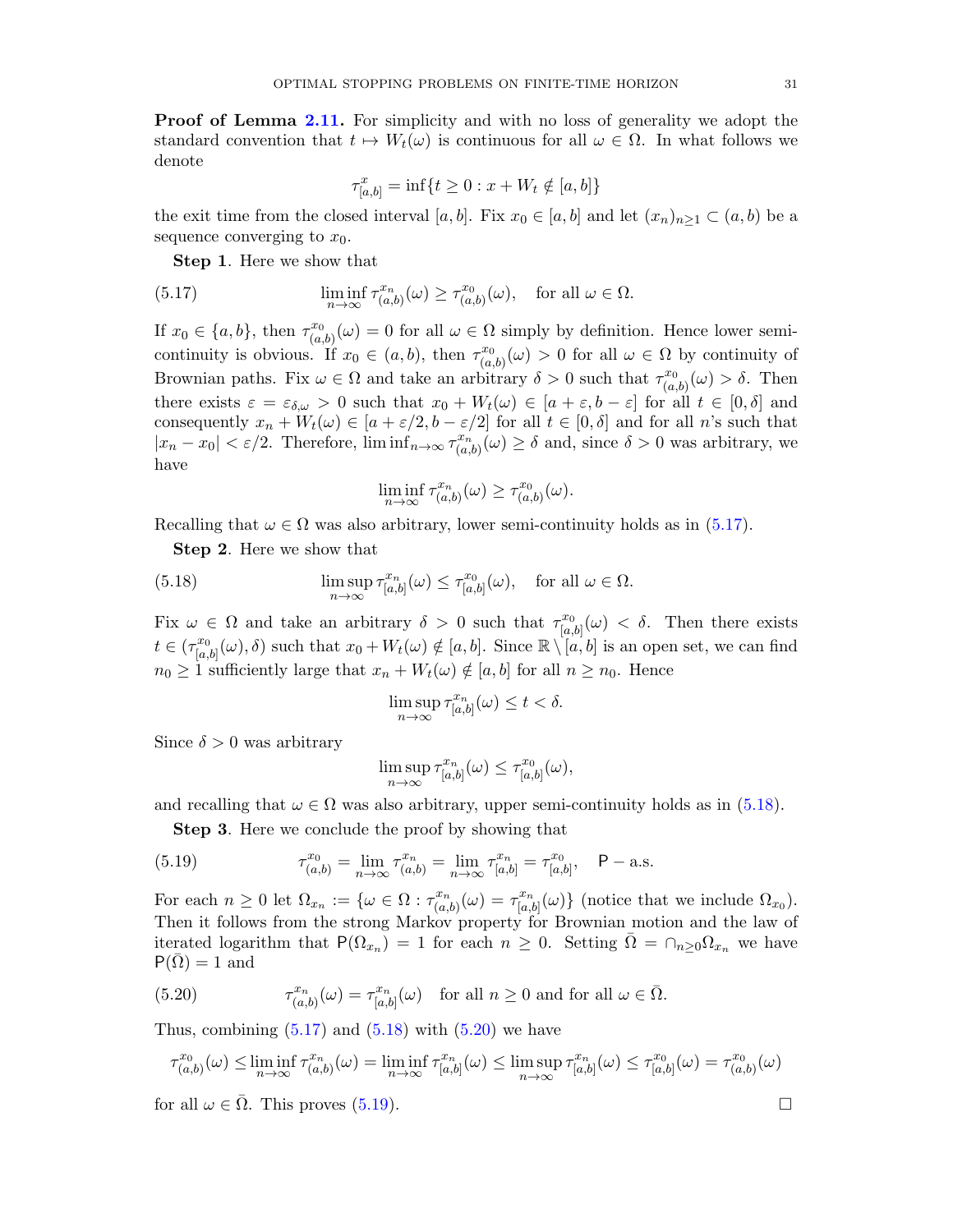**Proof of** [\(4.7\)](#page-17-1). First of all we notice that since  $X_{t \wedge \tau_{\varepsilon}} \in \overline{\mathcal{I}_{\varepsilon}}$  for all  $t \geq 0$ , then

$$
\mathsf{E}_{x_0}[\ell_{\tau_\varepsilon}^z]>0\ \Longleftrightarrow\ \mathsf{E}_{x_0}[L_{\tau_\varepsilon}^z]>0,
$$

because the discount factor is bounded from below by  $e^{-\bar{r}_{\varepsilon}T}$  with  $\bar{r}_{\varepsilon} = \sup_{x \in \mathcal{I}_{\varepsilon}} r(x)$ .

Now we can use the same time-change as the one adopted in step 2 of the proof of Proposition [2.12](#page-9-3) (see [\(2.18\)](#page-9-4)–[\(2.19\)](#page-10-1)) with  $\tau_{\mathcal{J}}$  therein replaced by  $\tau_{\varepsilon}$ . Thus we get

$$
X^{x_0}_{s \wedge \tau_{\varepsilon}} = Z^{x_0}_{\langle M \rangle_{s \wedge \tau_{\varepsilon}}} = x_0 + W_{\langle M \rangle_{s \wedge \tau_{\varepsilon}}},
$$

where  $W = W^{x_0}$  depends on  $x_0$  but we can drop this dependence from our notation as  $x_0$  is fixed throughout the proof. Let us denote by  $(\tilde{L}_t^z)_{t\geq 0}$  the local time of the process  $Z^{x_0}$  at  $z \in \mathcal{I}_{\varepsilon}$ . From Itô-Tanaka's formula we get

$$
L_{\tau_{\varepsilon}}^{z} = |X_{\tau_{\varepsilon}}^{x_0} - z| - |x_0 - z| - \int_0^{\tau_{\varepsilon}} \operatorname{sign}(X_s^{x_0} - z) \sigma(X_s^{x_0}) \mathrm{d}B_s
$$
  
=  $|Z_{\langle M \rangle_{\tau_{\varepsilon}}}^{x_0} - z| - |x_0 - z| - \int_0^{\langle M \rangle_{\tau_{\varepsilon}}} \operatorname{sign}(Z_s^{x_0} - z) \mathrm{d}W_s = \widetilde{L}_{\langle M \rangle_{\tau_{\varepsilon}}}^{z},$ 

where the second equality is by  $[27,$  Prop. 3.4.8] and the final one is by Itô-Tanaka's formula applied to  $|Z^{x_0} - z|$ . So our problem reduces to proving that

$$
\mathsf{E}_{x_0}\big[\widetilde{L}_{\langle M\rangle_{\tau_{\varepsilon}}}^z\big]>0,\quad\text{for all }z\in\mathcal{I}_{\varepsilon}.
$$

Recall that  $\langle M \rangle_{\tau_{\varepsilon}} = m_{\varepsilon} \wedge \langle M \rangle_{T-t}$  with  $m_{\varepsilon} = \inf\{t \geq 0 : Z_t \notin \mathcal{I}_{\varepsilon}\}\.$  Moreover, setting  $\underline{\sigma}_{\varepsilon} = \inf_{x \in \mathcal{I}_{\varepsilon}} \sigma(x)$ , Assumption [2.2](#page-4-0) gives  $m_{\varepsilon} \wedge \langle M \rangle_{T-t} \ge m_{\varepsilon} \wedge [\underline{\sigma}_{\varepsilon}^2(T-t)]$ . Then

$$
\mathsf{E}_{x_0}\big[L_{\tau_{\varepsilon}}^z\big] = \mathsf{E}_{x_0}\big[\widetilde{L}_{\langle M\rangle_{\tau_{\varepsilon}}^z}^z\big] \ge \mathsf{E}_{x_0}\big[\widetilde{L}_{m_{\varepsilon}\wedge[\underline{\sigma}_{\varepsilon}^2(T-t)]}^z\big].
$$

Set  $t_{\varepsilon} = \underline{\sigma}_{\varepsilon}^2(T - t)$  for simplicity. Let  $(\varphi_n)_{n \in \mathbb{N}}$  be smooth approximations of  $\varphi(x) := |x|$ such that  $\varphi_n \to \varphi$  uniformly on R with  $\varphi'_n(x) \to 1_{\{x \geq 0\}} - 1_{\{x < 0\}}$  pointwise and  $\varphi''_n(x) \to$  $2\delta_0(x)$  in the sense of distributions. Then, taking expectations in Itô-Tanaka's formula and using dominated convergence yields

$$
\mathsf{E}_{x_0} \big[ \widetilde{L}_{m_\varepsilon \wedge t_\varepsilon}^z \big] = \lim_{n \to \infty} \mathsf{E}_{x_0} \big[ \varphi_n (Z_{m_\varepsilon \wedge t_\varepsilon} - z) - \varphi_n (x_0 - z) \big]
$$
  
\n
$$
= \lim_{n \to \infty} \mathsf{E}_{x_0} \Big[ \frac{1}{2} \int_0^{t_\varepsilon} \mathbf{1}_{\{s < m_\varepsilon\}} \varphi_n'' (Z_s - z) \mathrm{d}s \Big]
$$
  
\n
$$
= \lim_{n \to \infty} \frac{1}{2} \int_0^{t_\varepsilon} \int_{\mathcal{I}_\varepsilon} \varphi_n'' (y - z) p_{\mathcal{I}_\varepsilon}(s, x_0, y) \mathrm{d}y \mathrm{d}s,
$$

where we used Fubini's theorem in the final line and  $p_{\mathcal{I}_{\varepsilon}}(\cdot,\cdot,\cdot)$  is the transition density of the Brownian motion killed upon leaving the interval  $\mathcal{I}_{\varepsilon}$  (cf. [\[2,](#page-40-19) p. 180, Eq. 1.15.8]). Since  $\partial_y p_{\mathcal{I}_\varepsilon}(s, x_0, \cdot)$  is continuous, then it is not difficult to check that

$$
\lim_{n \to \infty} \frac{1}{2} \int_0^{t_{\varepsilon}} \int_{\mathcal{I}_{\varepsilon}} \varphi_n''(y - z) p_{\mathcal{I}_{\varepsilon}}(s, x_0, y) dy ds = \int_0^{t_{\varepsilon}} p_{\mathcal{I}_{\varepsilon}}(s, x_0, z) ds > 0,
$$

using integration by parts. That concludes the proof of [\(4.7\)](#page-17-1).

**Proof of Lemma [5.3.](#page-24-4)** This proof repeats verbatim an argument from  $[6, \text{Lemma 4.7}]$  $[6, \text{Lemma 4.7}]$ but adapted to out notation and setting. By contradiction we assume there is  $(t_0, x_0) \in \mathcal{C}$ with  $x_0 \in (a, b)$  such that  $\partial_t v(t_0, x_0) = 0$ . Since  $v(t_0, x_0) > g(x_0)$  and  $v(T, x_0) = g(x_0)$ , there must exist  $t_1 \in (t_0, T)$  such that  $(t_1, x_0) \in \mathcal{C}$  and  $\partial_t v(t_1, x_0) < -\varepsilon$ , for some  $\varepsilon > 0$ . By continuity of  $\partial_t v$  inside  $\mathcal{C} \cap ([0, T) \times (a, b))$  (recall Remark [2.10\)](#page-8-3), and the fact that the set is open, there exists  $\delta > 0$  such that  $\partial_t v(t_1, x) < -\varepsilon/2$  for  $x \in (x_0 - \delta, x_0 + \delta) \subset (a, b)$ .

Letting  $\mathcal{O} := (t_0, t_1) \times (x_0 - \delta, x_0 + \delta)$ , we have that  $\partial_t v \in C^{1,2}(\mathcal{O})$  thanks to internal regularity results for solutions of partial differential equations applied to [\(2.15\)](#page-8-4) (see,

$$
\Box
$$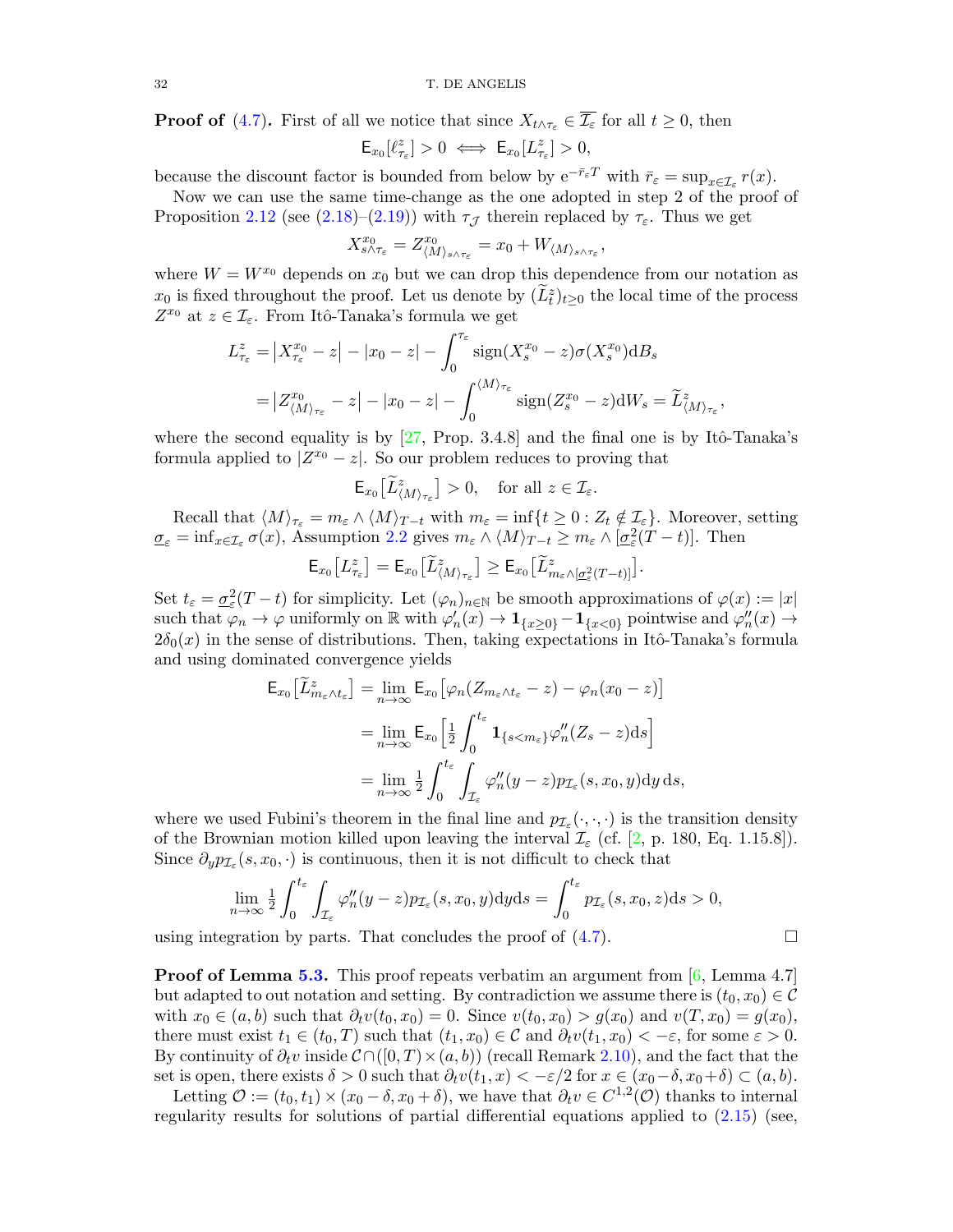e.g., [\[19,](#page-40-28) Thm. 10, Ch. 3, Sec. 5]). Moreover, differentiating [\(2.15\)](#page-8-4) with respect to time and recalling that  $t \mapsto v(t, x)$  is non-increasing, we obtain that  $\hat{v} := \partial_t v$  solves

(5.21) 
$$
(\partial_t \hat{v} + (\sigma^2/2)\partial_{xx}\hat{v})(t, x) = r(x)\hat{v}(t, x), \quad \text{for } (t, x) \in \mathcal{O},
$$
  
\n(5.22) 
$$
\hat{v}(t, x_0 \pm \delta) \le 0, \quad \text{for } t \in [t_0, t_1),
$$
  
\n(5.23) 
$$
\hat{v}(t_1, x) < -\varepsilon/2, \quad \text{for } x \in (x_0 - \delta, x_0 + \delta).
$$

Setting

$$
\tau_{\mathcal{O}} := \inf\{s \ge 0 \,:\, (t_0 + s, X_s^{x_0}) \notin \mathcal{O}\},\
$$

an application of Dynkin's formula gives the following contradiction:

$$
\begin{aligned} 0 &= \hat{v}(t_0, x_0) \\ &= \mathsf{E}_{x_0} \left[ \mathrm{e}^{-\int_0^{\tau_{\mathcal{O}}} r(X_s) \mathrm{d}s} \hat{v}(t_0 + \tau_{\mathcal{O}}, X_{\tau_{\mathcal{O}}}) \right] \le -\frac{\varepsilon}{2} \mathsf{E}_{x_0} \left[ \mathrm{e}^{-\int_0^{\tau_{\mathcal{O}}} r(X_s) \mathrm{d}s} \mathbf{1}_{\{\tau_{\mathcal{O}} = t_1 - t_0\}} \right] < 0, \end{aligned}
$$

where the strict inequality holds because the process  $(t_0 + s, X_s^{x_0})$  exits  $\mathcal O$  by crossing the segment  $\{t_1\} \times (x_0 - \delta, x_0 + \delta)$  with positive probability, i.e.,  $P_{x_0}(\tau_{\mathcal{O}} = t_1 - t_0) > 0$ .  $\Box$ 

**Proof of Lemma [5.4.](#page-24-3)** For future reference let us denote  $\mathcal{C}_{a,b} = \mathcal{C} \cap ([0,T) \times (a,b))$ . Recall that  $v \in C^{1,2}(\mathcal{C}_{a,b})$  by Corollary [2.9](#page-8-2) and Remark [2.10.](#page-8-3) Then  $\partial_x v$  is continuous separately in  $\mathcal{C}_{a,b}$  and in the interior of the stopping set  $\text{int}(\mathcal{S}) \cap ([0,T) \times (a,b))$ . Then we only need to look at the regularity across the boundary  $\partial \mathcal{C}_{a,b}$ . An important observation which will be used several times below is that

<span id="page-33-0"></span>(5.24) 
$$
\partial_{xx}v \text{ is continuous on } C \cap ([0, T - \delta) \times (a, b)),
$$

for any  $\delta > 0$ , thanks to Corollary [3.7.](#page-15-4)

With no loss of generality we assume  $\hat{c} > 0$  as the argument for  $\hat{c} = 0$  is analogous. In this case Corollary [4.6](#page-21-2) implies  $\Sigma_{[a,b]} = a_*$ . If  $a_* = a$  or  $a_* = b$  then the boundary  $x \mapsto c(x)$  is strictly monotonic on  $(a, b)$ . In the more general situation when  $a_* \in (a, b)$ we need to consider separately the intervals  $(a, a_*]$  and  $[a_*, b)$  where the boundary is strictly decreasing and strictly increasing, respectively. Below we develop our arguments only for  $x \in [a_*, b)$  as the remaining case follows along the same lines up to obvious changes.

Take  $a < a' < a_* < b' < b$  and for any  $x \in (a', b')$  let

<span id="page-33-2"></span>(5.25) 
$$
\tau_0^x = \inf\{s \ge 0 : X_s^x \notin (a', b')\}.
$$

Take  $\widetilde{\sigma} \in C_b^1(\mathbb{R})$  as an extension of  $\sigma$  outside the interval  $(a, b)$ . Letting  $\widetilde{X}$  be the unique strong solution of

$$
d\widetilde{X}_t = \widetilde{\sigma}(\widetilde{X}_t) dB_t, \qquad \widetilde{X}_0 = x,
$$

and  $\tilde{\tau}_0^x$  the exit time of  $\tilde{X}^x$  from  $(a', b')$  we have P-a.s. the equalities

<span id="page-33-1"></span>(5.26) 
$$
\tau_0^x = \widetilde{\tau}_0^x \quad \text{and} \quad X_{s \wedge \tau_0}^x = \widetilde{X}_{s \wedge \widetilde{\tau}_0}^x \quad \text{for all } s \ge 0.
$$

We will use such equivalence later on.

Fix  $x \in (a_*, b')$  with  $(t, x) \in \mathcal{C}$  and  $t > \hat{c}$ . Take  $\varepsilon > 0$  such that  $x + \varepsilon < b'$  and let  $\rho_{\varepsilon} = \tau_0^x \wedge \tau_0^{x+\varepsilon}$ . Taking  $\tau_*^{t,x}$  optimal for  $v(t,x)$  and  $\tau_*^{t,x+\varepsilon}$  optimal for  $v(t,x+\varepsilon)$  we notice that  $\tilde{\tau}_{*}^{t,x} \wedge \rho_{\varepsilon} \leq \tau_{*}^{t,x+\varepsilon} \wedge \rho_{\varepsilon}$ , P-a.s. because the boundary  $x \mapsto c(x)$  is increasing on  $[a_*,b)$  and, since  $t > \hat{c}$ , the process  $(t + s, X_s^x)$  cannot enter the rectangle  $(\hat{c}, T] \times (a, a_*)$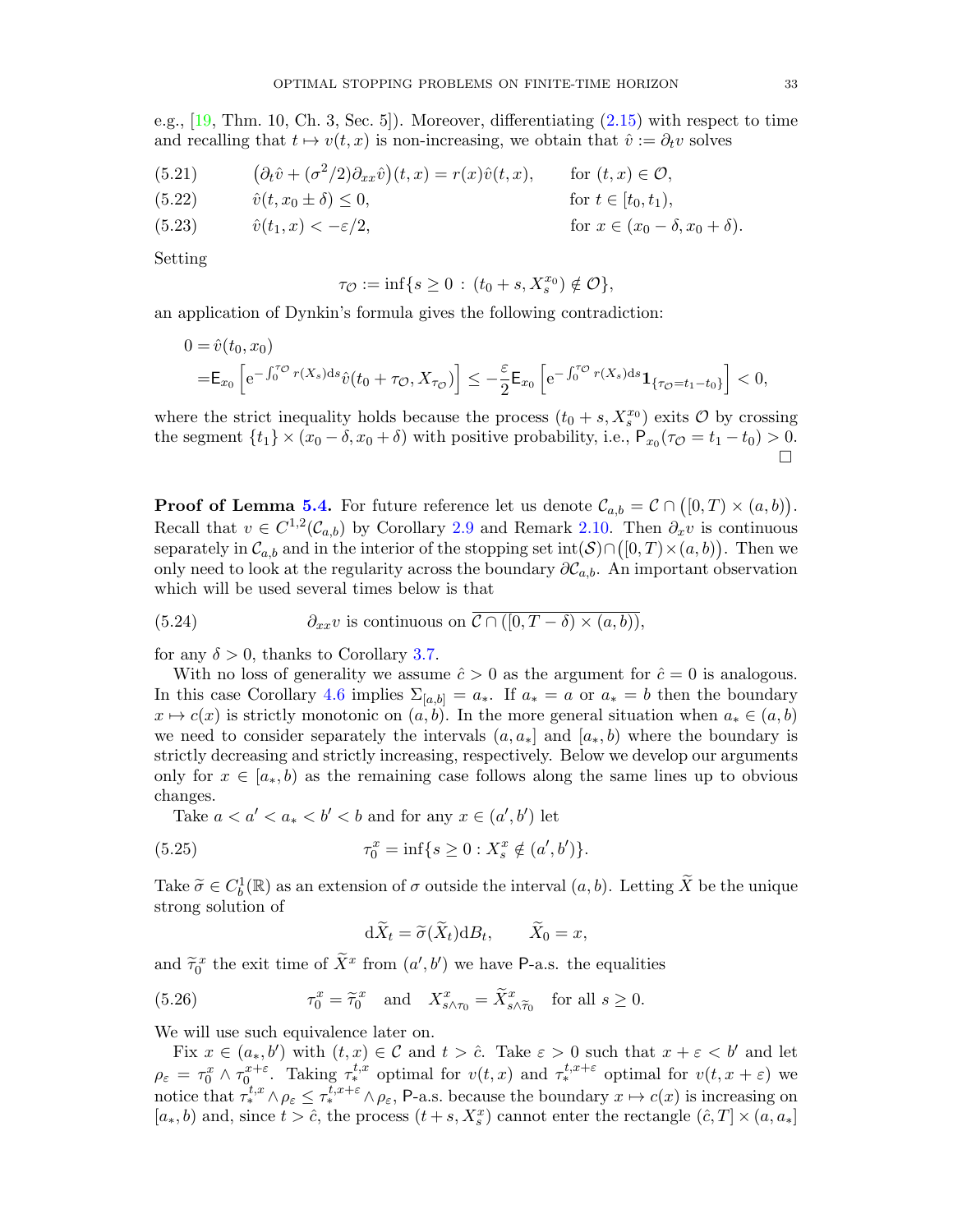before hitting the stopping set (recall  $[\hat{c},T] \times \{a_*\} \in \mathcal{S}$ ). Then, letting  $\tau_* = \tau_*^{t,x}$  for simplicity and using the martingale property of the value (see  $(2.11)$ ) we have

$$
v(t,x) = \mathsf{E}\left[e^{-\int_0^{\tau_* \wedge \rho_{\varepsilon}} r(X_s^x) ds} v(t + \tau_* \wedge \rho_{\varepsilon}, X_{\tau_* \wedge \rho_{\varepsilon}}^x)\right] \text{ and}
$$
  

$$
v(t,x+\varepsilon) = \mathsf{E}\left[e^{-\int_0^{\tau_* \wedge \rho_{\varepsilon}} r(X_s^{x+\varepsilon}) ds} v(t + \tau_* \wedge \rho_{\varepsilon}, X_{\tau_* \wedge \rho_{\varepsilon}}^{x+\varepsilon})\right].
$$

Subtracting the two expressions we obtain

<span id="page-34-0"></span>(5.27) 
$$
v(t, x+\varepsilon) - v(t, x) = \mathbb{E}\left[\left(e^{-\int_0^{\tau_* \wedge \rho_{\varepsilon}} r(X_s^{x+\varepsilon}) ds} - e^{-\int_0^{\tau_* \wedge \rho_{\varepsilon}} r(X_s^x) ds}\right) v(t+\tau_* \wedge \rho_{\varepsilon}, X_{\tau_* \wedge \rho_{\varepsilon}}^{x+\varepsilon})\right] + \mathbb{E}\left[e^{-\int_0^{\tau_* \wedge \rho_{\varepsilon}} r(X_s^x) ds} \left(v(t+\tau_* \wedge \rho_{\varepsilon}, X_{\tau_* \wedge \rho_{\varepsilon}}^{x+\varepsilon}) - v(t+\tau_* \wedge \rho_{\varepsilon}, X_{\tau_* \wedge \rho_{\varepsilon}}^x)\right)\right].
$$

First we obtain a lower bound. For the first term in  $(5.27)$  we recall that v is bounded on compacts (see [\(2.10\)](#page-6-1)), we set  $\Delta^{\varepsilon} X_t = X_t^{x+\varepsilon} - X_t^x$  and use the mean value theorem and  $r \geq 0$  to obtain

<span id="page-34-1"></span>E he − R <sup>τ</sup>∗∧ρε 0 r(X x+ε <sup>s</sup> )d<sup>s</sup> − e − R <sup>τ</sup>∗∧ρε 0 r(X<sup>x</sup> s )ds v(t+τ<sup>∗</sup> ∧ ρε, Xx+<sup>ε</sup> τ∗∧ρ<sup>ε</sup> ) i (5.28) ≥ −v¯E h e − R <sup>τ</sup>∗∧ρε 0 r(X x+ε <sup>s</sup> )d<sup>s</sup> − e − R <sup>τ</sup>∗∧ρε 0 r(X<sup>x</sup> s )ds i ≥ −v¯E Z <sup>τ</sup>∗∧ρ<sup>ε</sup> 0 Z <sup>∆</sup>εX<sup>s</sup> 0 r 0 (X<sup>x</sup> <sup>s</sup> + z) <sup>d</sup>zd<sup>s</sup> ≥ −v¯ r¯E Z <sup>τ</sup>∗∧ρ<sup>ε</sup> 0 ∆εXsds 

where

$$
\bar{v} = \sup_{(s,z) \in [0,T] \times [a,b]} |v(s,z)| \quad \text{and} \quad \bar{r} = \sup_{z \in [a,b]} |r'(z)|.
$$

For the second term in [\(5.27\)](#page-34-0), recalling that  $v(t+\tau_*, X^x_{\tau_*}) = g(X^x_{\tau_*})$  and  $v(t+\tau_*, X^{x+\varepsilon}_{\tau_*}) \ge$  $g(X_{\tau_*}^{x+\varepsilon})$  by optimality of  $\tau_* = \tau_*^{t,x}$ , we obtain

$$
\begin{split} & \mathsf{E}\left[\mathrm{e}^{-\int_0^{\tau_*\wedge\rho_{\varepsilon}}r(X_s^x)\mathrm{d}s}\Big(v(t+\tau_*\wedge\rho_{\varepsilon},X_{\tau_*\wedge\rho_{\varepsilon}}^{x+\varepsilon})-v(t+\tau_*\wedge\rho_{\varepsilon},X_{\tau_*\wedge\rho_{\varepsilon}}^x)\Big)\right] \\ &\geq \mathsf{E}\left[\mathbf{1}_{\{\tau_*\leq\rho_{\varepsilon}\}}\mathrm{e}^{-\int_0^{\tau_*\wedge\rho_{\varepsilon}}r(X_s^x)\mathrm{d}s}\Big(g(X_{\tau_*}^{x+\varepsilon})-g(X_{\tau_*}^x)\Big)\right] \\ & +\mathsf{E}\left[\mathbf{1}_{\{\tau_*>\rho_{\varepsilon}\}}\mathrm{e}^{-\int_0^{\tau_*\wedge\rho_{\varepsilon}}r(X_s^x)\mathrm{d}s}\Big(v(t+\rho_{\varepsilon},X_{\rho_{\varepsilon}}^{x+\varepsilon})-v(t+\rho_{\varepsilon},X_{\rho_{\varepsilon}}^x)\Big)\right]. \end{split}
$$

Since  $\tau_* \leq T - t$  we have  $\{\tau_* > \rho_{\varepsilon}\} \subset \{\rho_{\varepsilon} < T - t\}$ . Since  $x \mapsto c(x)$  is strictly increasing on  $(a_*, b)$  with  $c(x) < T$  (Proposition [4.4\)](#page-18-4), on the event  $\{\tau_* > \rho_{\varepsilon}\}\)$  it holds

$$
b' = X_{\rho_{\varepsilon}}^{x+\varepsilon} \ge X_{\rho_{\varepsilon}}^x > c^{-1}(t+\rho_{\varepsilon})
$$

with  $c^{-1}$  the continuous inverse of c on  $(a_*,b)$ . Then, for any  $b'' \in (b',b)$ , on the event  $\{\tau_* > \rho_{\varepsilon}\}\)$  the segment  $\{t + \rho_{\varepsilon}\}\times [X_{\rho_{\varepsilon}}^x, b'']$  lies in C and we can use the fundamental theorem of calculus (twice) to obtain

$$
v(t+\rho_{\varepsilon}, X_{\rho_{\varepsilon}}^{x+\varepsilon}) - v(t+\rho_{\varepsilon}, X_{\rho_{\varepsilon}}^{x})
$$
  
= 
$$
\int_{0}^{\Delta^{\varepsilon}X_{\rho_{\varepsilon}}} \partial_{x}v(t+\rho_{\varepsilon}, X_{\rho_{\varepsilon}}^{x} + z)dz
$$
  
= 
$$
\int_{0}^{\Delta^{\varepsilon}X_{\rho_{\varepsilon}}} \left(\partial_{x}v(t+\rho_{\varepsilon}, b'') - \int_{X_{\rho_{\varepsilon}}^{x} + z}^{b''}\partial_{xx}v(t+\rho_{\varepsilon}, \zeta)d\zeta\right)dz.
$$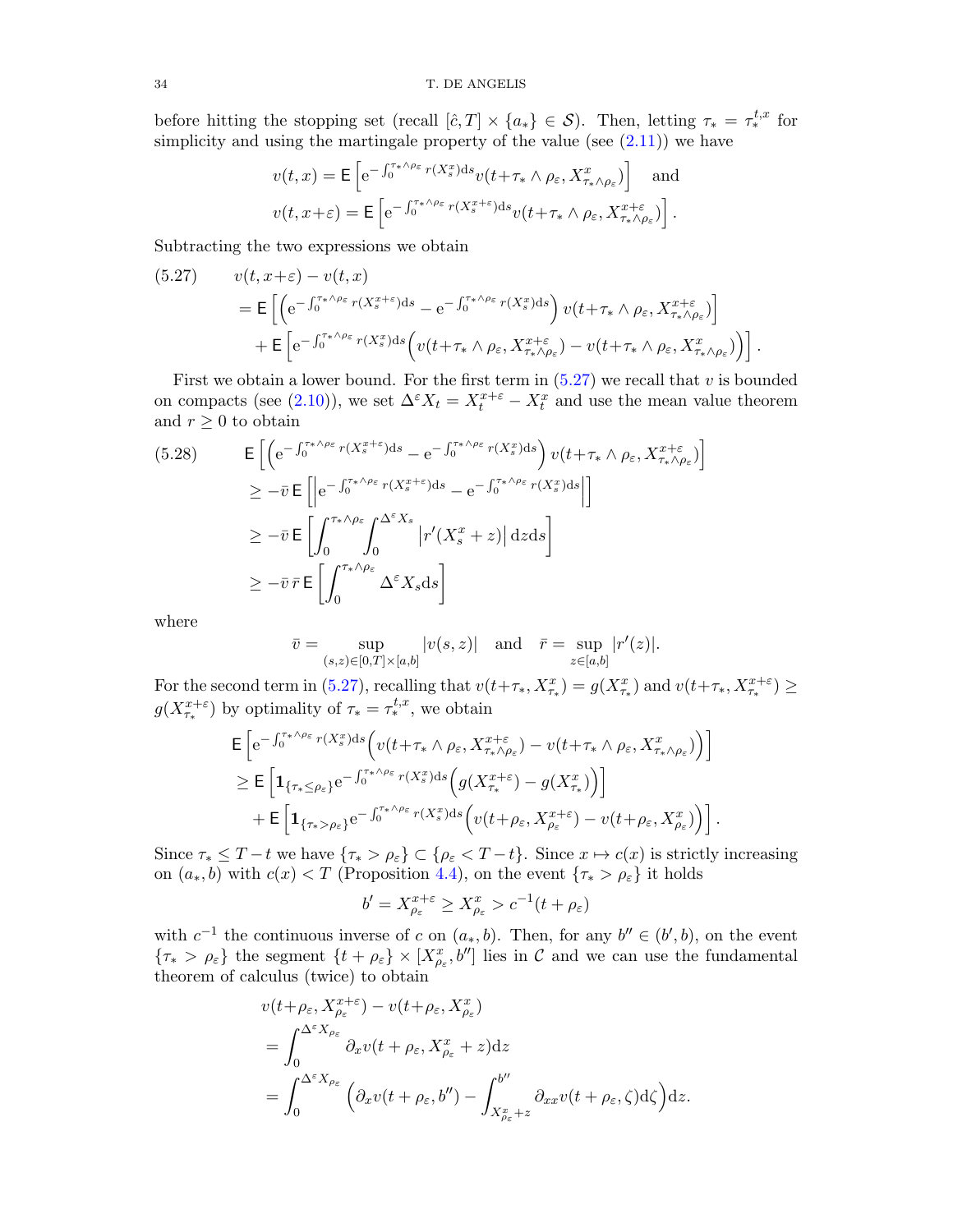Due to the strict monotonicity of the boundary c and the fact that  $c(x) < T$  for  $x \in (a, b)$ , there exists  $\delta > 0$  such that  $c(b') < c(b'') \leq c(b) - \delta < T - \delta$ . Moreover, by definition of  $\rho_{\varepsilon}$ , on the event  $\{\tau_* > \rho_{\varepsilon}\}\$  we also have  $t + \rho_{\varepsilon} \leq c(b')$ . Then, recalling  $(5.24)$ , on the event  $\{\tau_* > \rho_{\varepsilon}\}\)$  we have

$$
\sup_{\nu \in [X^x_{\rho_{\varepsilon}}, b'']} |\partial_{xx} v(t + \rho_{\varepsilon}, \nu)| \le \kappa
$$

for some  $\kappa > 0$ , independent of  $\varepsilon$ . Hence,

<span id="page-35-2"></span>(5.29) 
$$
\left| \partial_x v(t + \rho_{\varepsilon}, b'') - \int_{X_{\rho_{\varepsilon}}^x + z}^{b''} \partial_{xx} v(t + \rho_{\varepsilon}, \nu) d\nu \right|
$$

$$
\leq \sup_{s \in [0, c(b')]}\left| \partial_x v(s, b'') \right| + \kappa(b - a) =: C
$$

for some deterministic constant  $C > 0$  independent of  $\varepsilon$ , where we use that  $\partial_x v(\cdot, b'')$  is bounded on  $[0, c(b')]$  since  $v \in C^{1,2}(\mathcal{C}_{a,b})$  and  $[0, c(b')] \times \{b''\} \subset \mathcal{C}_{a,b}$ . Then, substituting the estimates above back into  $(5.27)$  we have

<span id="page-35-0"></span>
$$
(5.30) \quad v(t, x+\varepsilon) - v(t, x)
$$
\n
$$
\geq \mathsf{E}\left[\mathrm{e}^{-\int_0^{\tau_* \wedge \rho_{\varepsilon}} r(X_s^x) \mathrm{d}s} \Delta^{\varepsilon} X_{\tau_* \wedge \rho_{\varepsilon}} \left(\mathbf{1}_{\{\tau_* \leq \rho_{\varepsilon}\}} \inf_{\xi \in [0, \Delta^{\varepsilon} X_{\tau_*}]} g'(X_{\tau_*}^x + \xi) - \mathbf{1}_{\{\tau_* > \rho_{\varepsilon}\}} C\right)\right]
$$
\n
$$
-\overline{v} \,\overline{r} \,\mathsf{E}\left[\int_0^{\tau_* \wedge \rho_{\varepsilon}} \Delta^{\varepsilon} X_s \mathrm{d}s\right].
$$

Thanks to [\(5.26\)](#page-33-1) and due to the local nature of the argument we are using, we may substitute X with  $\widetilde{X}$  in all our calculations above. Therefore, there is no loss of generality assuming that  $x \mapsto X^x$  is continuously differentiable in all the expressions above (since  $x \mapsto \tilde{X}^x$  is such by, e.g., [\[39,](#page-41-14) Ch. V.7]) and moreover the process  $t \mapsto \partial_x X_t^x$ evolves according to

$$
\partial_x X_t^x = 1 + \int_0^t \partial_x \widetilde{\sigma}(X_s^x) \partial_x X_s^x \mathrm{d}B_s.
$$

In particular,  $(t, x) \mapsto \partial_x X^x$  admits a continuous modifications (which we use in the rest of the proof) and

$$
\partial_x X_t^x = \exp\left(\int_0^t \partial_x \widetilde{\sigma}(X_s^x) dB_s - \frac{1}{2} \int_0^t \left[\partial_x \widetilde{\sigma}(X_s^x)\right]^2 ds\right).
$$

Thanks to the arbitrariness of  $\tilde{\sigma}$  and the explicit formula for  $\partial_x X_t^x$  we can also assume<br>with no loss of generality that with no loss of generality that

<span id="page-35-1"></span>(5.31) 
$$
\mathsf{E}[Z] := \mathsf{E}\left[\sup_{x \in [a,b]} \sup_{t \in [0,T]} \partial_x X_t^x\right] < \infty.
$$

Dividing both sides of  $(5.30)$  by  $\varepsilon$  and rewriting

$$
\mathbf{1}_{\{\tau_* \leq \rho_\varepsilon\}} \inf_{\xi \in [0,\Delta^\varepsilon X_{\tau_*}]} g'(X_{\tau_*}^x + \xi) = \inf_{\xi \in [0,\Delta^\varepsilon X_{\tau_* \wedge \rho_\varepsilon}]} g'(X_{\tau_* \wedge \rho_\varepsilon}^x + \xi) \left(1 - \mathbf{1}_{\{\tau_* > \rho_\varepsilon\}}\right)
$$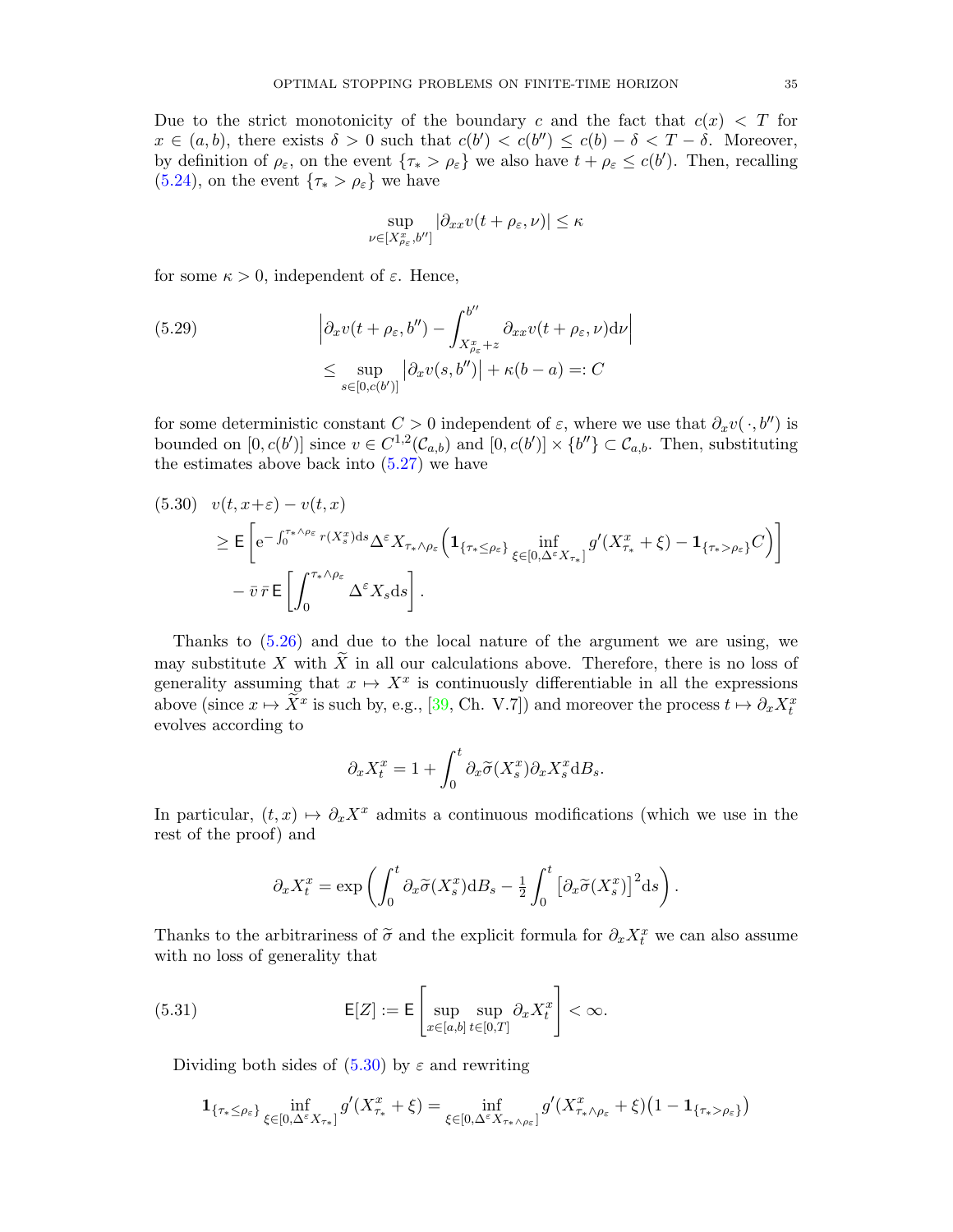we obtain

$$
\frac{v(t, x+\varepsilon) - v(t, x)}{\varepsilon}
$$
\n
$$
\geq \mathsf{E}\left[e^{-\int_0^{\tau_* \wedge \rho_{\varepsilon}} r(X_s^x)ds} \Big( \inf_{\xi \in [0, \Delta^{\varepsilon} X_{\tau_* \wedge \rho_{\varepsilon}}]} g'(X_{\tau_* \wedge \rho_{\varepsilon}}^x + \xi) - \mathbf{1}_{\{\tau_* > \rho_{\varepsilon}\}} C'\right] \frac{1}{\varepsilon} \int_0^{\varepsilon} \partial_x X_{\tau_* \wedge \rho_{\varepsilon}}^{x+\zeta} d\zeta
$$
\n
$$
- \bar{v} \,\bar{r} \,\mathsf{E}\left[\int_0^{\tau_* \wedge \rho_{\varepsilon}} \Big(\frac{1}{\varepsilon} \int_0^{\varepsilon} \partial_x X_s^{x+\zeta} d\zeta\Big) ds\right],
$$

where  $C' = C + \sup_{x \in [a,b]} |g'(x)|$ . By time-change arguments as in step 2 of the proof of Proposition  $2.12$  we can reduce X to a Brownian motion and then apply Lemma  $2.11$ to obtain convergence in probability of  $\rho_{\varepsilon}$  to  $\tau_0^x$  (analogously to [\(2.16\)](#page-9-2)). Then, taking limits as  $\varepsilon_n \to 0$ , along a suitable sequence  $(\varepsilon_n)$ , we have  $\rho_{\varepsilon_n} \to \tau_0^x$ , P-a.s. Moreover,

$$
\Delta^{\varepsilon_n} X_\tau \to 0 \quad \text{and} \quad \frac{1}{\varepsilon_n} \int_0^{\varepsilon_n} \partial_x X_\tau^{x+\zeta} d\zeta \to \partial_x X_\tau^x, \quad \text{P-a.s., as } \varepsilon_n \to 0,
$$

for any stopping time  $\tau \in [0, T]$ . Since  $x \mapsto c(x)$  is strictly increasing on  $(a_*, b)$  and  $X^{x+\varepsilon'} \leq X^{x+\varepsilon}$  for any  $\varepsilon' < \varepsilon$ , we have  $\tau_* \wedge \rho_{\varepsilon_n} \uparrow \tau_* \wedge \tau_0$  as  $\varepsilon_n \to 0$  so that  $\{\tau_* > \rho_{\varepsilon_n}\} \subset$  ${\tau_* > \rho_{\varepsilon_0}}$  for all  $\varepsilon_n \in (0, \varepsilon_0]$  and some  $\varepsilon_0 > 0$  (recall that  $\tau_* = \tau_*^{t,x}$  and therefore, prior to being absorbed, the process  $(t + s \wedge \tau_*, X^{x+\varepsilon}_{s \wedge \tau_*})$  can only leave the rectangle  $(\hat{c}, T) \times (a', b')$  by either hitting  $(\hat{c}, T) \times \{b'\}$  or  $\{T\} \times (a_*, b')$ .

Then, by continuity of  $g'$  on [a, b] and dominated convergence (recall  $(5.31)$ ) we obtain the lower bound

<span id="page-36-1"></span>(5.32) 
$$
\partial_x v(t,x) \geq \mathsf{E} \left[ e^{-\int_0^{\tau_* \wedge \tau_0} r(X_s^x) ds} \left( g'(X_{\tau_* \wedge \tau_0}^x) - \mathbf{1}_{\{\tau_* > \rho_{\varepsilon_0}\}} C' \right) \partial_x X_{\tau_* \wedge \tau_0}^x \right] - \overline{v} \, \overline{r} \, \mathsf{E} \left[ \int_0^{\tau_* \wedge \tau_0} \partial_x X_s^x ds \right].
$$

For the upper bound, starting from [\(5.27\)](#page-34-0) we have

$$
\begin{split} & \mathsf{E}\left[\left(\mathrm{e}^{-\int_0^{\tau_* \wedge \rho_{\varepsilon}} r(X_s^{x+\varepsilon}) \mathrm{d} s} - \mathrm{e}^{-\int_0^{\tau_* \wedge \rho_{\varepsilon}} r(X_s^x) \mathrm{d} s}\right) v\left(t + \tau_* \wedge \rho_{\varepsilon}, X_{\tau_* \wedge \rho_{\varepsilon}}^{x+\varepsilon}\right)\right] \\ &\leq \bar{v} \,\bar{r} \,\mathsf{E}\left[\int_0^{\tau_* \wedge \rho_{\varepsilon}} \Delta^{\varepsilon} X_s \mathrm{d} s\right], \end{split}
$$

by the same argument as in  $(5.28)$ . For the second term in  $(5.27)$  we have

<span id="page-36-0"></span>(5.33) 
$$
\mathsf{E}\left[e^{-\int_0^{\tau_* \wedge \rho_{\varepsilon}} r(X_s^x)ds} \Big( v(t+\tau_* \wedge \rho_{\varepsilon}, X_{\tau_* \wedge \rho_{\varepsilon}}^{x+\varepsilon}) - v(t+\tau_* \wedge \rho_{\varepsilon}, X_{\tau_* \wedge \rho_{\varepsilon}}^x) \Big) \right] \n= \mathsf{E}\left[\mathbf{1}_{\{\tau_* \leq \rho_{\varepsilon}\}} e^{-\int_0^{\tau_* \wedge \rho_{\varepsilon}} r(X_s^x)ds} \Big( v(t+\tau_*, X_{\tau_*}^{x+\varepsilon}) - g(X_{\tau_*}^x) \Big) \right] \n+ \mathsf{E}\left[\mathbf{1}_{\{\tau_* > \rho_{\varepsilon}\}} e^{-\int_0^{\tau_* \wedge \rho_{\varepsilon}} r(X_s^x)ds} \Big( v(t+\rho_{\varepsilon}, X_{\rho_{\varepsilon}}^{x+\varepsilon}) - v(t+\rho_{\varepsilon}, X_{\rho_{\varepsilon}}^x) \Big) \right].
$$

The second term on the right-hand side can be treated with the same estimates as in  $(5.29)$  and gives

$$
\mathsf{E}\left[\mathbf{1}_{\{\tau_* > \rho_\varepsilon\}}\mathrm{e}^{-\int_0^{\tau_* \wedge \rho_\varepsilon} r(X_s^x) \mathrm{d}s} \Big(v(t+\rho_\varepsilon, X_{\rho_\varepsilon}^{x+\varepsilon}) - v(t+\rho_\varepsilon, X_{\rho_\varepsilon}^x)\Big)\right] \leq C \,\mathsf{E}\left[\mathbf{1}_{\{\tau_* > \rho_\varepsilon\}}\mathrm{e}^{-\int_0^{\tau_* \wedge \rho_\varepsilon} r(X_s^x) \mathrm{d}s} \Delta^\varepsilon X_{\tau_* \wedge \rho_\varepsilon}\right].
$$

For the remaining term in [\(5.33\)](#page-36-0) we notice that, on the event  $\{\tau_* \leq \rho_{\varepsilon}\}\,$  strict monotonicity of the boundary implies  $t + \tau_* \leq c(b') < c(b'') \leq c(b) - \delta$ , P-a.s., with  $b'' \in (b', b)$ .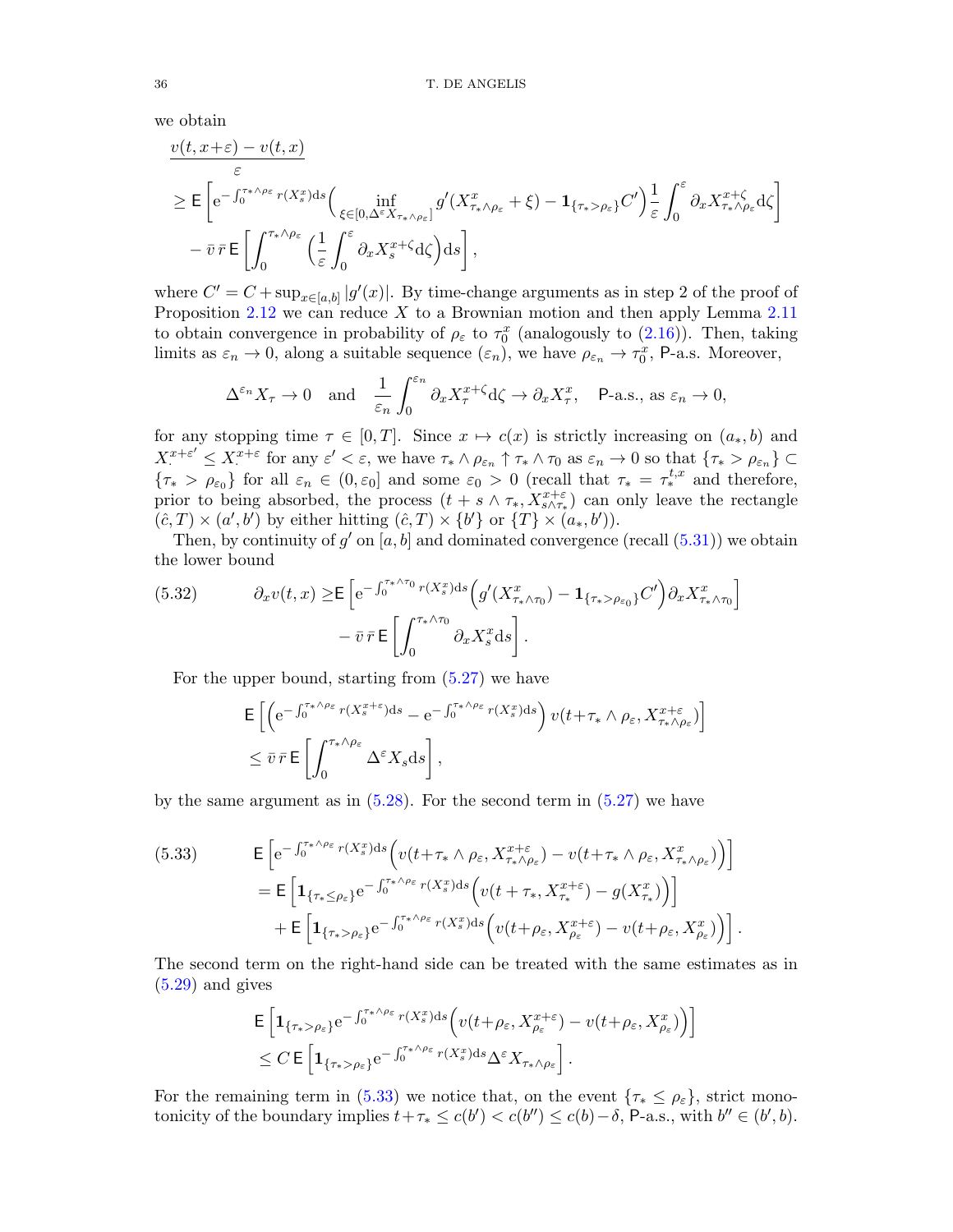Therefore, arguing as in [\(5.29\)](#page-35-2) and using that  $(t + \tau_*, X_{\tau_*}^{x+\varepsilon} + n^{-1}) \in C_{a,b}$  on the event  $\{\tau_* \leq \rho_{\varepsilon}\}\$ for all sufficiently large n's, we get

$$
v(t + \tau_*, X_{\tau_*}^{x+\epsilon})
$$
  
\n
$$
= \lim_{n \to \infty} v(t + \tau_*, X_{\tau_*}^x + n^{-1} + \Delta^{\epsilon} X_{\tau_*})
$$
  
\n
$$
= \lim_{n \to \infty} \left[ v(t + \tau_*, X_{\tau_*}^x + n^{-1}) + \int_0^{\Delta^{\epsilon} X_{\tau_*}} \partial_x v(t + \tau_*, X_{\tau_*}^x + n^{-1} + z) dz \right]
$$
  
\n
$$
= \lim_{n \to \infty} \left[ v(t + \tau_*, X_{\tau_*}^x + n^{-1}) + \int_0^{\Delta^{\epsilon} X_{\tau_*}} (\partial_x v(t + \tau_*, b'') - \int_{X_{\tau_*}^x + n^{-1} + z}^{b''} \partial_x v(t + \tau_*, \zeta) d\zeta) dz \right]
$$
  
\n
$$
= g(X_{\tau_*}^x) + \int_0^{\Delta^{\epsilon} X_{\tau_*}} (\partial_x v(t + \tau_*, b'') - \int_{X_{\tau_*}^x + z}^{b''} \partial_x v(t + \tau_*, \zeta) d\zeta) dz,
$$

where we are also using  $(5.24)$  to justify the limit of the double integral. Combining the above we obtain

$$
\frac{v(t, x+\varepsilon) - v(t, x)}{\varepsilon}
$$
\n
$$
\leq C \mathbf{E} \left[ \mathbf{1}_{\{\tau_* > \rho_{\varepsilon}\}} e^{-\int_0^{\tau_* \wedge \rho_{\varepsilon}} r(X_s^x) ds} \left( \frac{1}{\varepsilon} \int_0^{\varepsilon} \partial_x X_{\tau_* \wedge \rho_{\varepsilon}}^{x+\zeta} d\zeta \right) \right]
$$
\n
$$
+ \bar{v} \,\bar{r} \mathbf{E} \left[ \int_0^{\tau_* \wedge \rho_{\varepsilon}} \left( \frac{1}{\varepsilon} \int_0^{\varepsilon} \partial_x X_s^{x+\zeta} d\zeta \right) ds \right]
$$
\n
$$
+ \mathbf{E} \left[ \mathbf{1}_{\{\tau_* \leq \rho_{\varepsilon}\}} e^{-\int_0^{\tau_* \wedge \rho_{\varepsilon}} r(X_s^x) ds} \frac{1}{\varepsilon} \int_0^{\Delta^{\varepsilon} X_{\tau_*}} \left( \partial_x v(t + \tau_*, b'') - \int_{X_{\tau_*}^x + z}^{b''} \partial_{xx} v(t + \tau_*, \zeta) d\zeta \right) dz \right].
$$

We need a slightly more refined estimate for the last term above. In particular, recalling [\(5.29\)](#page-35-2) and rearranging the indicator functions we have

$$
\mathsf{E}\bigg[\mathbf{1}_{\{\tau_* \leq \rho_\varepsilon\}}\mathrm{e}^{-\int_0^{\tau_* \wedge \rho_\varepsilon} r(X_s^x)ds} \frac{1}{\varepsilon} \int_0^{\Delta^\varepsilon X_{\tau_*}} \Big(\partial_x v(t+\tau_*, b'') - \int_{X_{\tau_*}^x + z}^{b''} \partial_{xx} v(t+\tau_*, \zeta) \mathrm{d}\zeta\Big) \mathrm{d}z\bigg] \leq \mathsf{E}\bigg[\mathrm{e}^{-\int_0^{\tau_* \wedge \rho_\varepsilon} r(X_s^x)ds} \cdot \frac{1}{\varepsilon} \int_0^{\Delta^\varepsilon X_{\tau_* \wedge \rho_\varepsilon}} \Big(\partial_x v(t+\tau_* \wedge \rho_\varepsilon, b'') - \int_{X_{\tau_* \wedge \rho_\varepsilon}^x + z}^{b''} \partial_{xx} v(t+\tau_* \wedge \rho_\varepsilon, \zeta) \mathrm{d}\zeta\Big) \mathrm{d}z\bigg] + C \mathsf{E}\bigg[\mathbf{1}_{\{\tau_* > \rho_\varepsilon\}} \frac{1}{\varepsilon} \Delta^\varepsilon X_{\tau_* \wedge \rho_\varepsilon}\bigg]
$$

As in [\(5.32\)](#page-36-1), we take limits as  $\varepsilon_n \to 0$  along the same subsequence  $(\varepsilon_n)$ . In order to use dominated convergence we recall  $(5.31)$ . Moreover, we notice that

<span id="page-37-0"></span>(5.34) 
$$
(s, z) \mapsto \int_{X_{\tau_* \wedge \tau_0 \wedge s}^x + z}^{b''} \partial_{xx} v(t + \tau_* \wedge \tau_0 \wedge s, \zeta) d\zeta
$$
  
and 
$$
s \mapsto \partial_x v(t + \tau_* \wedge \tau_0 \wedge s, b'')
$$

are P-a.s. bounded and continuous thanks to [\(5.24\)](#page-33-0) and since  $t+\tau_* \wedge \tau_0 \le c(b') \le c(b'')-\delta$ for some  $\delta > 0$ , by strict monotonicity of c, so that  $[0, c(b')] \times \{b''\} \subset C_{a,b}$ . Finally, recalling that  $\tau_* \wedge \rho_{\varepsilon_n} \uparrow \tau_* \wedge \tau_0$  and  $\{\tau_* > \rho_{\varepsilon_n}\} \subset {\tau_* > \rho_{\varepsilon_0}}$  for a fixed  $\varepsilon_0 > 0$  and all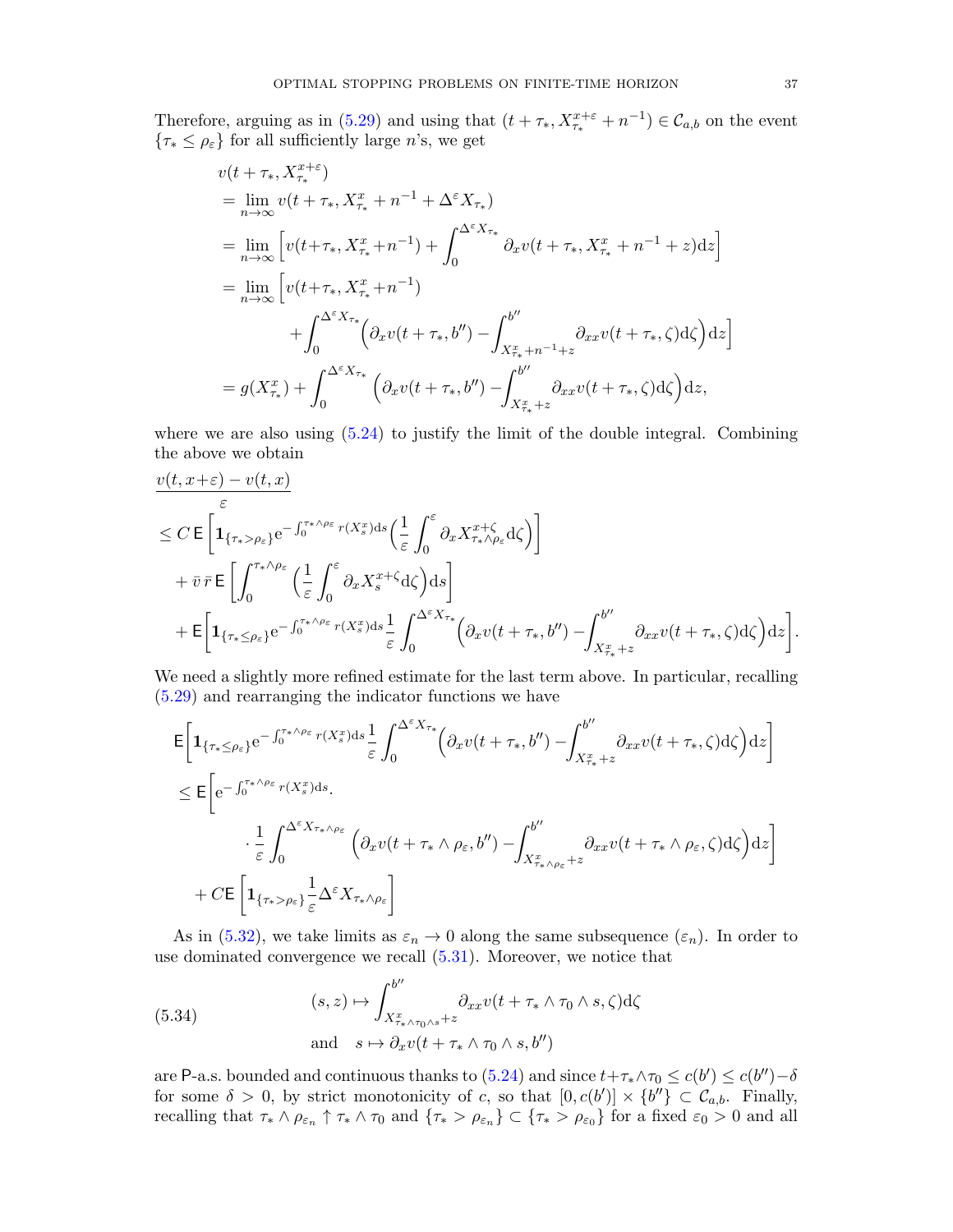<span id="page-38-0"></span> $\varepsilon_n \in (0, \varepsilon_0]$ , we find the upper bound

(5.35) 
$$
\partial_x v(t, x) \leq 2C \mathbf{E} \left[ \mathbf{1}_{\{\tau_* > \rho_{\varepsilon_0}\}} \partial_x X_{\tau_* \wedge \tau_0}^x \right] + \bar{v} \,\bar{r} \mathbf{E} \left[ \int_0^{\tau_* \wedge \tau_0} \partial_x X_s^x \mathrm{d}s \right] + \mathbf{E} \left[ e^{-\int_0^{\tau_* \wedge \tau_0} r(X_s^x) \mathrm{d}s} \partial_x X_{\tau_* \wedge \tau_0}^x \cdot \left( \partial_x v(t + \tau_* \wedge \tau_0, b'') - \int_{X_{\tau_* \wedge \tau_0}^x}^{b''} \partial_{xx} v(t + \tau_* \wedge \tau_0, \zeta) \mathrm{d}\zeta \right) \right].
$$

It remains to take limits in [\(5.32\)](#page-36-1) and [\(5.35\)](#page-38-0) along an arbitrary sequence  $(t_n, x_n)_{n>1}$  $\mathcal{C} \cap ((\hat{c}, T) \times [a_*, b])$  that converges to  $(t_0, x_0) \in \partial \mathcal{C} \cap ((\hat{c}, T) \times [a_*, b])$ . Clearly there is no loss of generality in assuming  $x_0 \in (a', b')$  with  $a' < b'$  as above. Arguing by contradiction, assume that there is one such sequence  $(t_n, x_n)$  for which

<span id="page-38-3"></span>(5.36) 
$$
\lim_{n \to \infty} \partial_x v(t_n, x_n) \neq g'(x_0).
$$

Thanks to Proposition [2.12](#page-9-3) we can extract a subsequence, which we denote again by  $(t_n, x_n)$ , such that  $\tau_*^n := \tau_*^{t_n, x_n} \to 0$ , P-a.s. By the same arguments (i.e., time-change and Lemma [2.11\)](#page-8-1) we can also show that  $\tau_0^n := \tau_0^{x_n} \to \tau_0^{x_0}$  and  $\rho_{\varepsilon_0}^n = \tau_0^{x_n} \wedge \tau_0^{x_n + \varepsilon_0} \to \tau_0^{x_0} \wedge$  $\tau_0^{x_0+\varepsilon_0} = \rho_{\varepsilon_0}^{x_0}$ , P-a.s. (possibly selecting further subsequences). Since  $P(\tau_0^{x_0} \wedge \tau_0^{x_0+\varepsilon_0} >$  $0$ ) = 1, recalling  $(5.31)$  we get

<span id="page-38-1"></span>(5.37) 
$$
\lim_{n \to \infty} \mathsf{E} \left[ \partial_x X^{x_n}_{\tau^n_* \wedge \rho^n_{\varepsilon_0}} \mathbf{1}_{\{\tau^n_* > \rho^n_{\varepsilon_0}\}} \right] \leq \mathsf{E} \left[ Z \lim_{n \to \infty} \mathbf{1}_{\{\tau^n_* > \rho^n_{\varepsilon_0}\}} \right] = 0
$$

and

(5.38) 
$$
\lim_{n \to \infty} \mathsf{E}\left[\int_0^{\tau^n_* \wedge \tau^n_0} \partial_x X^{x_n}_s \mathrm{d}s\right] \leq \mathsf{E}\left[Z \lim_{n \to \infty} (\tau^n_* \wedge \tau^n_0)\right] = 0
$$

by dominated convergence. Moreover,  $\partial_x X^{x_n}_{\tau^n_* \wedge \tau^n_0} \to \partial_x X^{x_0}_0 = 1$  and  $\partial_x v$  is continuous at  $(t_0, b'') \in \mathcal{C}_{a,b}$  (recall  $b' < b'' < b$  so that  $c(b') < c(b'') < c(b)$ ). Then, by dominated convergence and the continuity arguments as in [\(5.34\)](#page-37-0) we also get

(5.39) 
$$
\lim_{n \to \infty} \mathsf{E} \bigg[ e^{-\int_0^{\tau_k^n \wedge \tau_0^n} r(X_s^{x_n}) ds} \partial_x X_{\tau_k^n \wedge \tau_0^n}^{x_n} \cdot \bigg. \bigg. \bigg. \bigg( \partial_x v(t_n + \tau_k^n \wedge \tau_0^n, b'') - \int_{X_{\tau_k^n \wedge \tau_0^n}^{x_n}}^{b''} \partial_{xx} v(t_n + \tau_k^n \wedge \tau_0^n, \zeta) d\zeta \bigg) \bigg] \bigg] \\ = \partial_x v(t_0, b'') - \int_{x_0}^{b''} \partial_{xx} v(t_0, \zeta) d\zeta = \partial_x v(t_0, x_0 +),
$$

where the final equality holds and the right-limit  $\partial_x v(t_0, x_0+)$  exists because  $\zeta \mapsto$  $\partial_{xx}v(t_0,\zeta)$  is continuous on  $[x_0,b'']$  (see [\(5.24\)](#page-33-0)). Finally, we also have

<span id="page-38-2"></span>(5.40) 
$$
\lim_{n \to \infty} \mathsf{E} \left[ e^{-\int_0^{\tau^n_* \wedge \tau^n_0} r(X^{x_n}_s) ds} g'(X^{x_n}_{\tau^n_* \wedge \tau^n_0}) \partial_x X^{x_n}_{\tau^n_* \wedge \tau^n_0} \right] = g'(x_0)
$$

by dominated convergence and continuity of  $g'$  at  $x_0$ . We claim that  $\partial_x v(t_0, x_0+) =$  $g'(x_0)$  so that combining the limits  $(5.37)$ – $(5.40)$  with  $(5.32)$  and  $(5.35)$  we obtain

$$
g'(x_0) \le \lim_{n \to \infty} \partial_x v(t_n, x_n) \le \partial_x v(t_0, x_0+) = g'(x_0).
$$

That contradicts [\(5.36\)](#page-38-3) since the limit must be the same along any subsequence.

It remains to justify that  $\partial_x v(t_0, x_0+) = g'(x_0)$ . From the first two inequalities above we have  $\partial_x v(t_0, x_0+) \geq g'(x_0)$  so, arguing by contradiction, we assume  $\theta :=$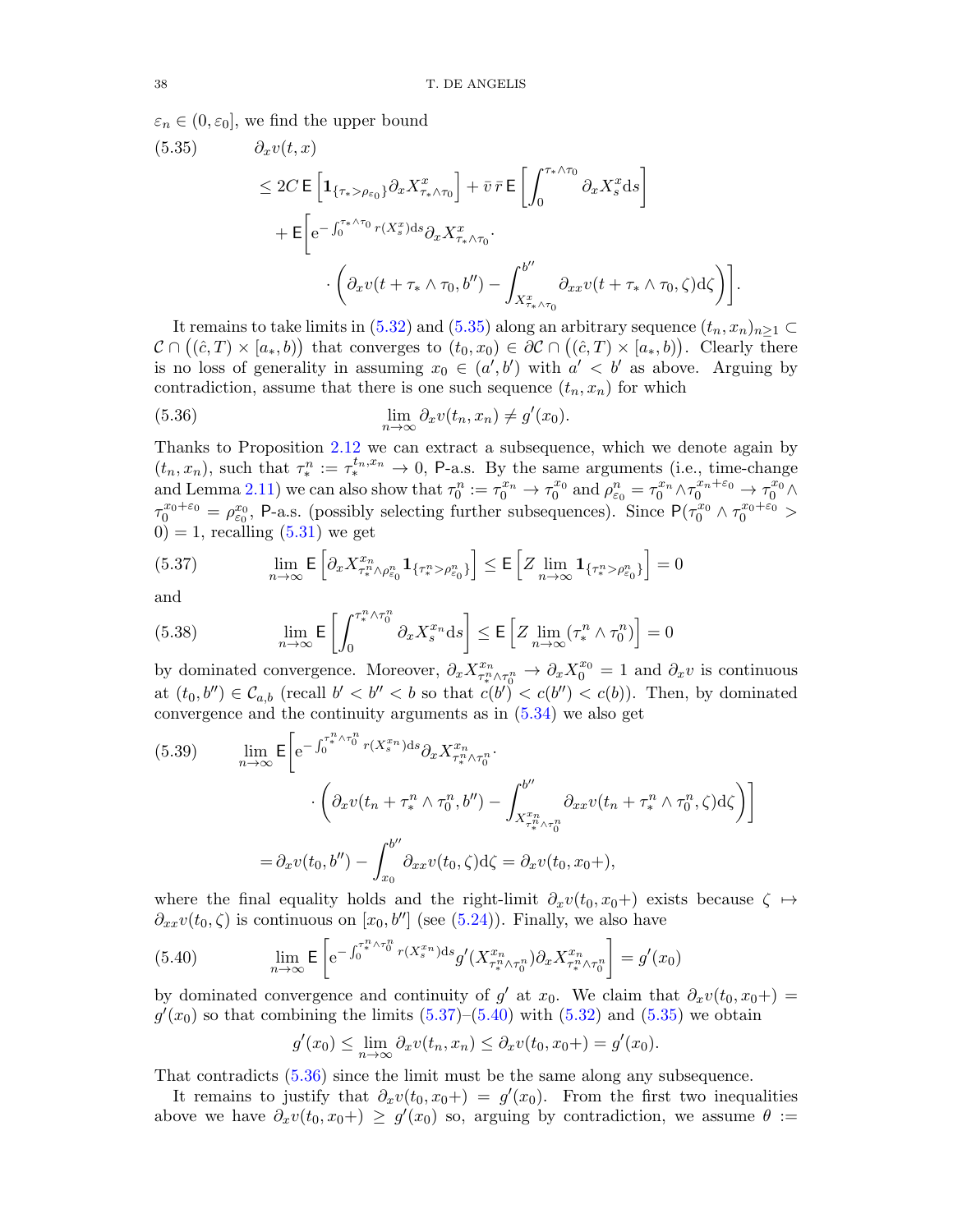$\partial_x v(t_0, x_0+) - g'(x_0) > 0$ . Notice that  $x_0 = c^{-1}(t_0)$ , with  $c^{-1}$  the continuous inverse of  $c(\cdot)$  on  $[a_*, b)$ , and the mapping  $x \mapsto \partial_{xx}v(t_0, x)$  is continuous in  $[x_0, b)$ . We must consider separately the case  $x_0 > a_*$  and  $x_0 = a_*$ .

If  $x_0 > a_*$ , by the strict monotonicity of the boundary we can also assume with no loss of generality that  $v(t_0, x) = g(x)$  and  $\partial_{xx}v(t_0, dx) = g''(dx)$  for  $x \in (a_*, x_0)$  (notice that  $g''(\mathrm{d}x)$  is a continuous measure since  $g \in C^1([a, b])$ . Therefore  $\partial_{xx}v(t_0, \cdot)$  defines a signed measure on  $(a_*, b)$  with a single atom at  $x_0$ . That is

<span id="page-39-0"></span>(5.41) 
$$
\partial_{xx}v(t_0, dx) = \mathbf{1}_{(a_*,x_0)}(x)g''(dx) + \theta \delta_{x_0}(dx) + \mathbf{1}_{(x_0,b)}(x)\partial_{xx}v(t_0, x)dx.
$$

Setting  $\zeta_0 = \inf\{s \geq 0 : X_s \notin (a_*, b)\}\$ , by the super-harmonic property of the value function we have

$$
v(t_0, x_0) \geq E_{x_0} \left[ e^{-\int_0^{s \wedge \zeta_0} r(X_u) du} v(t_0 + s \wedge \zeta_0, X_{s \wedge \zeta_0}) \right]
$$
  
 
$$
\geq -\kappa s + E_{x_0} \left[ e^{-\int_0^{s \wedge \zeta_0} r(X_u) du} v(t_0, X_{s \wedge \zeta_0}) \right],
$$

where we used that for  $x \in [a, b]$  and  $s \leq s_0 < T - t$  there is a positive constant  $\kappa = \kappa(s_0, a, b) > 0$  such that  $v(t + s, x) - v(t, x) \geq -\kappa s$ , thanks to Assumption [5.1](#page-24-2) (which guarantees Theorem [3.5\)](#page-13-2). Now we can use Itô-Tanaka-Meyer formula and  $(5.41)$ to rewrite the term under expectation and obtain

<span id="page-39-1"></span>
$$
(5.42) \quad 0 \geq \mathsf{E}_{x_0} \left[ \int_{(a_*,x_0)} \ell^z_{s \wedge \zeta_0} \mu(\mathrm{d}z) + \int_{(x_0,b)} \ell^z_{s \wedge \zeta_0} \left( \partial_{xx} v(t_0,z) - 2\sigma^{-2}(z) r(z) v(t_0,z) \right) \mathrm{d}z \right] + \theta \mathsf{E}_{x_0} [\ell^{x_0}_{s \wedge \zeta_0}] - 2\kappa s \geq \mathsf{E}_{x_0} \left[ \int_{(a_*,x_0)} \ell^z_{s \wedge \zeta_0} \mu(\mathrm{d}z) + \theta \ell^{x_0}_{s \wedge \zeta_0} \right] - 2\kappa s
$$

where the second inequality uses that  $\partial_{xx}v - 2\sigma^{-2}rv = -2\sigma^{-2}\partial_t v \geq 0$  in  $\mathcal{C}_{a,b}$ . Since  $g \in C^1(a, b)$  and  $(a, b) \subset \Lambda_-,$  the measure  $\mu(dx)$  is continuous and negative on  $(a, b)$ . Then, the same estimates as in the proof of Lemma [4.1](#page-15-2) (or Proposition [4.2\)](#page-17-4) allow us to conclude that for  $s > 0$  sufficiently small we reach the contradiction

$$
0 \ge \mathsf{E}_{x_0}\left[\int_{(a,x_0)} \ell_{s \wedge \zeta_0}^z \mu(\mathrm{d}z) + \theta \,\ell_{s \wedge \zeta_0}^{x_0}\right] - 2\kappa \, s > 0.
$$

Hence  $\partial_x v(t_0, x_0+) - g'(x_0) = 0$  as claimed.

If  $x_0 = a_*$ , either there is  $\delta > 0$  such that  $\{t_0\} \times (a_* - \delta, a_*] \in \mathcal{S}$  or  $\lim_{x \uparrow a_*} c(x) > t_0$ (recall that  $x \mapsto c(x)$  is strictly decreasing on  $(a, a_{*})$ ). In the former case, we can repeat the same arguments as for the case  $x_0 > a_*$  but considering the interval  $(a_* - \delta, b)$ and the stopping time  $\zeta_0 = \inf\{s \geq 0 : X_s \notin (a_* - \delta, b)\}\$ in [\(5.42\)](#page-39-1). In the latter case instead  $\{t_0\} \times [(a, a_*) \cup (a_*, b)] \in \mathcal{C}$ . Then  $x \mapsto \partial_{xx}v(t_0, x)$  is continuous (hence bounded) on  $[a', a_*] \cup [a_*, b']$  by  $(5.24)$ , with a single jump at  $x = a_* = x_0$ . Since  $v(t_0, x_0) = g(x_0), \, \partial_x v(t_0, x_0) \leq g'(x_0)$  and we are assuming  $\partial_x v(t_0, x_0) - g'(x_0) > 0$ , then  $\theta' := \partial_x v(t_0, x_0+) - \partial_x v(t_0, x_0-) > 0$ . We can define the signed measure

(5.43) 
$$
\partial_{xx}v(t_0, dx) = \theta' \delta_{x_0}(dx) + \mathbf{1}_{\{x \neq x_0\}} \partial_{xx}v(t_0, x)dx, \text{ for } x \in (a, b)
$$

and argue in a similar way as in [\(5.42\)](#page-39-1). We then obtain the contradiction

$$
0 \geq \mathsf{E}_{x_0}\left[\int_{(a',b')\setminus\{x_0\}} \ell^z_{s\wedge\tau_0}\Big(\partial_{xx}v(t_0,z)-2\sigma^{-2}(z)r(z)v(t_0,z)\Big)dz + \theta'\ell^{x_0}_{s\wedge\tau_0}\right] - 2\kappa s > 0,
$$

with  $\tau_0$  as in [\(5.25\)](#page-33-2). Hence  $\partial_x v(t_0, x_0+) = \partial_x v(t_0, x_0-) = g'(x_0)$  as claimed.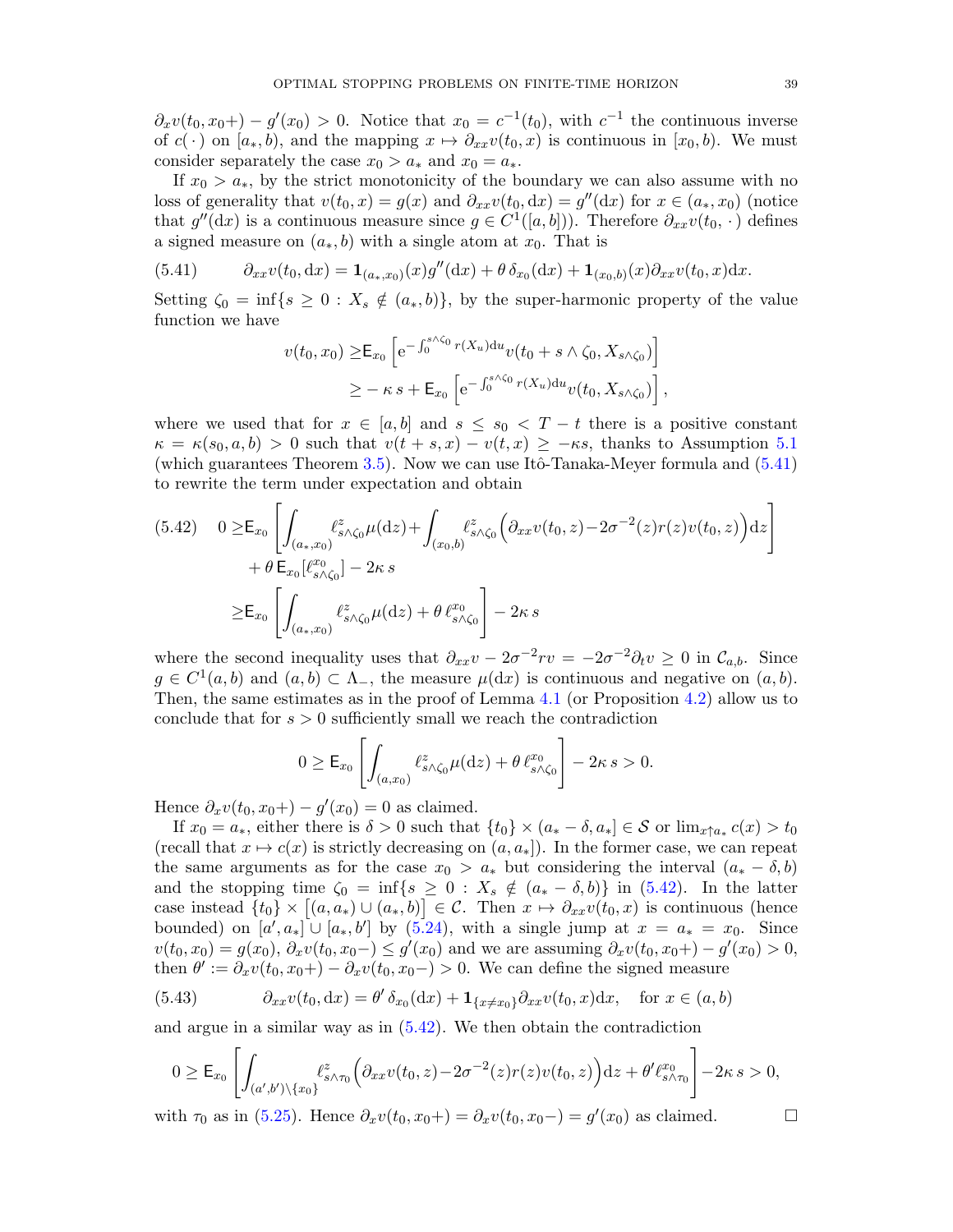#### 40 T. DE ANGELIS

#### **REFERENCES**

- <span id="page-40-29"></span>[1] Bass, R.F., 1998. Diffusions and elliptic operators, Springer-Verlag, New York.
- <span id="page-40-19"></span>[2] Borodin, A.N., Salminen, P., 2002. Handbook of Brownian motion: facts and formulae. 2nd Edition. Springer Basel AG.
- <span id="page-40-1"></span>[3] Cannon, J.R., 1984. The one-dimensional heat equation (No. 23). Cambridge University Press.
- <span id="page-40-3"></span>[4] Chen, X., Chadam, J., 2007. A mathematical analysis of the optimal exercise boundary for American put options. *SIAM J. Math. Anal.*, **38**(5), pp. 1613-1641.
- <span id="page-40-6"></span>[5] Chiarella, C., Ziogas, A., 2005. Evaluation of American strangles. J. Econ. Dyn. Control, 29(1- 2), pp. 31-62.
- <span id="page-40-8"></span>[6] CHIAROLLA, M.B., DE ANGELIS, T., STABILE, G., 2021. An analytical study of participating policies with minimum guarantee and surrender option. To appear in Finance Stoch.  $arXiv:2004.06982$ .
- <span id="page-40-14"></span>[7] Cox, A.M., Peskir, G., 2015. Embedding laws in diffusions by functions of time. Ann. Probab., 43 (5), pp. 2481-2510.
- <span id="page-40-13"></span>[8] COX, A.M., WANG, J., 2013. Optimal robust bounds for variance options.  $arXiv:1308.4363$ .
- <span id="page-40-0"></span>[9] De Angelis, T., 2015. A note on the continuity of free-boundaries in finite-horizon optimal stopping problems for one-dimensional diffusions. SIAM J. Control Optim., 53 (1), pp. 167-184.
- <span id="page-40-11"></span>[10] De Angelis, T., 2018. From optimal stopping boundaries to Rost's reversed barriers and the Skorokhod embedding. Ann. Inst. H. Poincaré Probab. Stat., 54 (2), pp. 1098-1133.
- <span id="page-40-12"></span>[11] De Angelis, T., Kitapbayev, Y., 2017. Integral equations for Rost's reversed barriers: existence and uniqueness results. Stoch. Process. Appl., 127 (10), pp. 3447-3464.
- <span id="page-40-9"></span>[12] De Angelis, T., Peskir, G., 2016. Optimal prediction of resistance and support levels. Appl. Math. Finance, **23** (6), pp. 465-483.
- <span id="page-40-23"></span>[13] DE ANGELIS, T., PESKIR, G., 2020. Global  $C^1$  Regularity of the Value Function in Optimal Stopping Problems. Ann. Appl. Probab., 30(3), pp. 1007-1031.
- <span id="page-40-7"></span>[14] DETEMPLE, J., EMMERLING, T., 2009. American chooser options. J. Econom. Dynam. Control, 33 (1), pp. 128-153.
- <span id="page-40-25"></span>[15] Detemple, J., Kitapbayev, Y., 2018. American options with discontinuous two-level caps. SIAM J. Financial Math., 9 (1), pp. 219-250.
- <span id="page-40-4"></span>[16] EKSTRÖM, E., 2004. Convexity of the optimal stopping boundary for the American put option. J. Math. Anal. Appl., **299** (1), pp. 147-156.
- <span id="page-40-26"></span>[17] EKSTRÖM, E., VILLENEUVE, S., 2006. On the value of optimal stopping games. Ann. Appl. Probab., 16 (3), pp. 1576-1596.
- <span id="page-40-27"></span>[18] EMMERLING, T.J., 2012. Perpetual cancellable American call option. *Math. Finance*, 22 (4), pp. 645-666.
- <span id="page-40-28"></span>[19] Friedman, A., 1964. Partial differential equations of parabolic type. Prentice Hall.
- <span id="page-40-2"></span>[20] Friedman, A., 1975. Parabolic variational inequalities in one space dimension and smoothness of the free boundary. J. Funct. Anal.,  $18(2)$ , pp. 151-176.
- <span id="page-40-24"></span>[21] HALMOS, P.R., 1974. Measure theory. Springer-Verlag, New York.
- <span id="page-40-20"></span>[22] Itô, K., McKEAN, JR., H.P., 1974. Diffusion processes and their sample paths. Springer-Verlag, Berlin.
- <span id="page-40-15"></span>[23] JAILLET, P., LAMBERTON, D., LAPEYRE, B., 1990. Variational inequalities and the pricing of American options. Acta Appl. Math., 21(3), pp. 263-289.
- <span id="page-40-5"></span>[24] Jacka, S.D., 1991. Optimal stopping and the American put. Math. Finance, 1 (2), pp. 1-14.
- <span id="page-40-16"></span>[25] Jacka, S.D., Lynn, J.R., 1992. Finite-horizon optimal stopping, obstacle problems and the shape of the continuation region. Stochastics, 39 (1), pp. 25-42.
- [26] Jeanblanc, M., Yor, M., Chesney, M., 2009. Mathematical methods for financial markets. Springer-Verlag, London.
- <span id="page-40-21"></span>[27] Karatzas, I., Shreve, S.E., 1998. Brownian motion and stochastic calculus. Second Edition. New York, Springer.
- <span id="page-40-22"></span>[28] Karatzas, I., Shreve, S.E., 1998. Methods of mathematical finance (Vol. 39). New York, Springer.
- <span id="page-40-10"></span>[29] KOTLOW, D.B., 1973. A free boundary problem connected with the optimal stopping problem for diffusion processes. Trans. Amer. Math. Soc., 184, pp. 457-478.
- <span id="page-40-18"></span>[30] LAMBERTON, D., 2009. Optimal stopping with irregular reward functions. Stoch. Process. Appl., 119 (10), pp. 3253-3284.
- <span id="page-40-17"></span>[31] LAMBERTON, D., ZERVOS, M., 2013. On the optimal stopping of a one-dimensional diffusion. Electron. J. Probab., 18 (34), pp. 1-49.